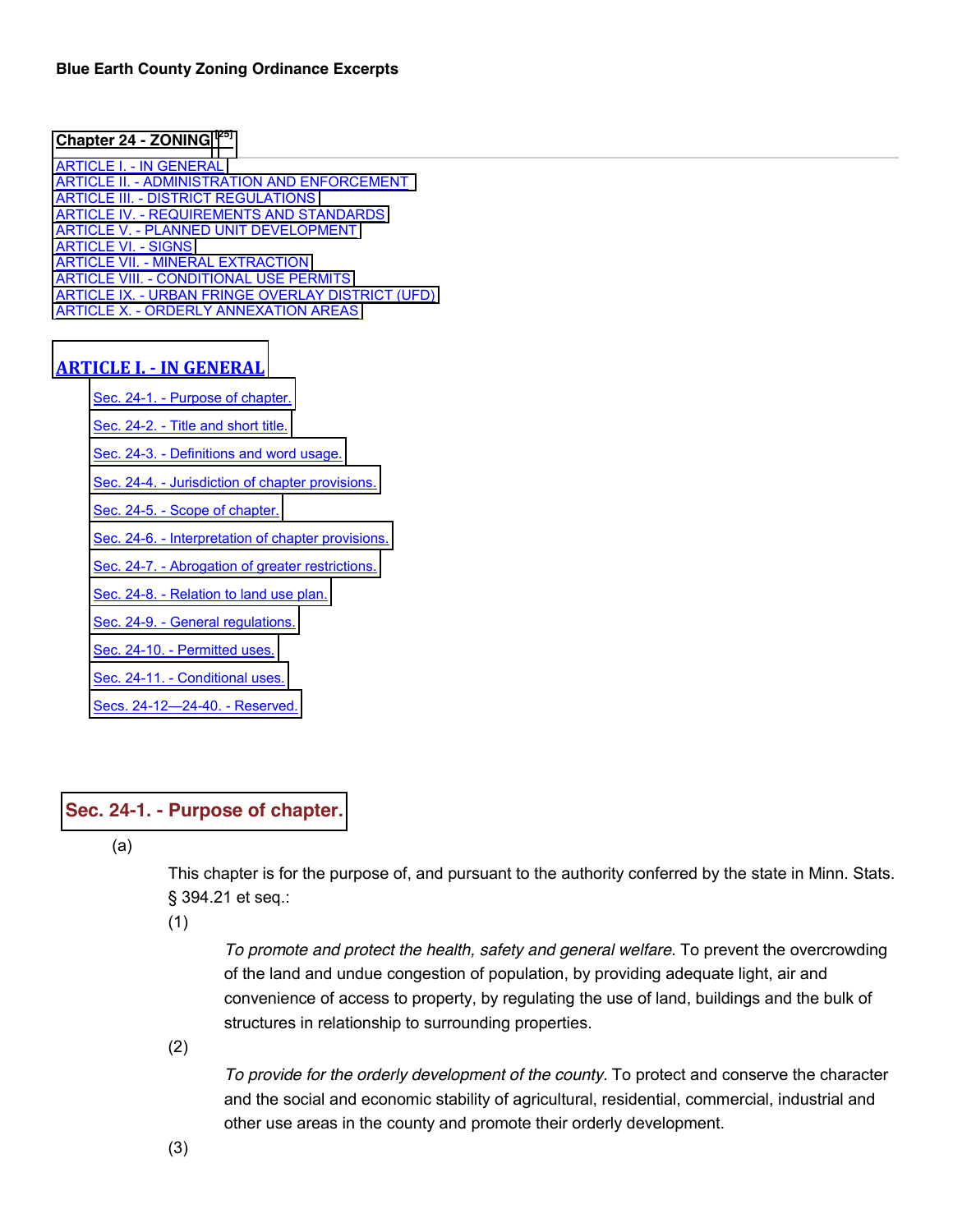*To ensure the appropriate use of land.* To secure the most appropriate use of land within the county.

(4)

*To ensure adequate utilities and transportation.* To facilitate adequate and economical provision of transportation, water supply and sewage disposal.

(5)

*To ensure adequate public facilities.* To provide for general location of schools, recreation facilities and other public requirements.

(6)

*To ensure the conservation of natural resources.* To provide policy and regulations to conserve the natural resources of the county.

(7)

*To prevent pollution.* To provide policy and regulations to minimize the potential for environmental pollution.

# (b)

The purpose of this chapter is to promote the health, safety and general welfare of the unincorporated areas of the county by:

(1)

Regulating the use of land and building for trade, commerce, industry, residence and other purposes;

(2)

Regulating water supply and sewage disposal facilities;

(3)

Ensuring that new development does not increase the runoff rate or degrade water quality leaving the property;

(4)

Establishing standards for the height and size of buildings, the size of yards, courts and other open spaces and the density of populations;

(5)

Creating districts for such purposes and establishing the boundaries thereof; by providing for changes in regulations, restrictions and boundaries of such districts; by defining certain terms used in this chapter; and

(6)

Providing for enforcement and administration, imposing penalties for the violation of this chapter.

*(Ord. No. 100, § 1, 6-8-1996)*

# **Sec. 24-2. - Title and [short](javascript:void(0)) title.**

(a)

*Title.* Provided by Minn. Stats. §§ 394.21 to 394.37 inclusive, the board of commissioners ordains this chapter (the Blue Earth County Land Use Ordinance).

(b)

*Short title.* This chapter shall be known and may be cited and referred to as the "Blue Earth County Land Use Ordinance." When referred to in this chapter, it shall be known as this chapter.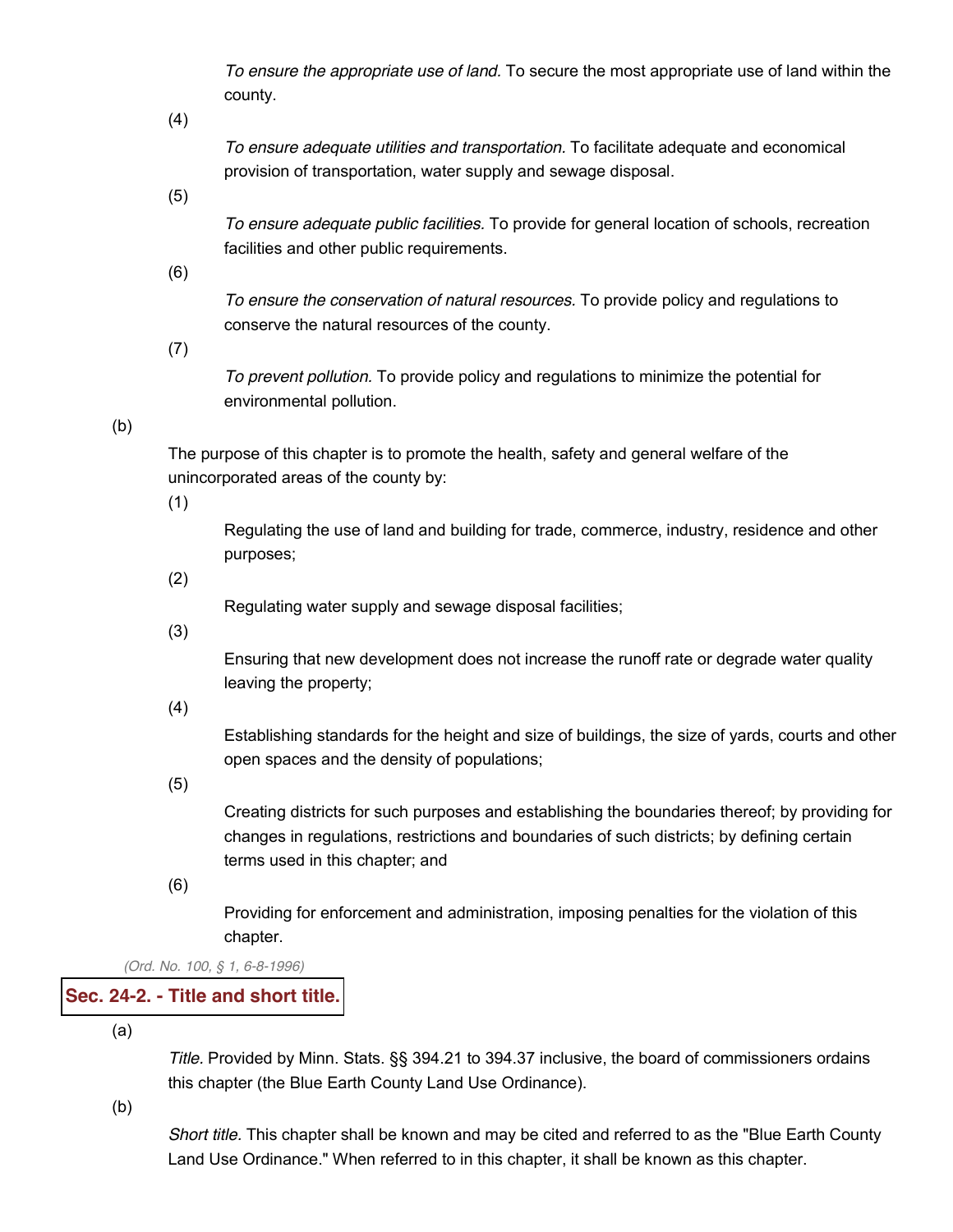### **Sec. 24-3. - [Definitions](javascript:void(0)) and word usage.**

(a)

*Word usage.* The word "building" shall include the word "structure"; the word "lot" shall include the words "parcel" and "plot."

(b)

*Definitions.* The following words, terms and phrases, when used in this chapter, shall have the meanings ascribed to them in this section, except where the context clearly indicates a different meaning:

*Accessory building* means a secondary building which is located on the same lot as the main building and the use of which is clearly incidental to the use of the main building.

*Accessory use* means a use clearly incidental or accessory to the principal use of a lot, or building located on the same lot as the principal use.

*Agriculture* means the cultivation of the soil and activities incidental thereto; the growing of soil crops in the customary manner on open tracts of land or other growing methods; the accessory raising of livestock and poultry. The term shall include incidental retail selling by the producer of products raised on the premises.

*Animal unit (A.U.)* means a unit of measure used to compare differences in the production of animal manures that employs as a standard the amount of manure produced on a regular basis by a 1,000-pound slaughter steer or heifer.

*Billiards hall* means a use in which at all times 51 percent of the gross floor area is dedicated to the playing of billiards or pool.

*Bluff* means a topographic feature such as a hill, cliff, or embankment meeting the following criteria.

(1)

The slope rises at least 15 feet from the toe of the bluff to the top of the bluff.

(2)

The grade of the slope from the toe of the bluff to the top of the bluff averages 30 percent or greater.

*Bluff, toe* means the lower point of a bluff where the slope averages less than 18 percent.

*Bluff, top* means the higher point of a bluff where the slope averages less than 18 percent.

*Bluff impact zone* means land located within 20 feet from the top of a bluff.

*Buildable lot* means a lot of record, or other lot, tract or parcel legally recorded with the county recorder that meets the requirements of this chapter and which has frontage on an improved and maintained public road, or an approved and maintained private road or easement. An outlot is not a buildable lot.

*Building* means a structure for the shelter, support or enclosure of persons, animals, chattel or property of any kind.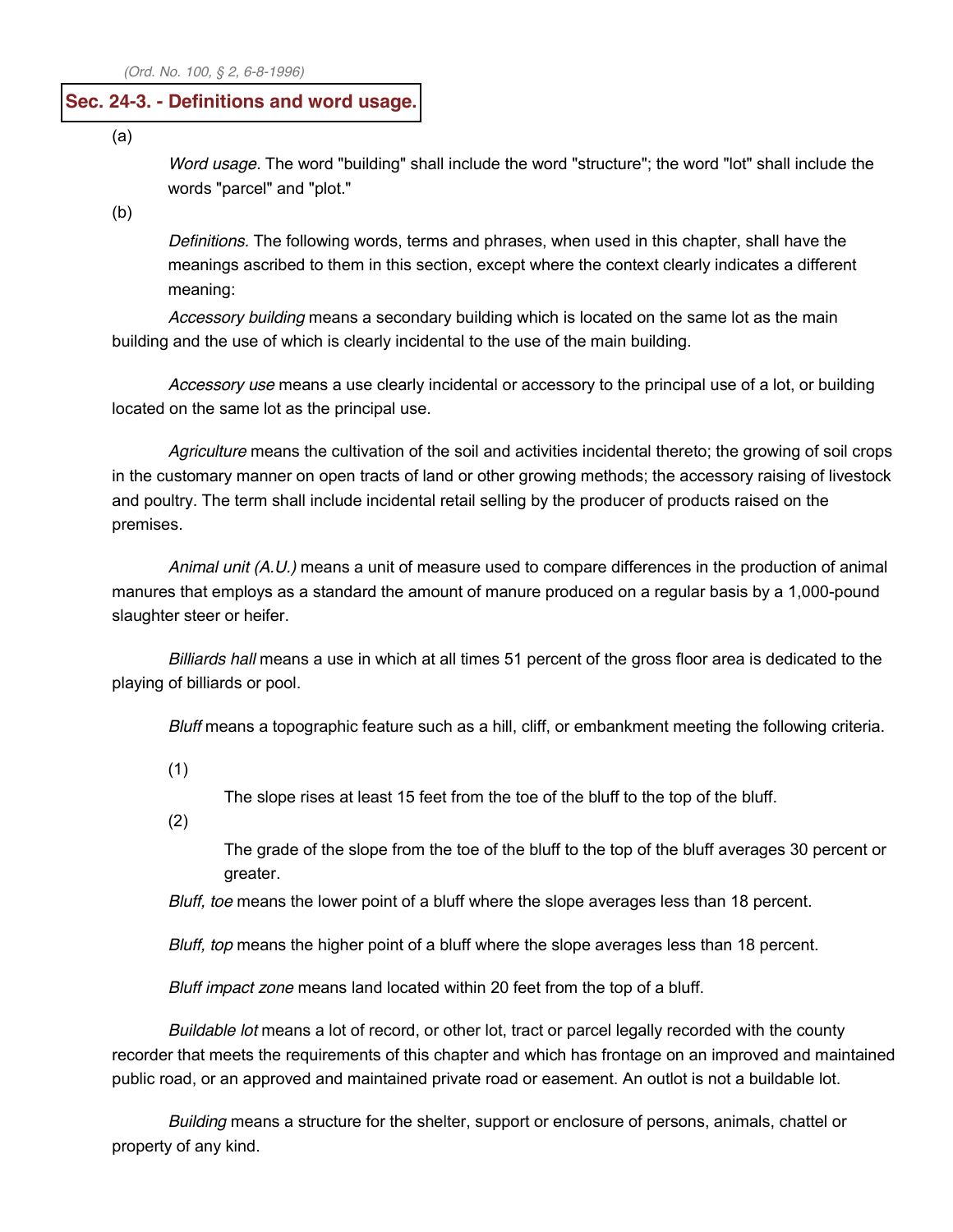*Building height* means the vertical distance from the average of the highest and lowest point of that portion of the lot covered by the building to the deck line of mansard roofs, or to the mean height between eaves and ridge for all other roofs.

*Building setback line* means a line within a lot defining the minimum distance between the building and property line in which buildings or structures may not be placed.

*Bulk and density controls* means those regulations or controls which specify the setback lines, lot size, building height, maximum ground coverage, lot width and lot depth.

*Common interest community* or *condominium* means contiguous or noncontiguous real estate within the state that is subject to an instrument which obligates persons owning a separately described parcel of the real estate, or occupying a part of the real estate pursuant to a proprietary lease, by reason of their ownership of occupancy, to pay for real estate taxes levied against; insurance premiums payable with respect to; maintenance of; or construction, maintenance, repair or replacement of improvements located on one or more parcels or parts of the real estate other than the parcel or part that the person owns or occupies (hereafter referred to as a "CIC").

(1)

*Condominium.* A CIC in which portions of the real estate are designated as units, the remainder of the real estate is designated for common ownership solely by the owners of the units, and undivided interests in the common elements are vested in the unit owners.

(2)

*Cooperative.* A CIC in which the real estate is owned by an association each of whose members is entitled by virtue of the member's ownership interest in the association to a proprietary lease.

(3)

*Flexible CIC.* A CIC to which additional real estate may be added.

(4)

*Leasehold CIC.* A CIC in which all or a portion of the real estate is subject to a lease the expiration of which will terminate the CIC or reduce its size.

(5)

*Planned community.* A CIC that is not a condominium or a cooperative. A condominium or cooperative may be part of a planned community.

*Community sewer system* means a system of sewage collection and treatment serving a group of building lots with the design and construction approved by the county and the state.

*Community water system* means a source of water and/or a water distribution system serving a group of building lots with the design and construction of such systems as approved by the county and the state.

*Conditional use* means a land use as defined by this chapter that would not be generally appropriate, but may be allowed with restrictions which are site and use specific as provided by official controls upon a finding fact that:

(1)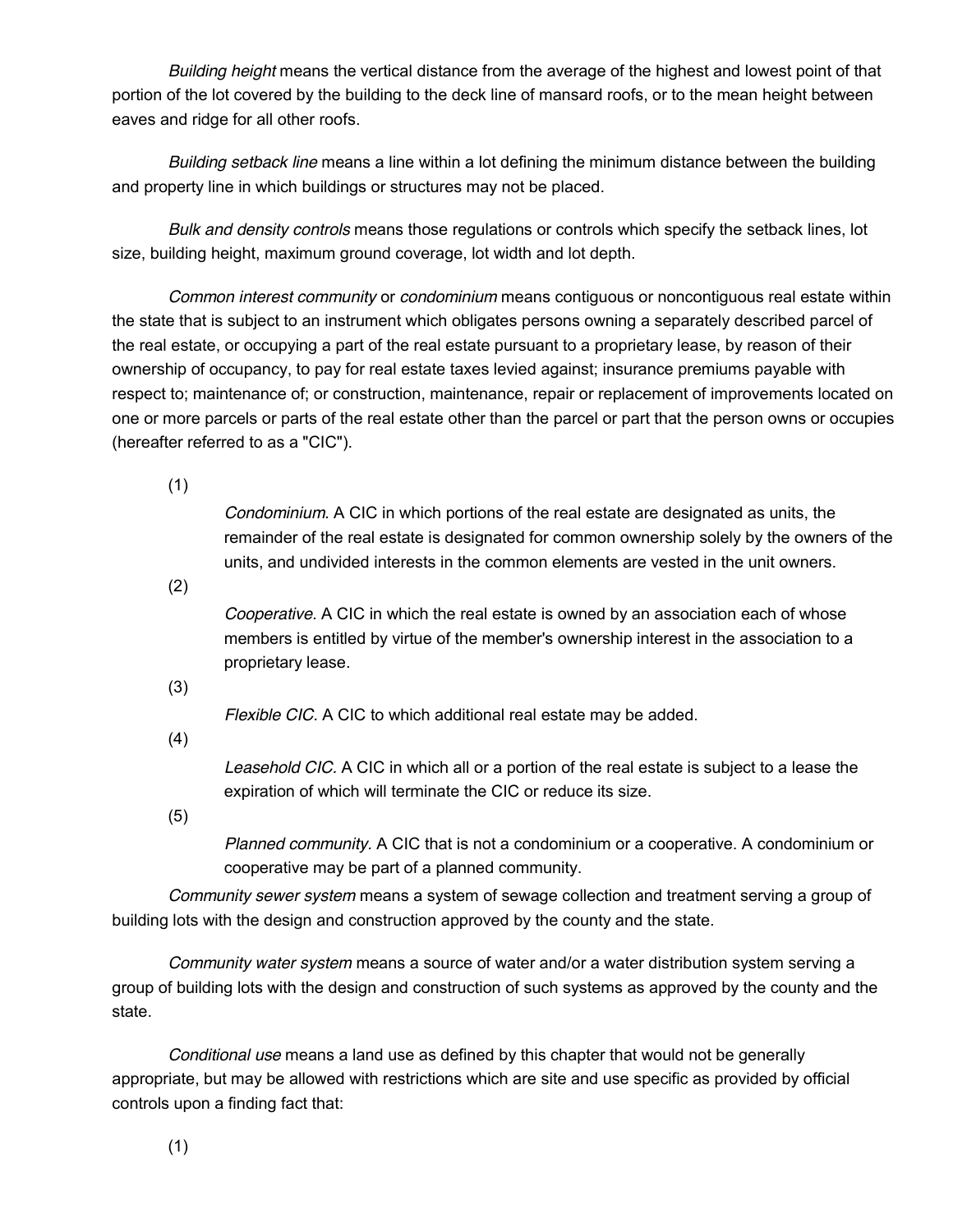Certain conditions as detailed in this chapter exist.

(2)

The use or development conforms to the land use plan of the county.

(3)

The use is compatible with the existing neighborhood.

*Conditional use permit* means a permit issued by the board of commissioners in accordance with procedures specified in this chapter which would enable the board of commissioners to assign site specific conditions and dimensions to a proposed use.

*Construction permit* means a permit issued by the zoning administrator in pursuant to procedures specified in this chapter for the purpose of moving, altering or constructing a structure in the county.

*County recorder* means the Blue Earth County Recorder when referred to in this chapter.

*Demolition landfill* means a land disposal site employing an engineered method of disposing of demolition solid waste on land in a manner that minimizes environmental hazards as may be required by the county and the state.

*Depth of rear yard* means the average horizontal distance between the rear line of the building and the centerline of an alley, where an alley exists, otherwise a rear lot line.

*District* means a section of the county for which the regulations governing the height, area, density, bulk, and use of buildings and premises are the same as delineated on the land use district map.

*Dwelling* means a building or its portion, designed exclusively for residential occupancy; the term does not include motels, tents, tent trailers, travel trailers or recreational vehicles.

*Dwelling, multiple* means a dwelling designed exclusively for occupancy by two or more families living independently of each other. The term includes double bungalows and duplexes.

*Dwelling, single-family* means a detached building designed exclusively for occupancy by one family.

*Essential services* means overhead or underground electric, gas, communication, hydrocarbon, steam or water transmission or distribution systems and structures, by public utilities or governmental departments, or as are required for protection of the public health, safety or general welfare, including towers, poles, wires, mains, drains, sewers, pipes, conduits, cables, fire alarm boxes, police call boxes, and accessories in connection herewith, but not including buildings.

*Family* means any number of individuals related by blood, marriage, adoption or foster care, or not more than five persons not so related, maintaining a common household and using common cooking and kitchen facilities.

*Family, immediate* means persons related by blood, marriage or certified legal instrument.

*Feedlot* means a lot or building, or combination of contiguous lots and buildings, intended for the confined feeding, breeding, raising or holding of animals, and specifically designed as a confinement area in which manure may accumulate, or where the concentration of animals is such that a vegetative cover cannot be maintained within the enclosure. For purposes of these parts, open lots used for feeding and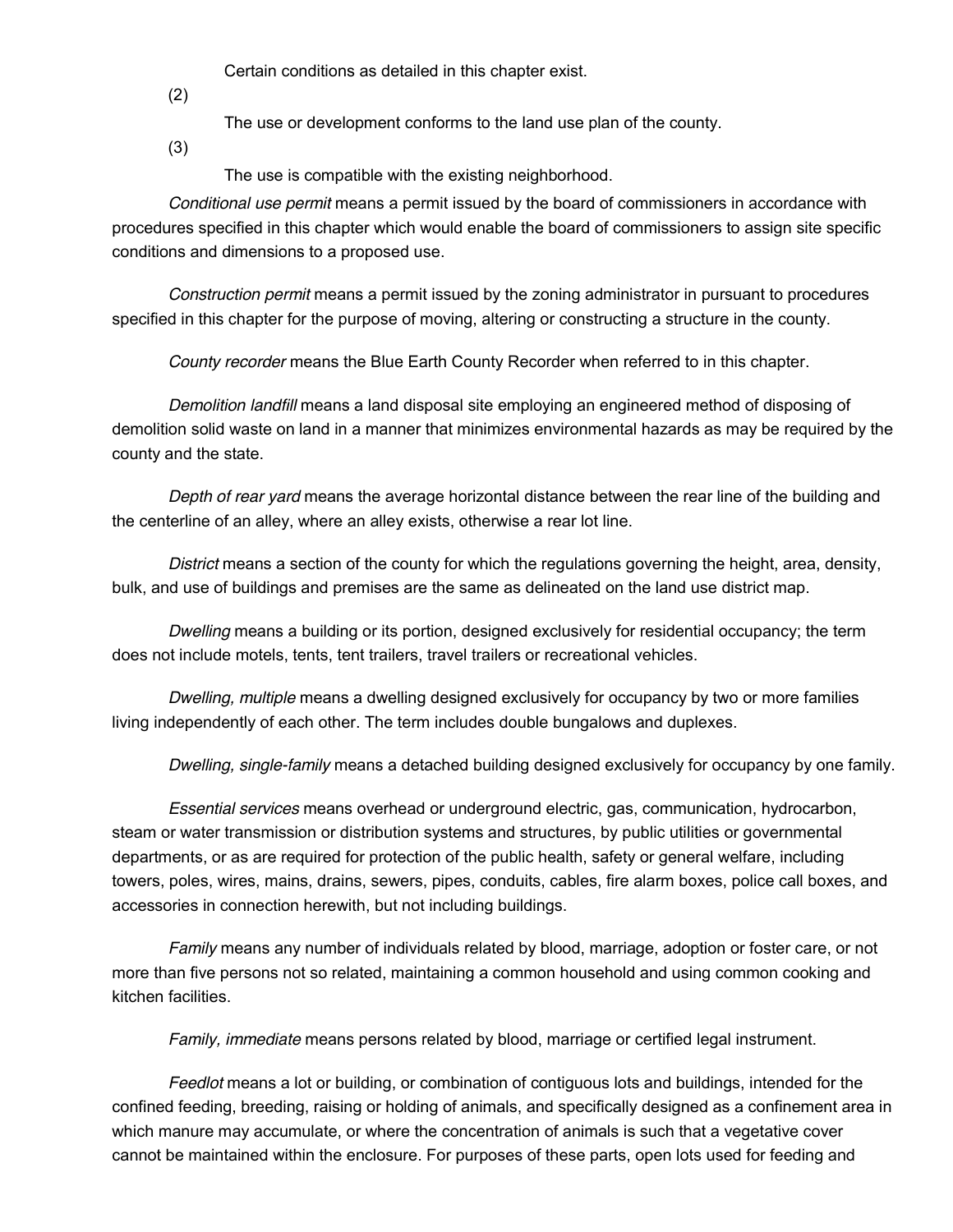rearing of poultry (poultry ranges) and barns, dairy farms, swine facilities, beef lots and barns, horse stalls, mink ranches and domesticated animal zoos, shall be considered to be animal feedlots. Pastures shall not be considered to be animal feedlots.

*Firing range, indoor* means a target range used for target shooting, training, or for any other use involving the discharge of handguns or other firearms, which is open to members or the general public upon payment of a fee, and which is located within the confines of a building.

*Firing range, outdoor,* means a range used for target, trap or skeet shooting, training or for any other use involving the discharge of handguns or other firearms, which is open to members or the general public upon payment of a fee.

*Floor area gross* means the sum of the gross horizontal areas of the several floors of a building, measured from the exterior walls, from the exterior faces of exterior walls, or from the centerline of party walls separating two buildings; the term does not include basements used for storage purposes or enclosed spaces used for off-street parking.

*Garage, private,* means an accessory building or accessory portion of a principal building designed and used for the storage of private passenger vehicles by the occupants of the principal building, and in which no business service or industry is conducted.

*Garage, public,* means any structure except those described as a private garage, used for the storage or care of vehicles, or where any such vehicles are equipped for operation, repair, or are kept for enumeration, hire or sale, and in which no business service or industry is conducted.

*Hazardous byproduct* means any waste that cannot be handled by routine management techniques due to the potential harm to man or the environment. Categories include, but are not limited to, flammables, oxidizers, poisons, irritants and corrosives.

*Home occupation* means any occupation of a service character for others which is clearly secondary to the main use of the premises as a dwelling place and as set forth in section [24-308.](http://library.municode.com/HTML/13415/level3/CD_ORD_CH24ZO_ARTIVREST.html#CD_ORD_CH24ZO_ARTIVREST_S24-308HOOC)

*Junkyard* means land or buildings where waste, discarded or salvaged materials are bought, sold, exchanged, stored, cleaned, packed, disassembled or handled including, but not limited to, scrap metal, rags, paper, rubber products, glass products, lumber products, and products resulting from the wrecking of automobiles or other vehicles. The unenclosed storage of three or more inoperable and/or unlicensed vehicles or major appliances for a period of three months shall constitute a junkyard.

*Kennel* means a place where four or more dogs and four or more cats, or a combination of both, over four months of age are boarded, bred or offered for sale.

*Land use development application* means, but is not limited to, applications for the following: construction permits, demolition permits, vegetative alteration permits, topographic alterations permits, conditional use permits, amendments to this chapter, variances from the provisions of this chapter, and the subdivision of real estate. The application is not complete and will not be accepted by the zoning administrator unless all fees are paid, preliminary reviews and approvals completed, submitted with associated supporting information and documents, and such other information as required by the zoning administrator.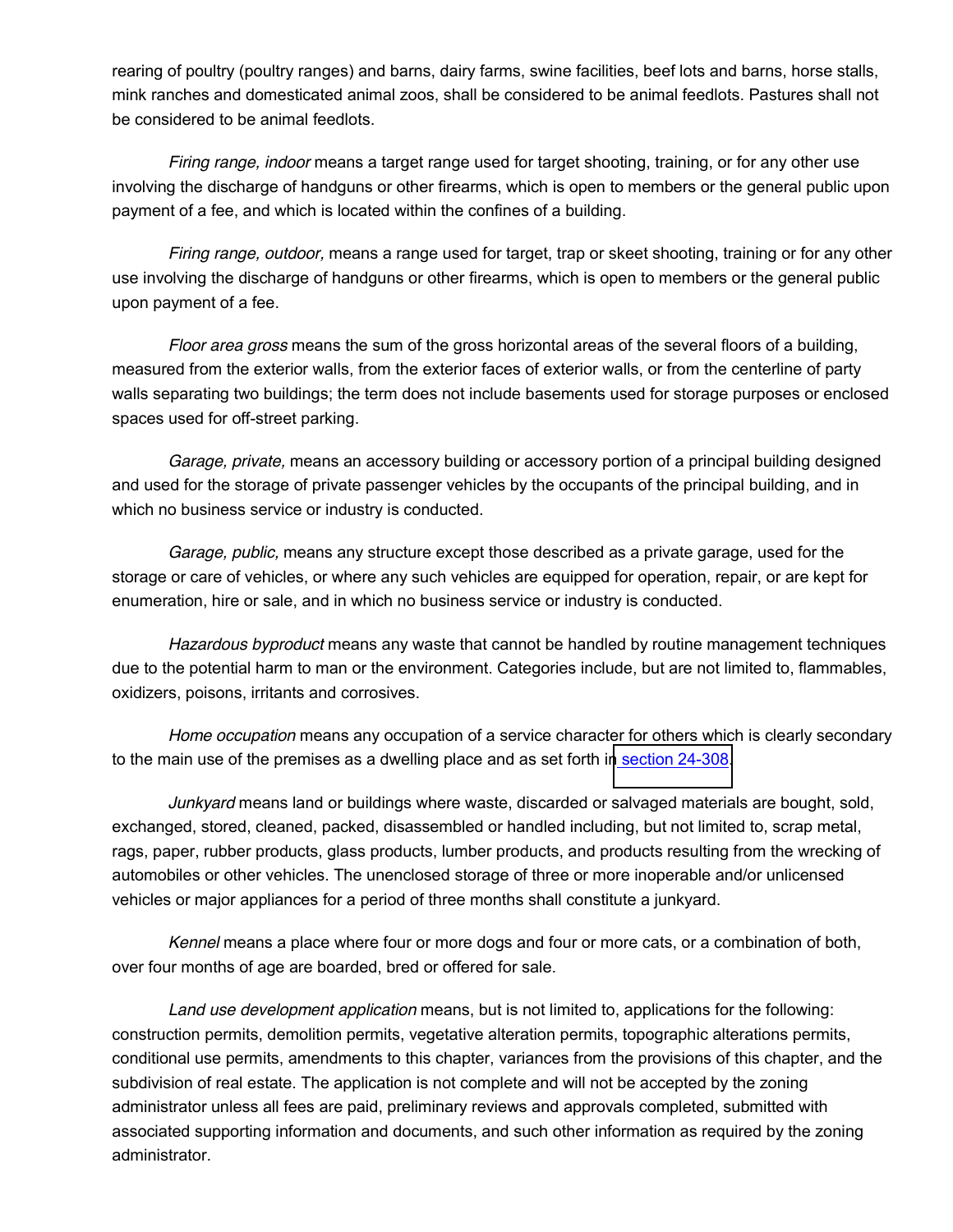*Lot* means a parcel of land occupied or to be occupied by a principal structure or group of structures and accessory structures, together with such yards, open spaces, lot width and lot area as are required by this chapter, and having the required frontage upon a street, either shown and identified by lot number on a plat of record, or considered as a unit of property and described by metes and bounds.

*Lot area* means the area located within the lot lines. The lot area must conform to lot area standards as stated in this chapter. Contiguous lot area must be free from rights-of-way, waterways, easements, ravines or other physical features which would preclude use of the required lot area.

*Lot area per family* means the lot area required by this chapter to be provided for each family in a dwelling.

*Lot, corner* means a lot situated at the junction of, and abutting, intersecting streets.

*Lot, depth* means the shortest horizontal distance between the front line and the rear lot line measured at a 90-degree angle from the street right-of-way and within the lot boundaries.

*Lot frontage, front* means that portion of a lot boundary abutting the street right-of-way from which the lot is addressed.

*Lot, width* means the shortest distance between the lot lines measured at the building setback line and right angles to the lot depth.

*Lot, multiple frontage* means a lot having frontage on two or more streets.

*Lot lines* means the lines bounding a lot.

*Motel, hotel* means a building or group of buildings used primarily for the temporary residence of motorists or travelers.

*Manufactured home* means a structure, transportable in one or more sections, which in the transportable mode is eight body feet or more in width or 40 body feet or more in length, or when erected on a site, is 320 or more square feet, and which is built on a permanent chassis and designed to be used as a dwelling with or without a permanent foundation when connected to the required utilities, and includes the plumbing, heating, air conditioning, and electrical systems contained therein; except that the term includes any structure which meets the requirements with respect to which the manufacturer voluntarily files a certificate required by the secretary and complies with the standards established under Minn. Stats. ch. 327.

*Manufactured home, derelict* means any pre-code manufactured home or manufactured home that no longer complies with the Minnesota Manufactured Home Code. This definition is applicable when said manufactured home is parked, stored, or abandoned and when it is no longer fit for (or being used for) human habitation.

*Manufactured home park* means a contiguous parcel of land which has been planned for the placement of two or more manufactured homes or manufactured home lots.

*Nonconforming uses* means a use lawfully in existence on June 8, 1996, and not conforming to the regulations for the district in which it is situated.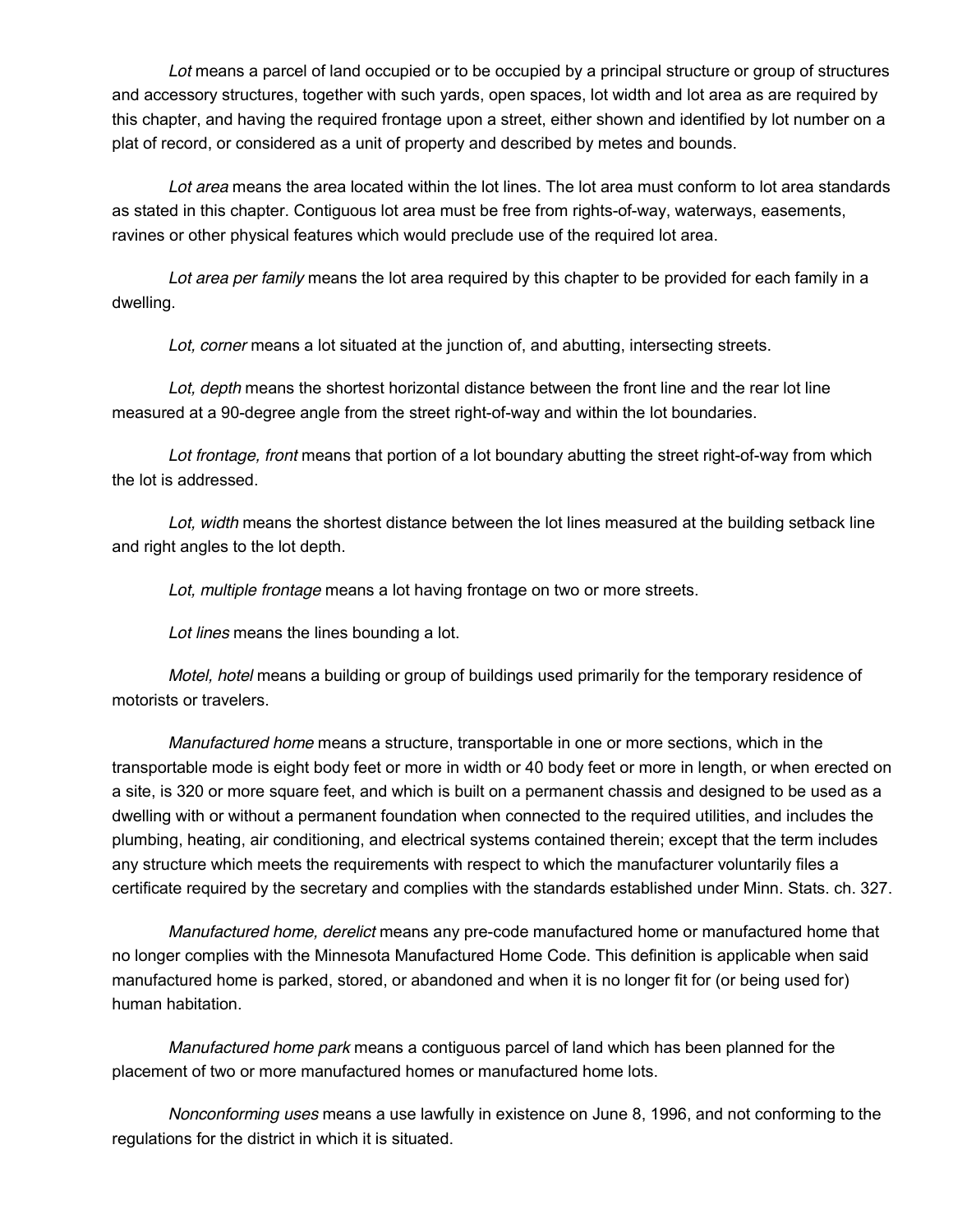*Nonfarm uses* means any use which is not an agricultural use as defined in this chapter or which is not accessory to an agricultural use.

*Official land use district map* and *official zoning map* shall have the same meaning and force of law.

*Open space* means land areas which are undeveloped and left in their natural states.

*Outlot* means open space included in a plat, labeled "outlot," and not intended for use as a buildable lot.

*Owner* or *property owner* means the fee owner of land, or the beneficial owner of land, whose interest is primarily one of ownership or possession and enjoyment in contemplation of ultimate ownership. The term includes, but is not limited to, mortgagees and vendees under a contract for deed.

*Person* means any individual, firm, partnership, corporation, company, association, joint stock association or body politic. The term also includes any trustee, receiver, assignee or other similar representative thereof.

*Planned unit development* means a large lot or tract of land developed as a unit rather than as individual development wherein two or more buildings, or compatible land uses, may be located in relationship to each other rather than to lot lines or land use district boundaries.

*Planning agency* means the organization of the planning commission or the planning department.

*Planning commission* means the county planning commission.

*Planning director, land use and natural resources administrator, zoning administrator* or *planner* means the county planning director.

*Permitted use* means a public or private use which of itself conforms with the purposes, objectives, requirements, regulations and performance standards of a particular land use district.

*Quarry* means any pit or excavation made for the purpose of searching for or removal of any soil, earth, clay, sand, gravel, limestone or other nonmetallic minerals.

*Quarter/quarter section* means a division of a section of land according to the rules of the original United States Government Public Land Survey containing approximately 40 acres.

*Road* means a public right-of-way or private street affording primary access by pedestrians and vehicles to abutting properties, whether designated as a street, highway, thoroughfare, parkway, throughway, road, avenue, boulevard, land, place, or however otherwise designated.

*Rural townsite* means a small, developed, (preordinance, existing prior to the land use ordinance) rural community recognized and assigned specific land use zoning by the county land use map. Established rural townsites include: Beauford Townsite, Butternut Townsite, Cambria Townsite, Garden City Townsite, Judson Townsite, Rapidan Townsite, Smith's Mill Townsite, and the area of small lots within LeHillier and South Bend Townsites which are encompassed by the zoning insert in the county zoning map.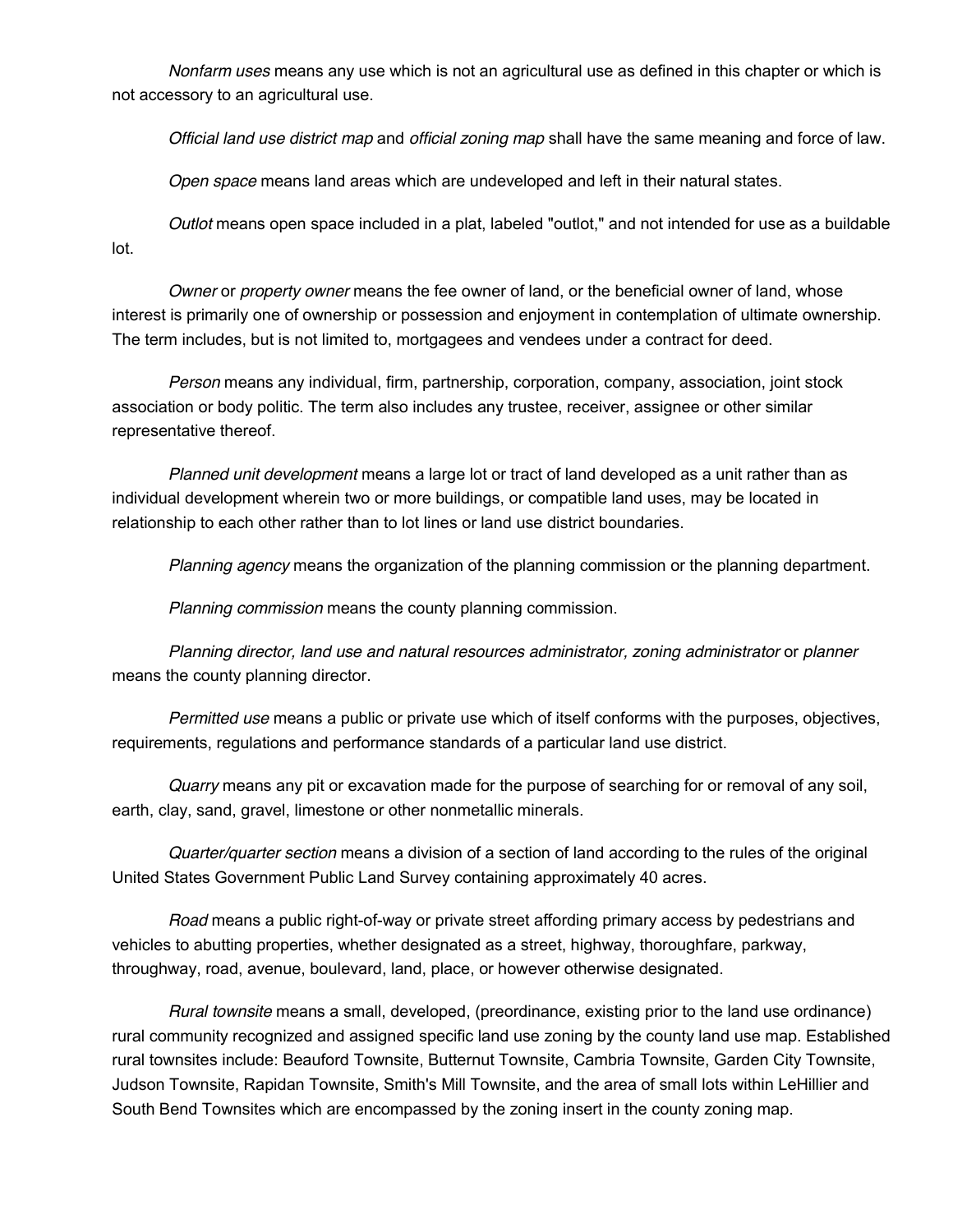*Seasonal cabin* means an existing dwelling unit that is not permanently occupied as a family residence during any entire year and that is designed to be used for only a few months each year.

*Solid waste landfill* means a land disposal site employing an engineered method of disposing of solid waste in a manner that minimizes environmental hazards.

*Setback* means the minimum horizontal distance between a building and the centerline of a road or a lot line.

*Screening* means the use of plant material, fences or earthen berm to partially conceal and separate a land use from the surrounding land uses.

*Shoreland* means land located within the following distances from public waters:

(1)

One thousand feet from the normal high water mark of a lake, pond or flowage; and

(2)

Three hundred feet from a river or stream; or

(3)

The landward extension of a designated floodplain, whichever is greater.

The practical limits of shorelands may be less than the statutory limits whenever the waters involved are bounded by natural topographic divides which extend landward from the waters for lesser distances and when approved by the commissioner of the department of natural resources and the county commissioners.

*Story* means that portion of a building included between the surface of any floor and the surface of the next floor above it or, if there is no floor above it, the space between the floor and the ceiling. If the finished floor level directly above a basement or cellar or unused under floor space is more than six feet above grade for more than 50 percent of its perimeter, or is more than 12 feet above grade any point, such basement, cellar or unused under floor space is a story.

*Structure* means anything constructed or erected, the use of which requires permanent location on the ground, or having permanent location on the ground, including advertising devices or other construction or erection with special function or form, except fences and walks.

*Structural alterations* means any change in the supporting members of a building, such as bearing walls, columns, beams or girders.

*Tower, commercial wireless communications* means a structure, privately or publicly owned, used for commercial purposes, upon which radio, television, cellular telecommunications, personal communication services, or other communication antennas and/or equipment of a similar nature is mounted, excluding towers used for business band, citizen's band, amateur radio, personal television reception antennas, or other similar personal uses.

*Travel trailer* means a vehicular portable structure built on a chassis, designed to be used as a temporary dwelling for travel, recreational and vacation uses, permanently identified as a travel trailer by the manufacturer of the trailer.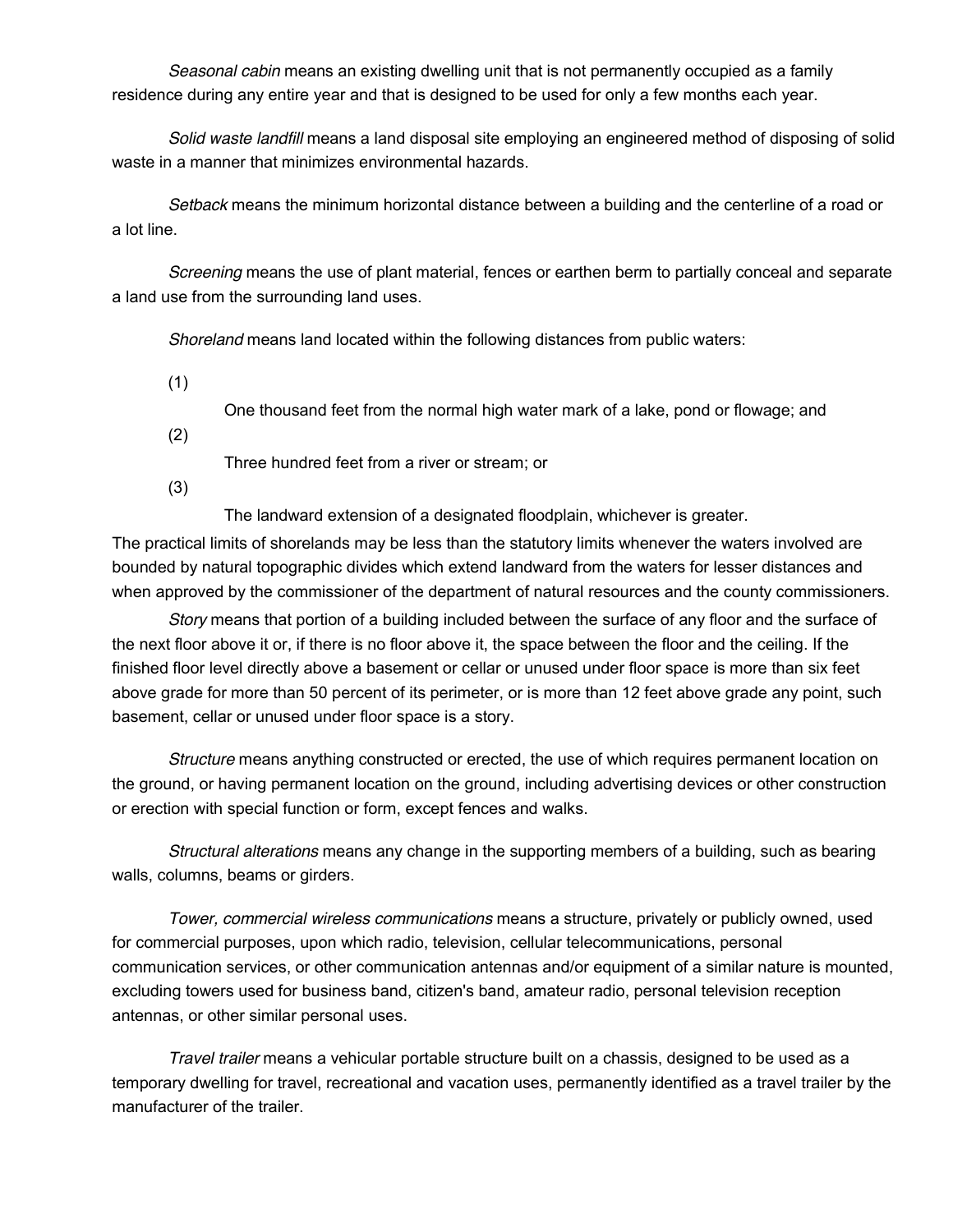*Use* means the purpose for which land or premises or a building thereon is designated, arranged or intended, or for which it is or may be occupied or maintained.

*Vacation* means the act of relinquishing a recorded dedication or easement as in a street right-ofway, utility easement, etc.

*Variance* means the waiving by the board of adjustment of the literal provisions of this chapter in cases where their strict enforcement would cause undue hardship because of physical circumstances unique to the individual property involved. Variances shall be limited to height, bulk, density and yard requirements.

*Wind energy conversion system or WECS* means any device, such as a wind charger, windmill, or wind turbine and associated facilities that convert wind energy to electrical energy.

*Wind energy conversion system (WECS), commercial* means a WECS or combination of WECS that is designed to have a capacity in excess of the amount needed for residential and agricultural uses and that has a combined nameplate capacity of 125 KW or more.

*Wind energy conversion system (WECS), non-commercial* means a WECS or combination of WECS that is designed to have a capacity for residential and agricultural uses and has a combined nameplate capacity of less than 125 KW.

*Yard* means any space in the same lot with a building open and unobstructed from the ground to the sky.

*Yard, front,* means the area extending across the front of the lot between the side yard lines and lying between the centerline of the road or highway, and the nearest line of the building.

*Yard, rear,* means a space unoccupied, except for an accessory building, between the rear lines of the principal building and the rear line of the lot, for the full width of the lot.

*Yard, side,* means an open unoccupied space on a lot between the main building and the side line of the lot, extending from the front to the rear of the main building.

*Zoning administrator* means the person designated by the county to administer and enforce this chapter.

#### *Zoning ordinance* and *land use ordinance* shall have the same meaning and force of law.

(Ord. No. 100, § 4, 6-8-1996; Ord. of 2-17-1998; Ord. of 3-24-1998; Ord. of 5-28-1998; Ord. of 8-18-1998; Ord. of 11-24-1998; Ord. of 5-28-1999; Ord. of 8-21-2001, § 1; Ord. of 10-23-2001, § 1; Ord. of 2-25-2003, § 3; Ord. of 4-22-2003; Ord. of *3-25-2003, § 1)*

*Cross reference² Definitions generally, § [1-2](http://library.municode.com/HTML/13415/level2/CD_ORD_CH1GEPR.html#CD_ORD_CH1GEPR_S1-2DERUCO)*

### **Sec. 24-4. - [Jurisdiction](javascript:void(0)) of chapter provisions.**

The jurisdiction of this chapter shall apply to all the areas of the county outside the incorporated limits of municipalities, and within the boundaries of any municipality which chooses to come under the jurisdiction of this chapter.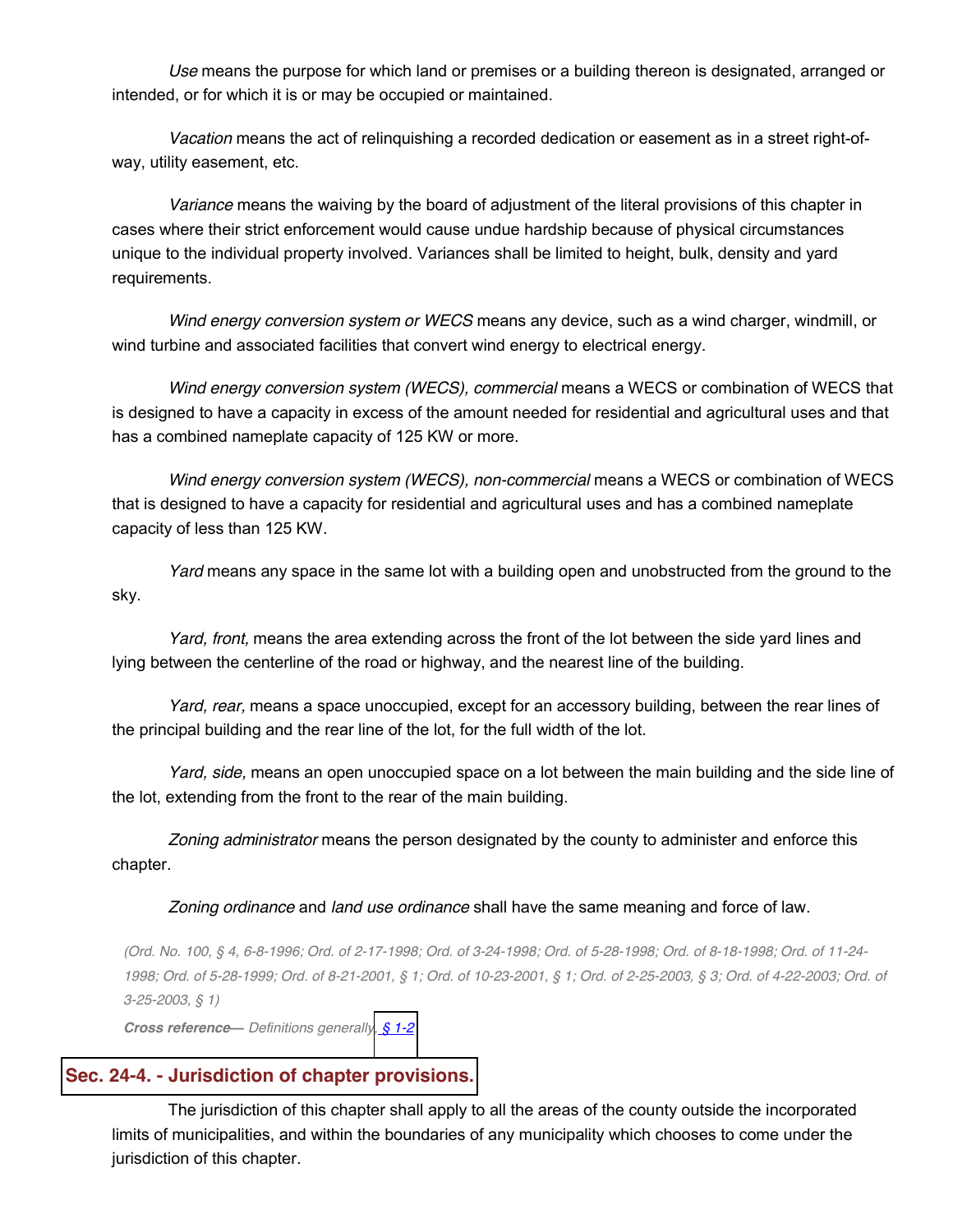*(Ord. No. 100, § 3, 6-8-1996)*

#### **Sec. 24-5. - Scope of [chapter.](javascript:void(0))**

From and after June 8, 1996, no structure may be erected, constructed, enlarged, reconstructed or altered, and no structure or land may be used or occupied for any purpose nor in any manner which is not in conformity with this chapter.

*(Ord. No. 100, § 3, 6-8-1996)*

#### **Sec. 24-6. - [Interpretation](javascript:void(0)) of chapter provisions.**

When interpreting and applying the provisions of this chapter, they shall be held to be the minimum requirements for the promotion of the public health, safety and general welfare.

*(Ord. No. 100, § 3, 6-8-1996)*

#### **Sec. 24-7. - Abrogation of greater [restrictions.](javascript:void(0))**

Where the provisions of any statute, other ordinance or regulation impose greater restrictions than this chapter, the provisions of such statute, other ordinance or regulation shall be controlling.

*(Ord. No. 100, § 3, 6-8-1996)*

#### **Sec. 24-8. - [Relation](javascript:void(0)) to land use plan.**

It is the policy of the board of commissioners that the enactment, amendment and administration of this chapter be accomplished with due consideration of the purposes and objectives of the county land use plan, as adopted or approved and amended from time to time by the board of commissioners. The board of commissioners recognizes that the land use plan is a guide for the future development of the county and the basis for the enactment of this chapter.

*(Ord. No. 100, § 3, 6-8-1996)*

#### **Sec. 24-9. - General [regulations.](javascript:void(0))**

(a)

*Residential buildings.* Buildings used as residential dwellings shall be designed for residential purposes and shall comply with other provisions of this chapter.

(b)

*Required facilities.* Single-family and multifamily dwellings, guestrooms, and congregate housing designed to be used for human occupancy shall be provided with the following facilities inside the living unit:

(1)

Heating facilities capable of maintaining a temperature of 70 degrees Fahrenheit (21 degrees Celsius) at a point three feet above the floor;

(2)

A potable drinking water supply from a well, individual or shared, which meets the requirements of the Well Ordinance, [chapter](http://library.municode.com/HTML/13415/level2/CD_ORD_CH6EN.html#CD_ORD_CH6EN) 6, article III;

(3)

One lavatory, one water closet, one kitchen type sink, and one bathtub or shower to meet basic requirements of sanitation and personal hygiene, connected to an individual on-site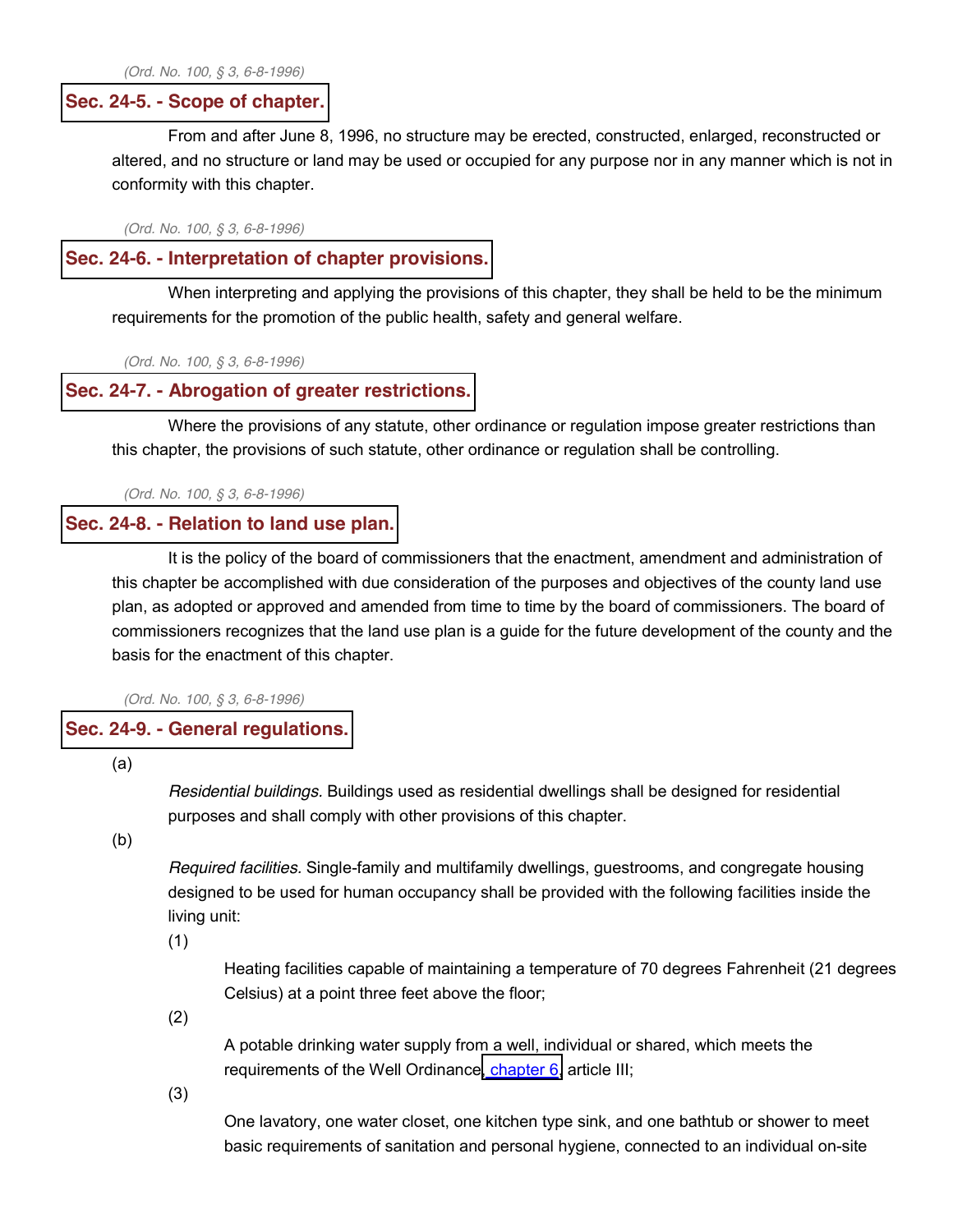septic system meeting the requirements of the Blue Earth County ISTS Ordinance, [chapter](http://library.municode.com/HTML/13415/level2/CD_ORD_CH6EN.html#CD_ORD_CH6EN) [6,](http://library.municode.com/HTML/13415/level2/CD_ORD_CH6EN.html#CD_ORD_CH6EN) article IV, division 4;

(4)

A source of electricity meeting the requirements of, and approved by, the Minnesota State Board of Electricity.

(c)

*Occupancy.* Residential buildings shall not be occupied until such residential building is connected to a source of potable drinking water, required sanitary facilities have been installed and connected to approved sewage treatment facilities, heating facilities are operational, and the electrical installation has received final approval from the Minnesota State Board of Electricity.

(d)

*Seasonal cabins.* Subsections (b)(1)—(b)(4) of this section shall not apply to existing seasonal cabins used for recreational purposes. Water, sanitary facilities, and electricity, when provided, shall meet minimum requirements of this [chapter](http://library.municode.com/HTML/13415/level2/CD_ORD_CH6EN.html#CD_ORD_CH6EN), the Well Ordinance, chapter 6, article III, the Blue Earth County ISTS Ordinance, [chapter](http://library.municode.com/HTML/13415/level2/CD_ORD_CH6EN.html#CD_ORD_CH6EN) 6, article IV, division 4; the Shoreland Ordinance; and the Minnesota State Board of Electricity.

*(Ord. of 10-23-01, § 1)*

# **Sec. 24-10. - [Permitted](javascript:void(0)) uses.**

(a)

*Generally.* Permitted uses of land or buildings as listed in this chapter, shall be permitted in the districts indicated under the conditions specified. No building or land shall be devoted to any use other than a use permitted in this chapter in the land use district in which such building, structure or land shall be located, except for the exceptions in subsection (b) of this section.

(b)

*Exceptions.*

(1)

Uses lawfully established prior to June 8, 1996, in accordance with sections [24-304](http://library.municode.com/HTML/13415/level3/CD_ORD_CH24ZO_ARTIVREST.html#CD_ORD_CH24ZO_ARTIVREST_S24-304LORE) and [24-](http://library.municode.com/HTML/13415/level3/CD_ORD_CH24ZO_ARTIVREST.html#CD_ORD_CH24ZO_ARTIVREST_S24-305NO) [305](http://library.municode.com/HTML/13415/level3/CD_ORD_CH24ZO_ARTIVREST.html#CD_ORD_CH24ZO_ARTIVREST_S24-305NO)

(2)

Conditional uses established in accordance with [section](http://library.municode.com/HTML/13415/level3/CD_ORD_CH24ZO_ARTIINGE.html#CD_ORD_CH24ZO_ARTIINGE_S24-11COUS) 24-11

(3)

Essential services erected, constructed, altered or maintained by public and private utilities or by governmental departments or commissions, subject to permit requirements of this chapter.

*(Ord. No. 100, § 4, 6-8-1996)*

### **Sec. 24-11. - [Conditional](javascript:void(0)) uses.**

Conditional uses of land or buildings, as listed in this chapter, may be allowed in the districts indicated, subject to the issuance of conditional use permits, in accordance with the provisions of article VIII of this chapter. Whenever a conditional use is named as a major category, it shall be deemed to include all and only those itemized uses listed.

*(Ord. No. 100, § 4, 6-8-1996)*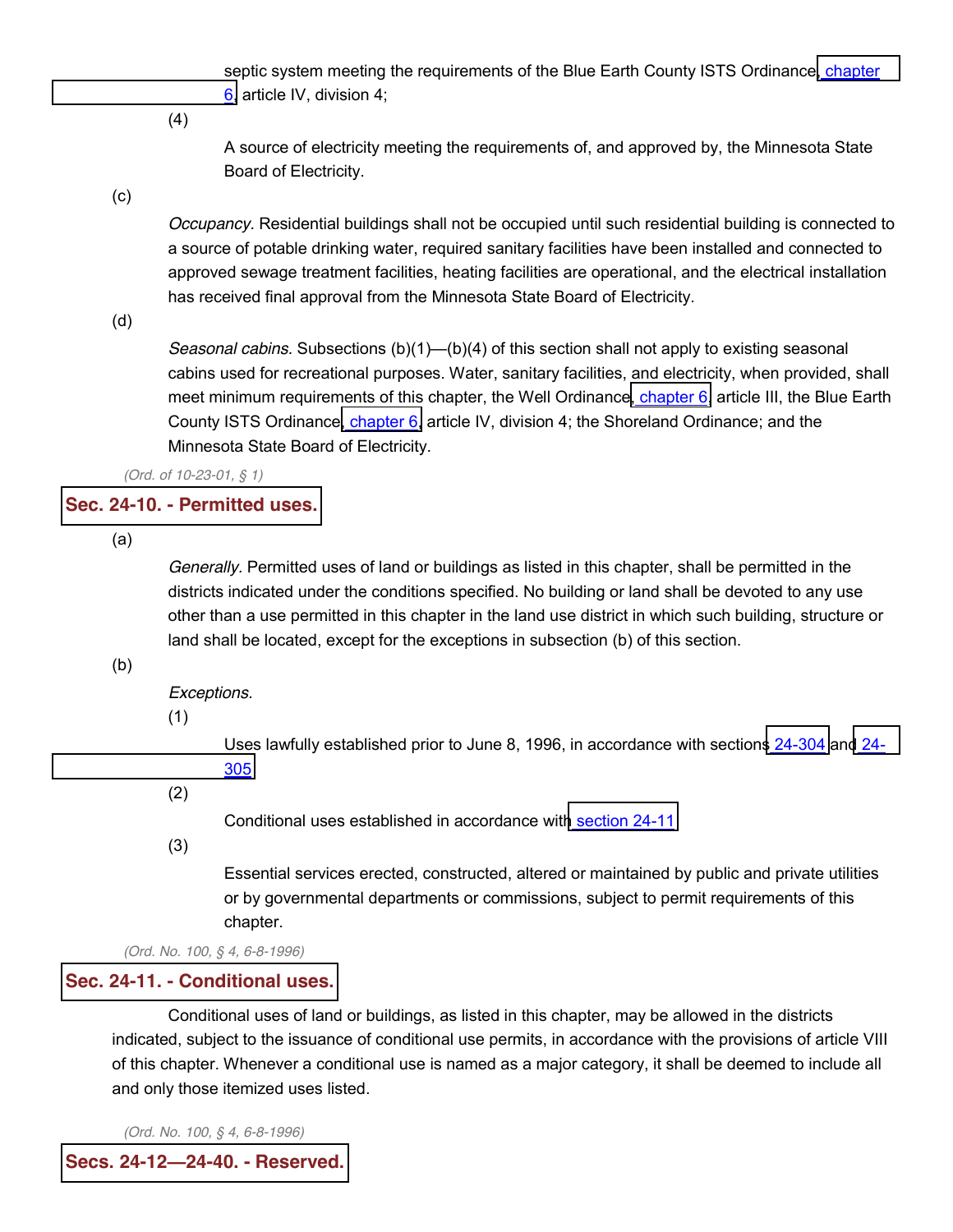### **ARTICLE III. - DISTRICT REGULATIONS**

[DIVISION 1. -](http://library.municode.com/HTML/13415/level4/CD_ORD_CH24ZO_ARTIIIDIRE_DIV1GE.html) GENERALLY DIVISION 2. - [A AGRICULTURE DISTRICT](http://library.municode.com/HTML/13415/level4/CD_ORD_CH24ZO_ARTIIIDIRE_DIV2AAGDI.html) DIVISION 3. - [C CONSERVATION DISTRICT](http://library.municode.com/HTML/13415/level4/CD_ORD_CH24ZO_ARTIIIDIRE_DIV3CCODI.html) DIVISION 4. - [RR RURAL RESIDENCE DISTRICT](http://library.municode.com/HTML/13415/level4/CD_ORD_CH24ZO_ARTIIIDIRE_DIV4RRRUREDI.html) DIVISION 5. - [RT RURAL TOWNSITE DISTRICT](http://library.municode.com/HTML/13415/level4/CD_ORD_CH24ZO_ARTIIIDIRE_DIV5RTRUTODI.html) DIVISION 6. - [GB GENERAL BUSINESS DISTRICT](http://library.municode.com/HTML/13415/level4/CD_ORD_CH24ZO_ARTIIIDIRE_DIV6GBGEBUDI.html)  DIVISION 7. - [HB HIGHWAY BUSINESS DISTRICT](http://library.municode.com/HTML/13415/level4/CD_ORD_CH24ZO_ARTIIIDIRE_DIV7HBHIBUDI.html)  DIVISION 8. - [LI LIGHT INDUSTRY DISTRICT](http://library.municode.com/HTML/13415/level4/CD_ORD_CH24ZO_ARTIIIDIRE_DIV8LILIINDI.html)  DIVISION 9. - [HI HEAVY INDUSTRY DISTRICT](http://library.municode.com/HTML/13415/level4/CD_ORD_CH24ZO_ARTIIIDIRE_DIV9HIHEINDI.html)

#### **DIVISION 2. - [A AGRICULTURE DISTRICT](javascript:void(0))**

[Sec. 24-111. -](http://library.municode.com/HTML/13415/level4/CD_ORD_CH24ZO_ARTIIIDIRE_DIV2AAGDI.html#CD_ORD_CH24ZO_ARTIIIDIRE_DIV2AAGDI_S24-111PU) Purpose. [Sec. 24-112. -](http://library.municode.com/HTML/13415/level4/CD_ORD_CH24ZO_ARTIIIDIRE_DIV2AAGDI.html#CD_ORD_CH24ZO_ARTIIIDIRE_DIV2AAGDI_S24-112US) Uses. Sec. 24-113. - [Height, yard and lot area, width and depth regulations.](http://library.municode.com/HTML/13415/level4/CD_ORD_CH24ZO_ARTIIIDIRE_DIV2AAGDI.html#CD_ORD_CH24ZO_ARTIIIDIRE_DIV2AAGDI_S24-113HEYALOARWIDERE) Sec. 24-114. - [Density regulations for dwellings.](http://library.municode.com/HTML/13415/level4/CD_ORD_CH24ZO_ARTIIIDIRE_DIV2AAGDI.html#CD_ORD_CH24ZO_ARTIIIDIRE_DIV2AAGDI_S24-114DEREDW) [Secs. 24-115](http://library.municode.com/HTML/13415/level4/CD_ORD_CH24ZO_ARTIIIDIRE_DIV2AAGDI.html#CD_ORD_CH24ZO_ARTIIIDIRE_DIV2AAGDI_SS24-115--24-135RE)-24-135. - Reserved.

### **Sec. 24-111. - [Purpose.](javascript:void(0))**

(a)

*Preservation of agriculture land.* The intent of this A agriculture district is to allow extensive areas of the county to be preserved in agricultural use.

(b)

*Agriculture operations.* Through the adoption of this subsection, the board of commissioners is expressing its intent to enhance and encourage agricultural operations within the boundaries of the county. The county will view the agriculture district as a zone in which land is used for commercial agricultural production. Owners of property, residents, other users of property in the agriculture zone, and neighboring properties adjacent to the agriculture zone may be subjected to inconvenience or discomfort arising from normal and accepted agricultural practices and operations including, but not limited to; noise, odors, dust, operation of aircraft and late night operation of farm machinery, the storage and application of manure, fertilizers, soil amendments, herbicides and pesticides associated with normal agricultural operations. Owners of property, residents, other users of property in the agriculture zone, and neighboring properties adjacent to the agriculture zone, should be prepared to accept such inconveniences or discomfort from normal operations, and are hereby put on official notice, pursuant to Minn. Stats. ch. 561.19, that this declaration may prevent them from obtaining a legal judgement against such normal operations.

(c)

*Residential development.* It is the intent of this A district to prevent scattered development.

(d)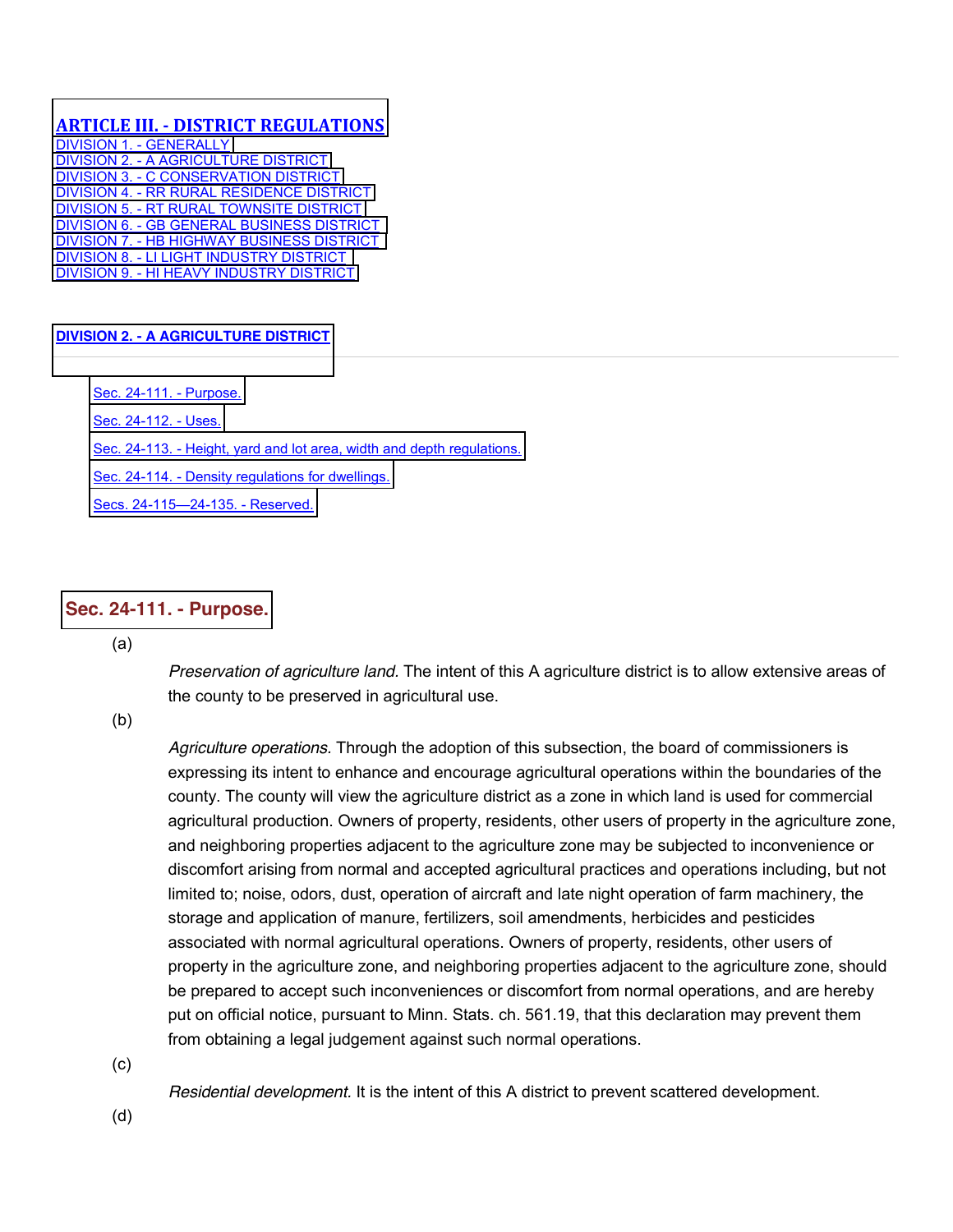*Conservation of natural resources.* It is the intent of this A district to preserve woodlands and other areas of aesthetic and scenic value which, because of their physical features, are desirable as water retention areas, natural habitat for plant and animal life, green space or other uses beneficial to the county.

*(Ord. No. 100, § 6, 6-8-1996; Ord. of 6-29-1999)*

# **Sec. [24-112.](javascript:void(0)) - Uses.**

(a)

*Permitted uses.* The following uses are permitted within the A agriculture district:

(1)

Agriculture and incidental agriculture related uses, including agricultural buildings.

(2)

Parks, recreational areas, wildlife areas, game refuges and forest preserves owned by government agencies.

(3)

Flood control and watershed structures.

(4)

Single-family, dwellings, including manufactured homes constructed and installed according to standards contained in subsection [24-462\(](http://library.municode.com/HTML/13415/level3/CD_ORD_CH24ZO_ARTVIIICOUSPE.html#CD_ORD_CH24ZO_ARTVIIICOUSPE_S24-462MAHORE)1) and as regulated by this division.

(5)

Level I home occupations as regulated in article IV of this chapter.

(6)

Land spreading of septage and sewage sludge as regulated by the county and state.

(7)

Feedlots of 100 animal units or less.

(8)

Non-commercial wind energy conversion system.

### (b)

*Conditional uses.* The following uses may be allowed in the A agriculture district as a conditional use as regulated in article VIII of this chapter.

(1)

Commercial outdoor recreation areas and accessory buildings.

(2)

Riding academies and commercial stables.

(3)

Organized group camps.

(4)

Churches, cemeteries and/or memorial gardens.

(5)

Essential public utilities and service buildings, but not including storage yards.

(6)

Outdoor firing ranges, subject to performance standards contained in [section](http://library.municode.com/HTML/13415/level3/CD_ORD_CH24ZO_ARTIVREST.html#CD_ORD_CH24ZO_ARTIVREST_S24-303PEST) 24-303

(7)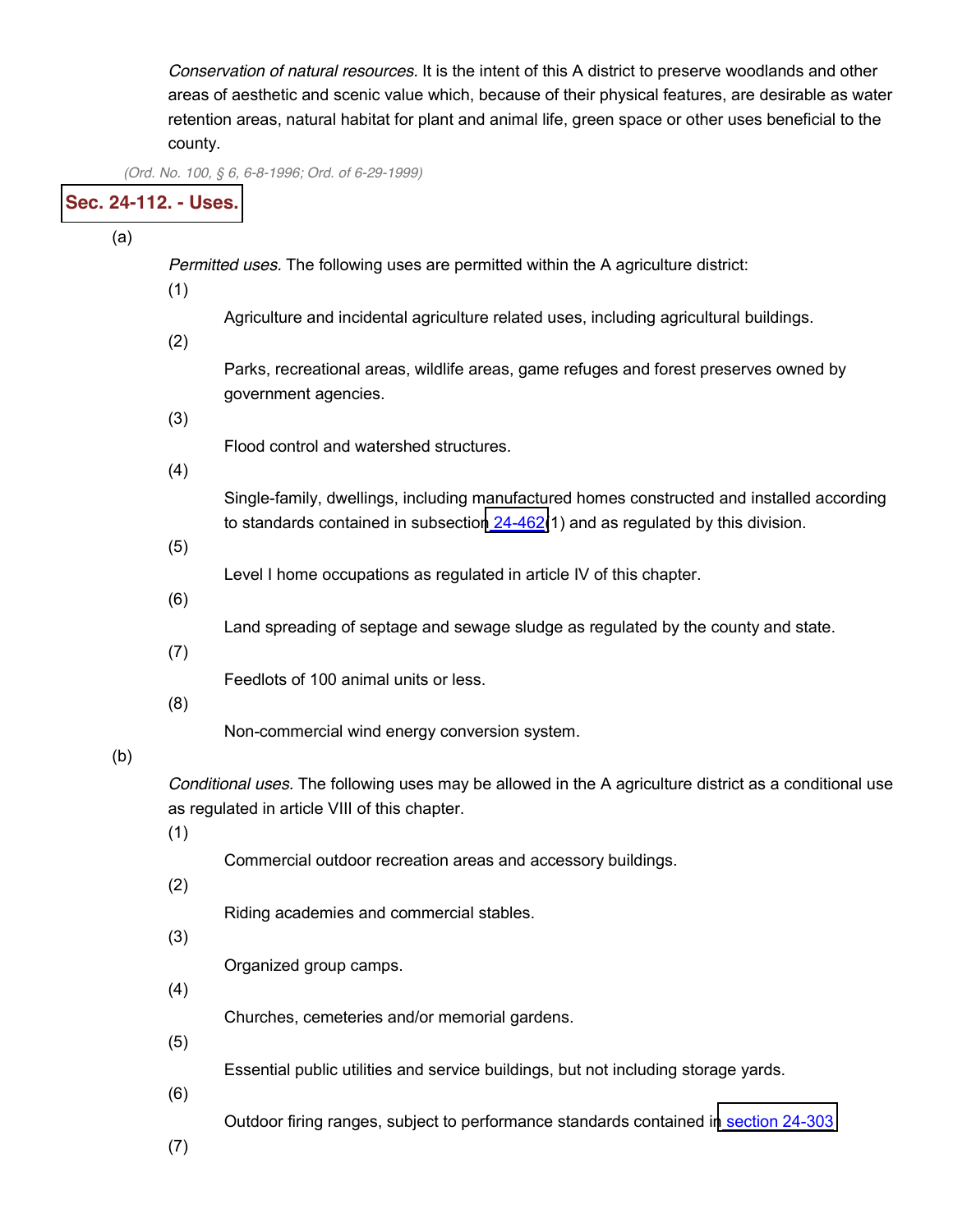Golf courses and country clubs, gun clubs, race tracks and golf driving ranges.

(8)

Extraction of minerals as regulated in article VII of this chapter.

(9)

Veterinary and animal clinics and the facilities for the care and/or breeding of animals, including kennels.

(10)

Private-commercial landing fields and associated facilities.

(11)

Manufactured homes constructed and installed according to subsection [24-462\(](http://library.municode.com/HTML/13415/level3/CD_ORD_CH24ZO_ARTVIIICOUSPE.html#CD_ORD_CH24ZO_ARTVIIICOUSPE_S24-462MAHORE)1) for temporary purposes while a permanent residence is being constructed.

(12)

Land application of nonhazardous industrial waste.

(13)

Solid waste landfills as regulated by state and county regulations.

 $(14)$ 

Broadcasting facilities, including studios and antennas.

(15)

Storage of septage and sewage sludge.

(16)

Removal of timber for commercial purposes.

(17)

Removing or filling over 50 cubic yards of soil that is not in connection with another permitted or conditional use.

(18)

Grain elevators.

(19)

Level II home occupations as regulated in article IV of this chapter.

(20)

Greenhouses.

(21)

Landscape contractors

(22)

Feedlots over 100 animal units.

(23)

Manure storage structures.

(24)

Cellular telecommunication and personal communication services towers and facilities, subject to performance standards contained in [section](http://library.municode.com/HTML/13415/level3/CD_ORD_CH24ZO_ARTIVREST.html#CD_ORD_CH24ZO_ARTIVREST_S24-303PEST) 24-303

(25)

Conversion of existing common interest communities, resorts, manufactured home parks, and other similar prezoning ordinance nonconforming developments pursuant to Minn. Stats.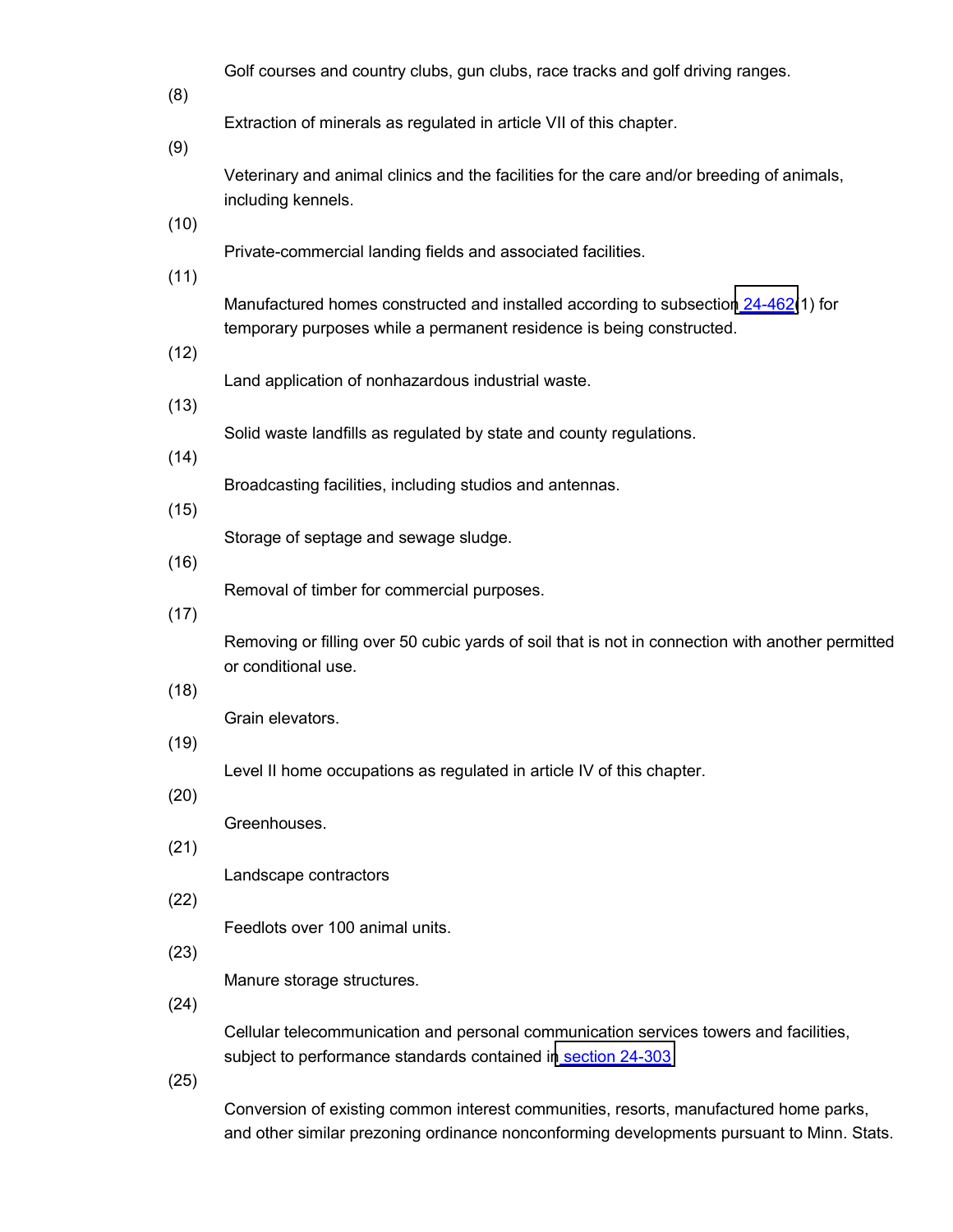chs. 515A and 515B, Minn. Stats. ch. 327C.095, where applicable, and requirements of sections [24-344](http://library.municode.com/HTML/13415/level3/CD_ORD_CH24ZO_ARTVPLUNDE.html#CD_ORD_CH24ZO_ARTVPLUNDE_S24-344SIDECOEXCOINCOREMAHOPAOTSIPRORNODEPUMISTCH515A515B) and [24-464](http://library.municode.com/HTML/13415/level3/CD_ORD_CH24ZO_ARTVIIICOUSPE.html#CD_ORD_CH24ZO_ARTVIIICOUSPE_S24-464BOCOAPRE)

(26)

Commercial wind energy conversion system.

(27)

Other uses determined by the planning agency to be similar to the uses listed in this subsection.

(c)

*Permitted accessory uses.* The following are permitted accessory uses in the A district:

(1)

Private garages.

(2)

Accessory buildings or structures which are clearly incidental to any of the uses listed in subsection (b) of this section and are located on the same property.

(3)

One additional accessory dwelling subject to the following:

a.

Shall be a stickbuilt dwelling or a manufactured home constructed and installed according to standards contained in subsection [24-462\(](http://library.municode.com/HTML/13415/level3/CD_ORD_CH24ZO_ARTVIIICOUSPE.html#CD_ORD_CH24ZO_ARTVIIICOUSPE_S24-462MAHORE)1), located on a parcel containing more than 20 acres and not the primary residence on the parcel.

b.

Shall be an integral part of an agricultural operation to house labor.

c.

Shall be serviced by an approved water and sewage treatment system.

d.

Shall be removed from the property when no longer used as a dwelling as an integral part of an agricultural operation.

(Ord. No. 100, § 6, 6-8-1996; Ord. of 2-17-1998; Ord. of 11-24-1998; Ord. of 5-25-1999; Ord. of 4-22-2003)

### **Sec. 24-113. - Height, yard and lot area, width and depth [regulations.](javascript:void(0))**

(a)

*Height regulations.* No height limitation shall be imposed for agricultural buildings in the A district except where hazardous conditions may result. No residential building, hereafter erected or altered, shall exceed 35 feet or 2½ stories in height.

(b)

*Front yard regulations.* There shall be a front yard setback in the A district of 130 feet from the centerline of all federal, state, county and county-state aid highways, except for divided highways which shall be 100 feet from the highway right-of-way line. There shall be a front yard setback of not less than 65 feet from the centerline of all other public rights-of-way and private roads. Where a lot is located at the intersection of two or more roads or highways, there shall be a front yard setback from each road or highway abutting the corner lot. Accessory buildings are not allowed within the required front yard.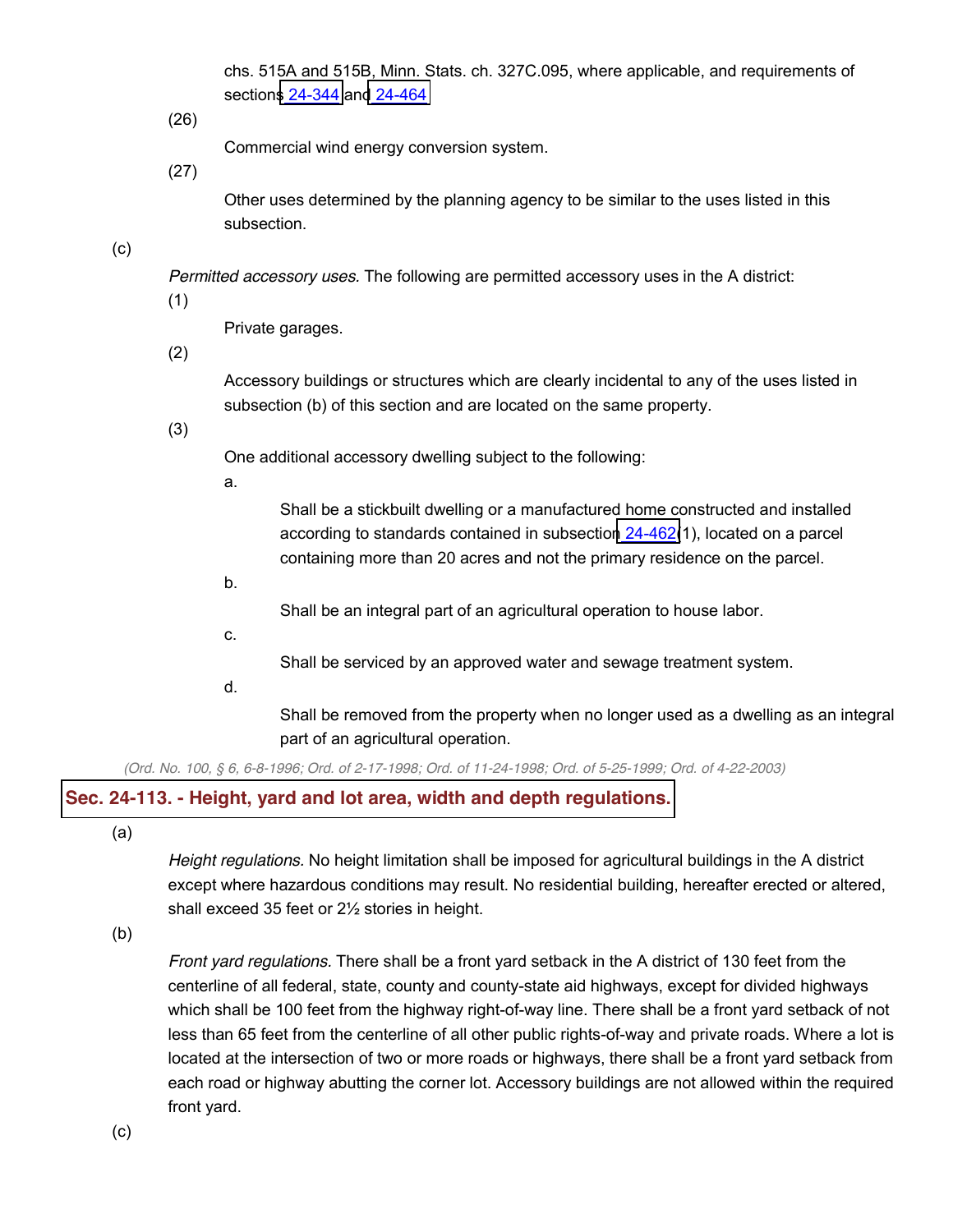*Side yard regulations.* There shall be a side yard having a width of not less than 50 feet on each side of a building in the A district.

(d)

*Rear yard regulations.* There shall be a rear yard of not less than 50 feet in depth in the A district.

(e)

*Lot area regulations.* Every lot or plot of land on which a single-family dwelling is erected in the A district shall contain a buildable lot area of not less than one acre.

(f)

*Lot width and depth regulations.* Every lot or plot of land on which a dwelling is to be erected in the A district shall have a minimum width of not less than 150 feet at the building setback line and a minimum depth of not less than 175 feet.

(g)

*Setback from feedlots.* New residential dwellings in the A district shall set back as specified in subsection [24-3\(](http://library.municode.com/HTML/13415/level3/CD_ORD_CH24ZO_ARTIINGE.html#CD_ORD_CH24ZO_ARTIINGE_S24-3DEWOUS)b).

*(Ord. No. 100, § 6, 6-8-1996)*

# **Sec. 24-114. - Density [regulations](javascript:void(0)) for dwellings.**

(a)

*Permitted dwellings.* In the A agriculture district, not more than one dwelling per quarter of a quarter section shall be permitted except that additional dwellings may be allowed subject to the provisions stated in this section.

(b)

*Bonus lots.* Owners of parcels or tracts of land in the A district, containing more than 20 acres, that include subparcels or tracts which have not been farmed (tilled) within the past five years prior to the date of the application for a permit, may be permitted one additional bonus dwelling unit upon granting of a conditional use permit subject to the provisions of article VIII of this chapter.

(c)

*Lots of record.* It is the intent of this section that the total dwellings per quarter of a quarter section in the A district shall not exceed four, except lots of record, recorded at the land records office prior to April 12, 1977, and lots subsequently established in conformance with the zoning ordinance, prior to the adoption of this chapter, shall be considered conforming lots.

(d)

*Transfer of development rights.* Development rights may be transferred to a contiguous quarterquarter section in the A district, upon obtaining a conditional use permit, and subject to article VIII of this chapter and the following: The transfer shall not allow the establishment of more than four dwellings in a quarter of a quarter section.

*(Ord. No. 100, § 6, 6-8-1996)*

# **Secs. 24-115²24-135. - [Reserved.](javascript:void(0))**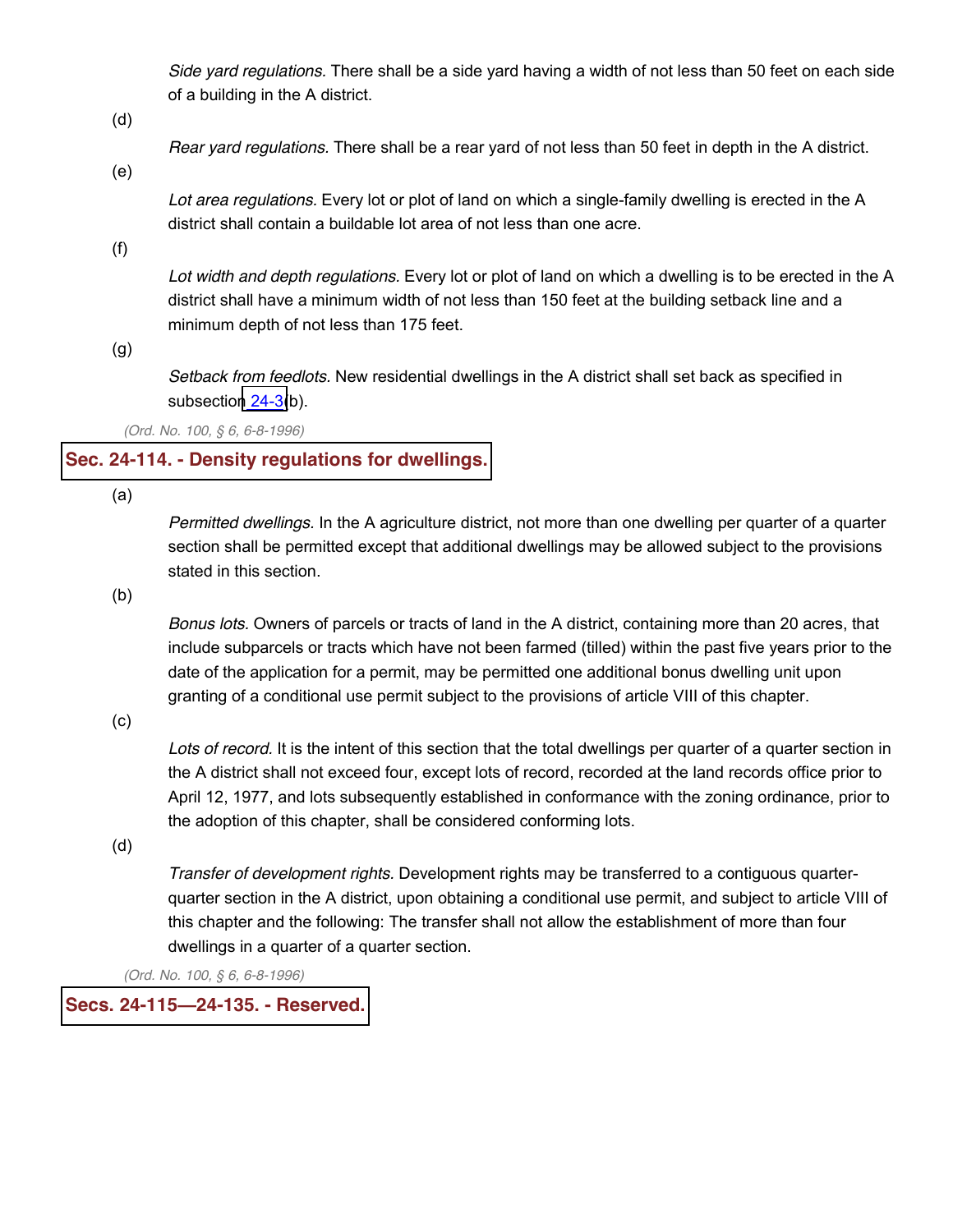[Sec. 24-136. -](http://library.municode.com/HTML/13415/level4/CD_ORD_CH24ZO_ARTIIIDIRE_DIV3CCODI.html#CD_ORD_CH24ZO_ARTIIIDIRE_DIV3CCODI_S24-136PU) Purpose. [Sec. 24-137. -](http://library.municode.com/HTML/13415/level4/CD_ORD_CH24ZO_ARTIIIDIRE_DIV3CCODI.html#CD_ORD_CH24ZO_ARTIIIDIRE_DIV3CCODI_S24-137US) Uses. Sec. 24-138. - [Height, yard and lot area, width and depth regulations.](http://library.municode.com/HTML/13415/level4/CD_ORD_CH24ZO_ARTIIIDIRE_DIV3CCODI.html#CD_ORD_CH24ZO_ARTIIIDIRE_DIV3CCODI_S24-138HEYALOARWIDERE) Sec. 24-139. - [Density regulations for dwellings.](http://library.municode.com/HTML/13415/level4/CD_ORD_CH24ZO_ARTIIIDIRE_DIV3CCODI.html#CD_ORD_CH24ZO_ARTIIIDIRE_DIV3CCODI_S24-139DEREDW) [Secs. 24-140](http://library.municode.com/HTML/13415/level4/CD_ORD_CH24ZO_ARTIIIDIRE_DIV3CCODI.html#CD_ORD_CH24ZO_ARTIIIDIRE_DIV3CCODI_SS24-140--24-160RE)-24-160. - Reserved.

#### **Sec. 24-136. - [Purpose.](javascript:void(0))**

The purpose of the C conservation district is to provide a district, based on topographic, physiographic and soil conditions, that will:

(1)

*Protection of environmentally sensitive areas.* It is the intent of this C district to protect the environmentally sensitive areas in the county.

(2)

*Preservation of natural ground cover.* It is the intent of this C district to preserve major areas of natural ground cover of this county for conservation purposes.

(3)

*Conservation of natural resources.* It is the intent of this C district to deter abuse of water resources and conserve other natural resources of the county.

*(Ord. No. 100, § 7, 6-8-1996)*

# **Sec. [24-137.](javascript:void(0)) - Uses.**

(a)

*Permitted uses.* The following uses shall be permitted in the C conservation district:

(1)

Agriculture, including agricultural buildings, but excluding feedlots.

(2)

Parks, recreational areas, wildlife areas, game refuges and forest preserves owned or operated by governmental agencies.

(3)

Flood control and watershed structures.

(4)

Single-family dwellings, including manufactured homes constructed and installed according to standards contained in subsection [24-462\(](http://library.municode.com/HTML/13415/level3/CD_ORD_CH24ZO_ARTVIIICOUSPE.html#CD_ORD_CH24ZO_ARTVIIICOUSPE_S24-462MAHORE)1) and as regulated in this division.

(5)

Level I home occupations as regulated in article IV of this chapter.

(6)

Non-commercial wind energy conversion system.

(b)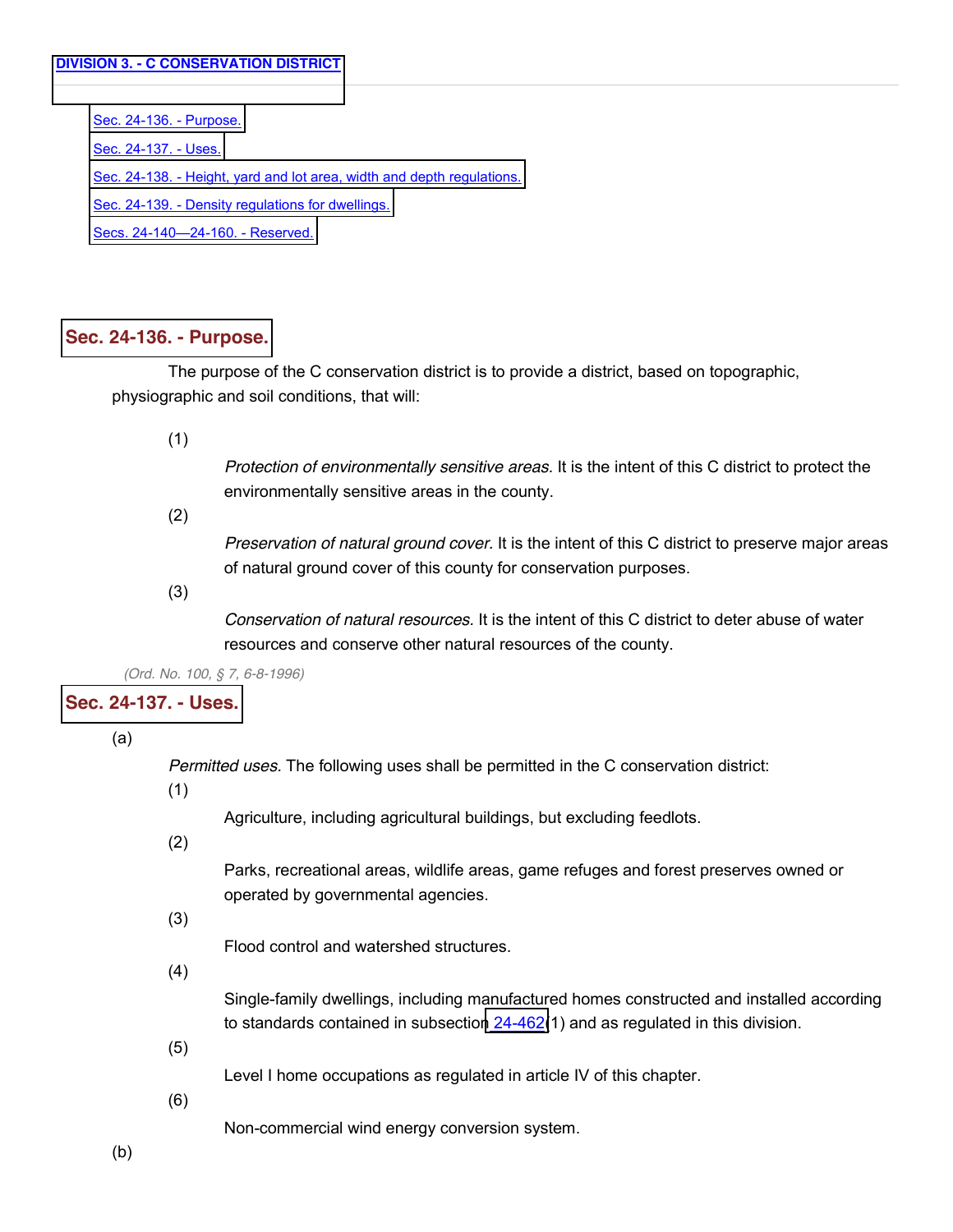*Conditional uses.* The following uses may be allowed in the C conservation district as a conditional use and subject to the provisions of article VIII of this chapter:

(1)

Commercial outdoor recreation areas that are similar to public recreation areas.

(2)

Organized group camps.

(3)

Water supply buildings, reservoirs, elevated tanks and similar public facilities.

(4)

Extraction of minerals as regulated in article VII of this chapter.

(5)

Level II home occupations as regulated in article IV of this chapter.

(6)

Manufactured homes constructed and installed according to subsection [24-462\(](http://library.municode.com/HTML/13415/level3/CD_ORD_CH24ZO_ARTVIIICOUSPE.html#CD_ORD_CH24ZO_ARTVIIICOUSPE_S24-462MAHORE)1) for temporary purposes while a permanent residence is being constructed.

(7)

Greenhouses.

(8)

Existing feedlots.

(9)

Manure storage structures.

(10)

Land application of septage and sludge.

(11)

Conversion of existing common interest communities, resorts, manufactured home parks, and other similar prezoning ordinance nonconforming developments pursuant to Minn. Stats. chs. 515A and 515B, Minn. Stats. ch. 327C.095, where applicable, and requirements of sections [24-344](http://library.municode.com/HTML/13415/level3/CD_ORD_CH24ZO_ARTVPLUNDE.html#CD_ORD_CH24ZO_ARTVPLUNDE_S24-344SIDECOEXCOINCOREMAHOPAOTSIPRORNODEPUMISTCH515A515B) and [24-464](http://library.municode.com/HTML/13415/level3/CD_ORD_CH24ZO_ARTVIIICOUSPE.html#CD_ORD_CH24ZO_ARTVIIICOUSPE_S24-464BOCOAPRE)

(12)

Other uses deemed by the planning agency to be of the same general character as those listed as permitted and conditional uses listed in this subsections (a) and (b) of this section.

(c)

*Permitted accessory uses.* Other accessory uses customarily incidental to the permitted and conditional uses listed in subsections (a) and (b) of this section, except no accessory buildings shall be allowed within the required front yard.

*(Ord. No. 100, § 7, 6-8-1996; Ord. of 11-24-1998; Ord. of 4-22-2003)*

# **Sec. 24-138. - Height, yard and lot area, width and depth [regulations.](javascript:void(0))**

(a)

*Height regulations in the C district.*

(1)

No height regulation shall be required for agricultural buildings, except where hazardous conditions may result.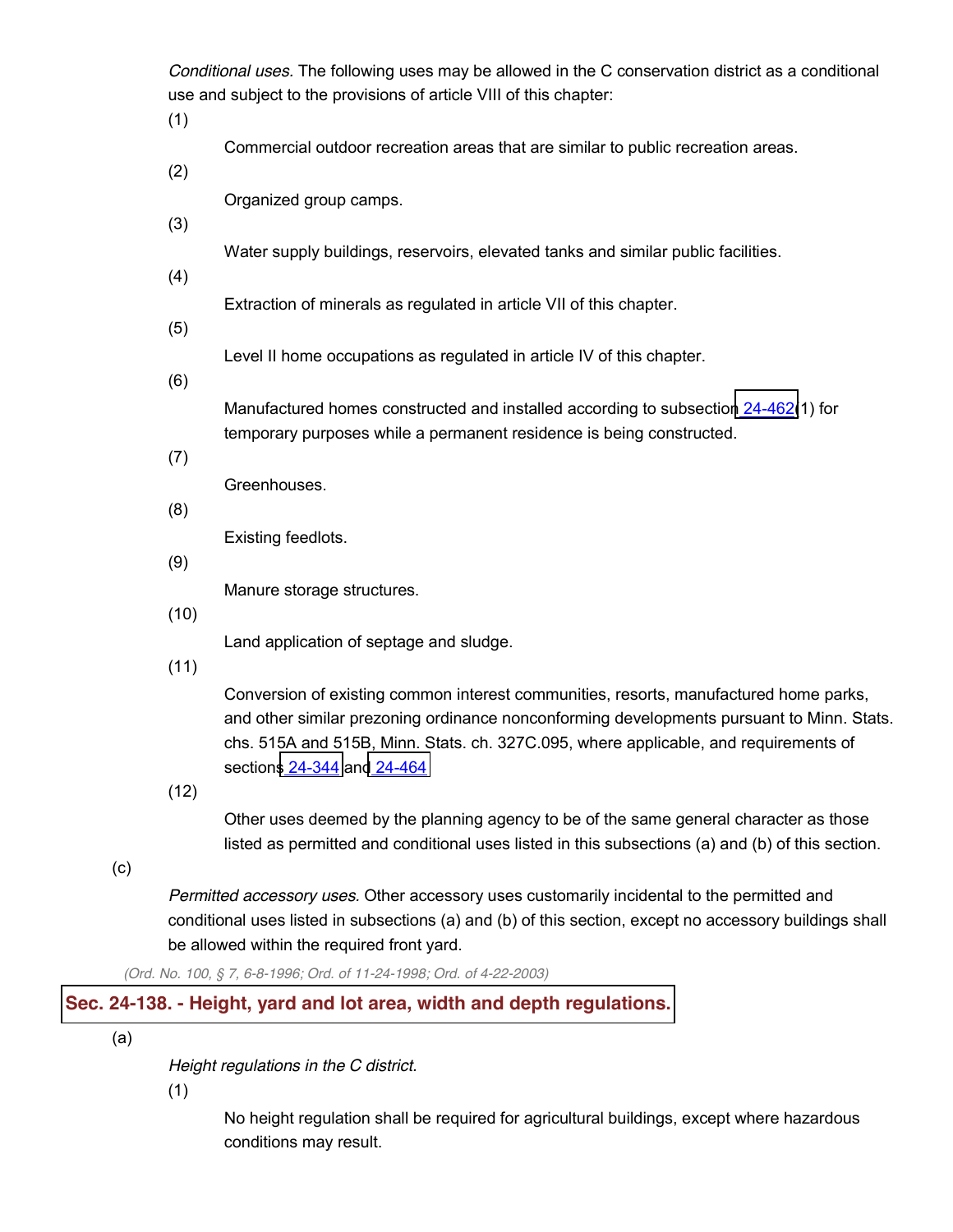(2)

No residential building, hereafter erected or altered, shall exceed 35 feet, or 2½ stories.

(b)

*Front yard regulations.* There shall be a front yard setback of not less than 130 feet from the centerline of all federal, state, county and county state aid highways in the C district, except for divided highways which will require 100 feet from the highway right-of-way line. There shall be a front yard set back of not less than 65 feet from the centerline of all other public rights-of-way or private roads. Where a lot is located at the intersection of two or more roads or highways, there shall be a front yard setback on each road or highway side of each corner lot.

(c)

*Side yard regulations.* There shall be a side yard of not less than 50 feet on each side of the building in the C district.

(d)

*Rear yard regulations.* There shall be a rear yard of not less than 50 feet in the C district.

(e)

*Lot area regulations.* Every lot or plot of land on which a single-family dwelling is to be erected in the C district must have a buildable area of not less than one acre.

(f)

*Setback from feedlots.* New residential dwellings shall set back as specified in subsection [24-3\(](http://library.municode.com/HTML/13415/level3/CD_ORD_CH24ZO_ARTIINGE.html#CD_ORD_CH24ZO_ARTIINGE_S24-3DEWOUS)b).

*(Ord. No. 100, § 7, 6-8-1996)*

#### **Sec. 24-139. - Density [regulations](javascript:void(0)) for dwellings.**

(a)

*Permitted dwellings.* In the C conservation district, not more than one dwelling per quarter of a quarter section shall be permitted.

(b)

*Lots of record.* It is the intent of this division that the total dwellings per quarter of a quarter section in the C district shall not exceed four, except lots of record, recorded at the land records office prior to the adoption of the chapter, shall be considered conforming lots.

(c)

*Transfer of development rights.* Development rights in the C district may be transferred to a contiguous quarter-quarter section, upon obtaining a conditional use permit, and subject to article VIII of this chapter and the following: The transfer shall not allow the establishment of more than four dwellings in a quarter of a quarter section.

*(Ord. No. 100, § 7, 6-8-1996)*

### **Secs. 24-140²24-160. - [Reserved.](javascript:void(0))**

#### **DIVISION 8. - [LI LIGHT INDUSTRY DISTRICT](javascript:void(0)) [\[29\]](javascript:void(0))**

[Sec. 24-251. -](http://library.municode.com/HTML/13415/level4/CD_ORD_CH24ZO_ARTIIIDIRE_DIV8LILIINDI.html#CD_ORD_CH24ZO_ARTIIIDIRE_DIV8LILIINDI_S24-251PU) Purpose. [Sec. 24-252. -](http://library.municode.com/HTML/13415/level4/CD_ORD_CH24ZO_ARTIIIDIRE_DIV8LILIINDI.html#CD_ORD_CH24ZO_ARTIIIDIRE_DIV8LILIINDI_S24-252US) Uses. Sec. 24-253. - [Height, yard, lot area, width, depth and coverage.](http://library.municode.com/HTML/13415/level4/CD_ORD_CH24ZO_ARTIIIDIRE_DIV8LILIINDI.html#CD_ORD_CH24ZO_ARTIIIDIRE_DIV8LILIINDI_S24-253HEYALOARWIDECO)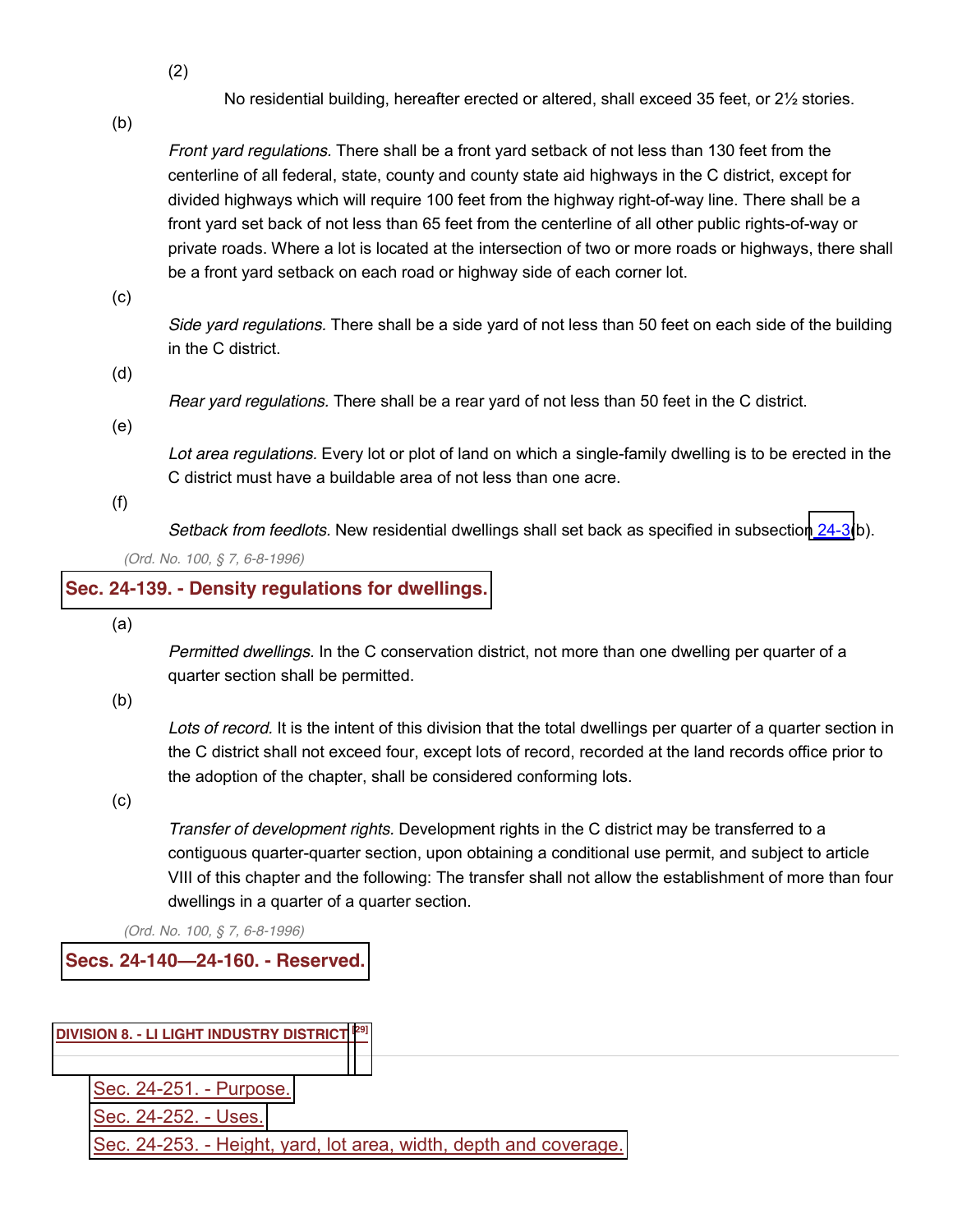### **Sec. 24-251. - [Purpose.](javascript:void(0))**

The LI light industry district is intended to provide a district that will allow light industrial development in diverse locations throughout the county. The uses are limited to wholesaling, light manufacturing, service and related uses which can be carried on in an unobtrusive manner and which would not be considered detrimental to an adjacent lower intensity district.

*(Ord. No. 100, § 12, 6-8-1996)*

### **Sec. [24-252.](javascript:void(0)) - Uses.**

(a)

*Permitted uses.* The following uses are permitted within the LI light industry district if they do not generate hazardous byproducts and are not generally considered to be detrimental to adjacent residential and business districts:

(1)

Bottling establishments.

(2)

Building materials sales and storage.

- (3) Cartage and express facilities.
- (4)

Farm implement sales and storage.

(5)

General light manufacturing, assembly plants and facilities.

(6)

Mail order houses.

(7)

Outdoor advertising devices as regulated in article VI of this chapter.

(8)

Trade schools.

(9)

Welding supply.

(10)

Wholesale business facilities.

(11)

Warehousing and storage facilities.

(12)

Non-commercial wind energy conversion system.

(13)

Other uses clearly similar to uses permitted in this LI district.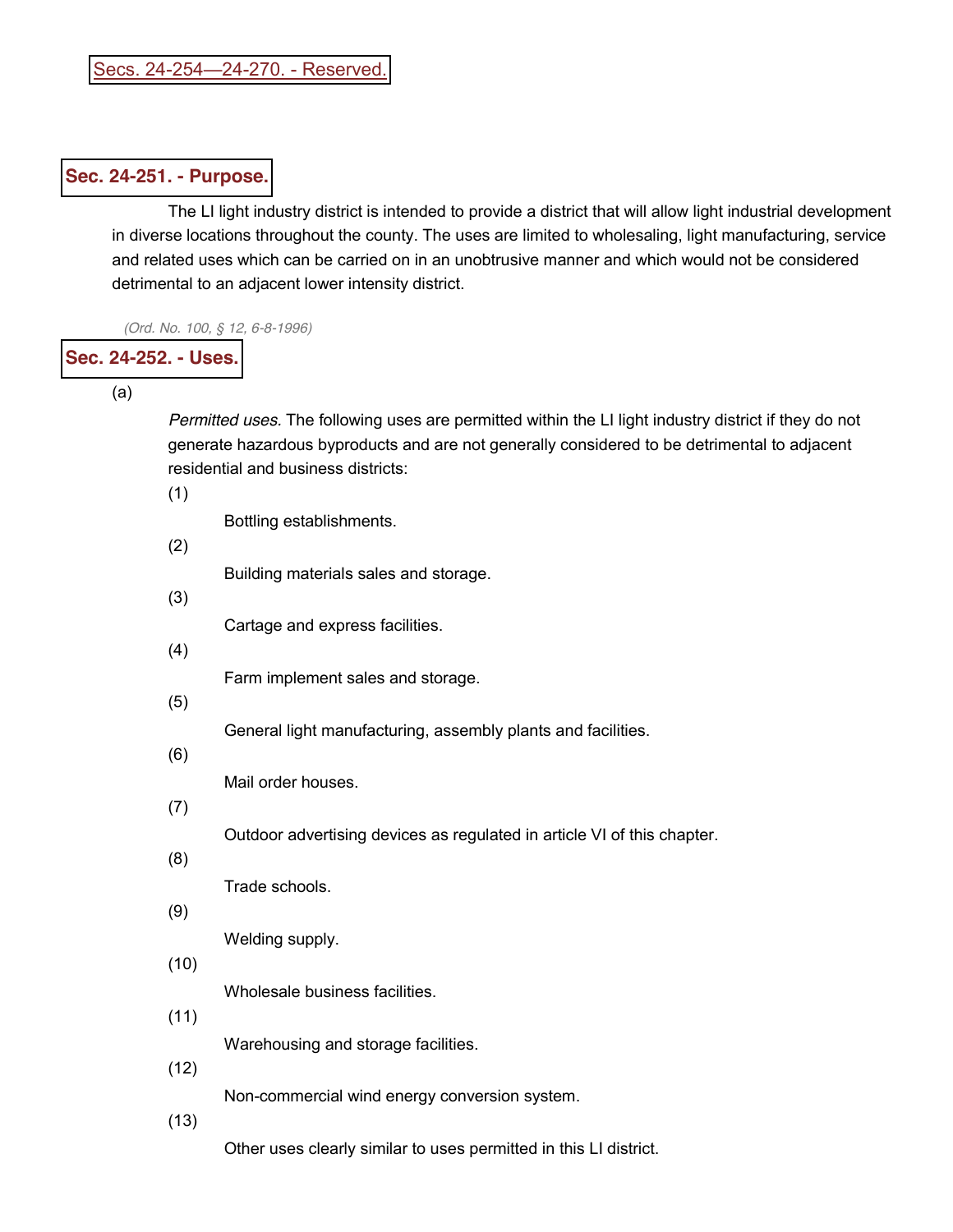*Conditional uses.* The following uses have the potential to generate hazardous byproducts or may be detrimental to adjacent uses. These uses may be allowed in the LI light industry district as a conditional use, subject to the provisions of article VIII of this chapter, if the hazardous byproducts are controlled and/or activities that are generally considered to be detrimental to adjacent uses are addressed:

(1)

Adult uses, as defined in, and subject to, all provisions of article II of [chapter](http://library.municode.com/HTML/13415/level2/CD_ORD_CH4BU.html#CD_ORD_CH4BU) 4 of this Code.

(2)

Any permitted use which generates hazardous waste byproducts.

(3)

Aircraft rental, sale, servicing, manufacturing and related activities.

(4)

Antennas for radio, television, and broadcasting studios and facilities.

(5)

Automotive, truck and other internal combustion engine equipment repair.

(6)

Art equipment supplies, manufacture.

(7)

Planned industrial parks.

(8)

Bulk fuel sales and storage facilities, but not the collection, storage or processing of waste, used or recyclable petroleum products.

(9)

Cabinet and woodworking establishments.

(10)

Cellular telecommunication and personal communication services towers and facilities, subject to performance standards contained in [section](http://library.municode.com/HTML/13415/level3/CD_ORD_CH24ZO_ARTIVREST.html#CD_ORD_CH24ZO_ARTIVREST_S24-303PEST) 24-303

(11)

Cold storage plants.

(12)

Commercial printing, publishing, engraving and reproduction firms.

(13)

Dry cleaning and dying establishments.

(14)

Electrical products, manufacture and assembly.

(15)

Electrical substations.

(16)

Grain elevators.

(17)

Highway maintenance shops and yards.

(18)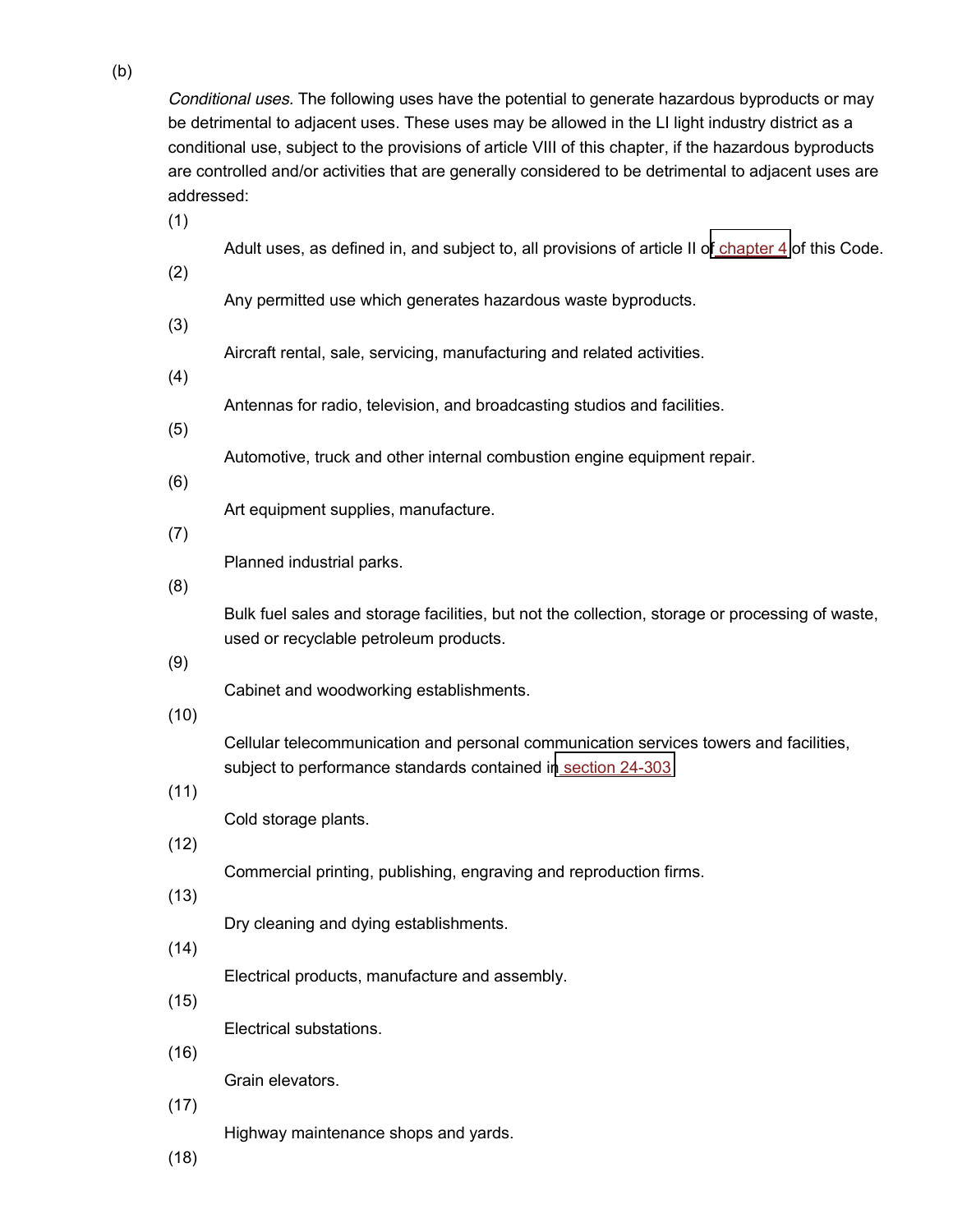Indoor firing ranges, subject to performance standards contained in [section](http://library.municode.com/HTML/13415/level3/CD_ORD_CH24ZO_ARTIVREST.html#CD_ORD_CH24ZO_ARTIVREST_S24-303PEST) 24-303

(19)

Laundries, large scale.

(20)

Any manufacturing, production, processing, cleaning, storage, servicing, repair and testing of materials, goods or products similar to those listed as permitted or conditional uses which conform with the performance standards of this LI district.

(21)

Commercial wind energy conversion system.

(c)

*Accessory uses.* All uses incidental to those permitted and conditional uses in subsections (a) and (b) of this section.

(Ord. No. 100, § 12, 6-8-1996; Ord. of 2-17-1998; Ord. of 8-18-1998; Ord. of 7-27-1999; Ord. of 4-22-2003)

# **Sec. 24-253. - Height, yard, lot area, width, depth and [coverage.](javascript:void(0))**

(a)

*Height regulations.* There are no height regulations in the LI district, except where hazardous conditions may exist.

(b)

*Front yard regulations.* In the LI district there shall be a front yard setback of not less than 130 feet from the centerline of all federal, state, county and county-state aid highways, except 100 feet from the highway right-of-way line for divided highways. There shall be a front yard setback of not less than 65 feet from the centerline of all other public rights-of-way or private road. Where a lot is located at the intersection of two or more roads or highways, there shall be a front yard setback from each road or highway abutting the corner lot. No accessory buildings shall be allowed within the required front yard.

(1)

Variances from the required front yard setback will not be required under the following circumstances: Any construction on a developed property within an established unincorporated rural townsite as set forth in subsection [24-3\(](http://library.municode.com/HTML/13415/level3/CD_ORD_CH24ZO_ARTIINGE.html#CD_ORD_CH24ZO_ARTIINGE_S24-3DEWOUS)b) must not encroach closer to the centerline of the road than an existing structure on that property. New structures being proposed on a vacant piece of property within an established unincorporated rural townsite must not be constructed closer to the roadway centerline than existing structures on either side of the vacant property.

Planning and zoning staff may require verification from the county engineer that proposed construction will not create hazards to the traveling public before issuing a construction permit as outlined in this section within an established unincorporated rural townsite.

(2)

A variance will be required if any construction is proposed closer to the centerline of an existing road than adjacent properties within an established unincorporated townsite except as permitted in this section.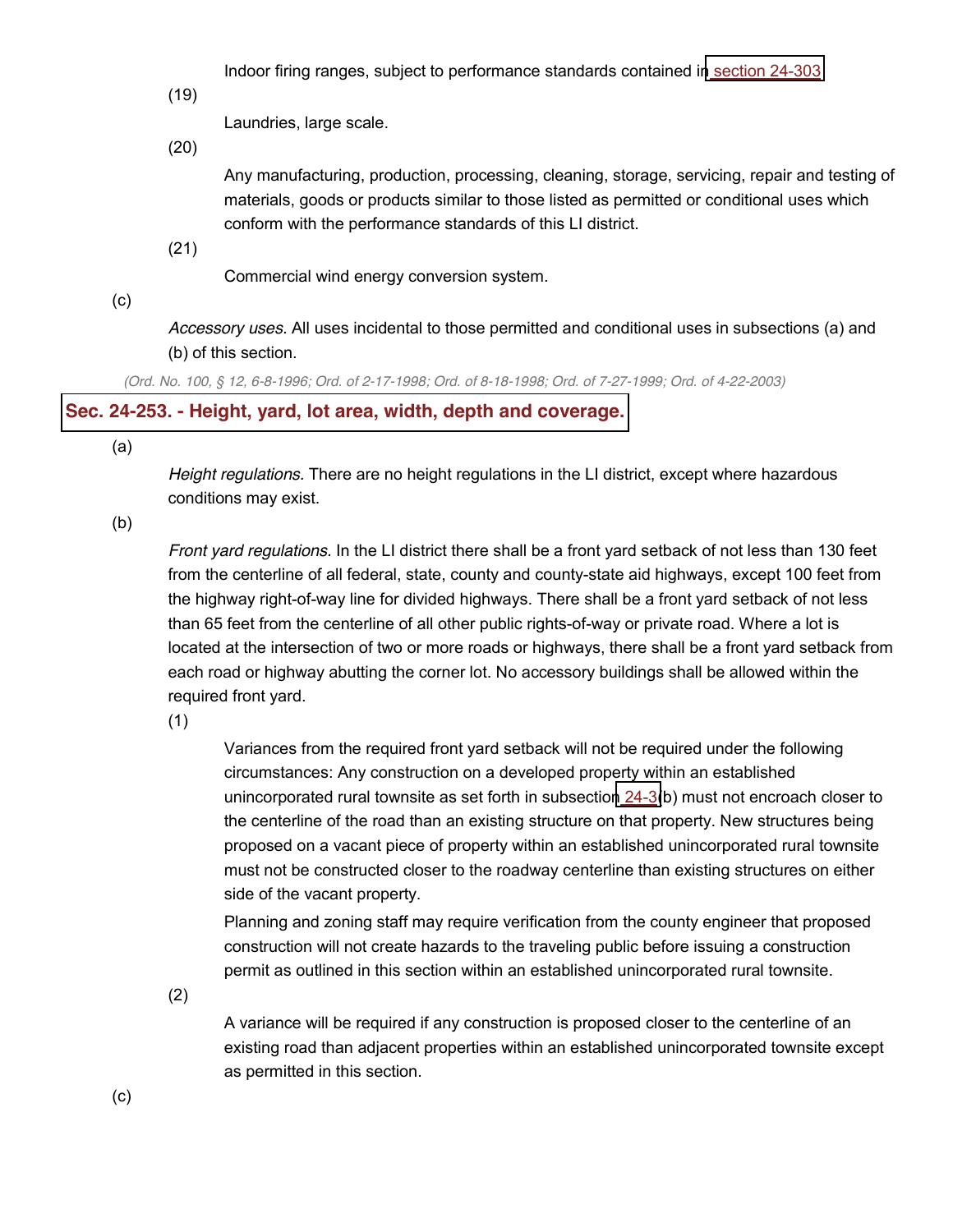*Side yard regulations.* In the LI district there shall be a side yard of not less than 15 feet on each side of a building. Except that no building shall be located within 50 feet of any side lot line abutting a lot in any of the classes of residence districts.

(d)

*Rear yard regulations.* There shall be a rear yard having a depth of not less than 15 feet in the LI district, except that no building shall be located within 50 feet of any rear lot line abutting a lot in any of the classes of residence districts.

(e)

*Lot area regulations.* Every individual lot, site or tract shall have an area of not less than one acre in the LI district.

(f)

*Lot width regulations.* Every lot or tract shall have a width of not less than 150 feet abutting a public right-of-way in the LI district.

(g)

*Lot coverage regulations.* Not more than 40 percent of total area of a lot shall be covered by buildings in the LI district.

*(Ord. No. 100, § 12, 6-8-1996; Ord. of 8-21-2001, § 5)*

**Secs. 24-254²24-270. - [Reserved.](javascript:void(0))**

#### **DIVISION 9. - [HI HEAVY INDUSTRY DISTRICT](javascript:void(0)) [\[30\]](javascript:void(0))**

[Sec. 24-271. -](http://library.municode.com/HTML/13415/level4/CD_ORD_CH24ZO_ARTIIIDIRE_DIV9HIHEINDI.html#CD_ORD_CH24ZO_ARTIIIDIRE_DIV9HIHEINDI_S24-271PU) Purpose. [Sec. 24-272. -](http://library.municode.com/HTML/13415/level4/CD_ORD_CH24ZO_ARTIIIDIRE_DIV9HIHEINDI.html#CD_ORD_CH24ZO_ARTIIIDIRE_DIV9HIHEINDI_S24-272US) Uses. Sec. 24-273. - [Height, yard, lot area, width and coverage.](http://library.municode.com/HTML/13415/level4/CD_ORD_CH24ZO_ARTIIIDIRE_DIV9HIHEINDI.html#CD_ORD_CH24ZO_ARTIIIDIRE_DIV9HIHEINDI_S24-273HEYALOARWICO) [Secs. 24-274](http://library.municode.com/HTML/13415/level4/CD_ORD_CH24ZO_ARTIIIDIRE_DIV9HIHEINDI.html#CD_ORD_CH24ZO_ARTIIIDIRE_DIV9HIHEINDI_SS24-274--24-300RE)-24-300. - Reserved.

### **Sec. 24-271. - [Purpose.](javascript:void(0))**

The HI heavy industry district is intended to provide a district which will allow heavy industrial uses which, due to their size and nature, would not be compatible with general rural development patterns of the county.

*(Ord. No. 100, § 13, 6-8-1996)*

# **Sec. [24-272.](javascript:void(0)) - Uses.**

(a)

*Permitted uses.* The following uses are permitted within the HI heavy industry district if they do not generate hazardous byproducts and are not generally considered to be detrimental to adjacent land uses:

(1)

Any permitted use in the LI light industry district.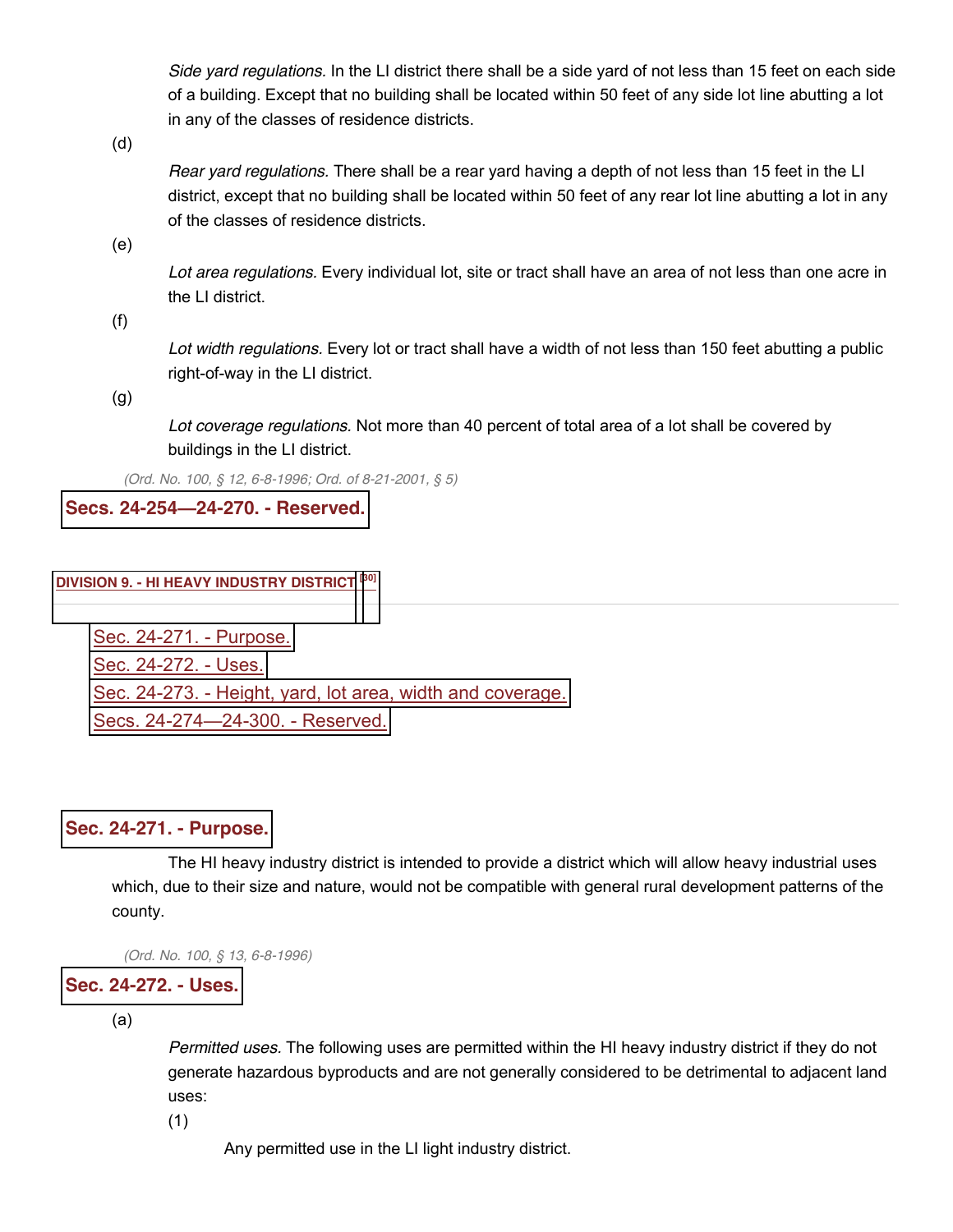(2)

Any heavy industrial use that does not generate hazardous byproducts and is not generally considered detrimental to adjacent land uses.

(3)

Retail and service business establishments related to the operation of a HI heavy industry district that does not generate hazardous byproducts and is not generally considered detrimental to adjacent land uses.

(4)

Non-commercial wind energy conversion system.

(b)

*Conditional uses.* The following conditional uses have the potential to generate hazardous byproducts or may be detrimental to adjacent uses. These uses may be allowed in the HI heavy industry district, if the hazardous byproducts are controlled and activities that are generally considered to be detrimental to adjacent uses are addressed:

(1)

Any conditional use in the LI light industry district.

(2)

Junkyards and salvage yards.

(3)

Extraction, processing, storage of sand, gravel, stone or other raw material.

(4)

Cement, lime, gypsum or plaster of paris manufacture.

(5)

Distillation operations.

(6)

Rendering plants.

(7)

Fertilizer manufacture.

(8)

Gas, illuminating or heating, manufacture.

(9)

Planned industrial parks.

(10)

Any other heavy industrial use that does not generate uncontrolled hazardous byproducts and which is objectionable by reason of emission of odor, dust, smoke, gas, vibration or noise, or because of subjection of life, health or property to hazard.

(11)

Commercial wind energy conversion system.

(c)

*Accessory uses.* Accessory uses in the HI district are accessory uses customarily incidental to the permitted and conditional uses in subsections (a) and (b) of this section.

*(Ord. No. 100, § 13, 6-8-1996; Ord. of 4-22-2003)*

# **Sec. 24-273. - Height, yard, lot area, width and [coverage.](javascript:void(0))**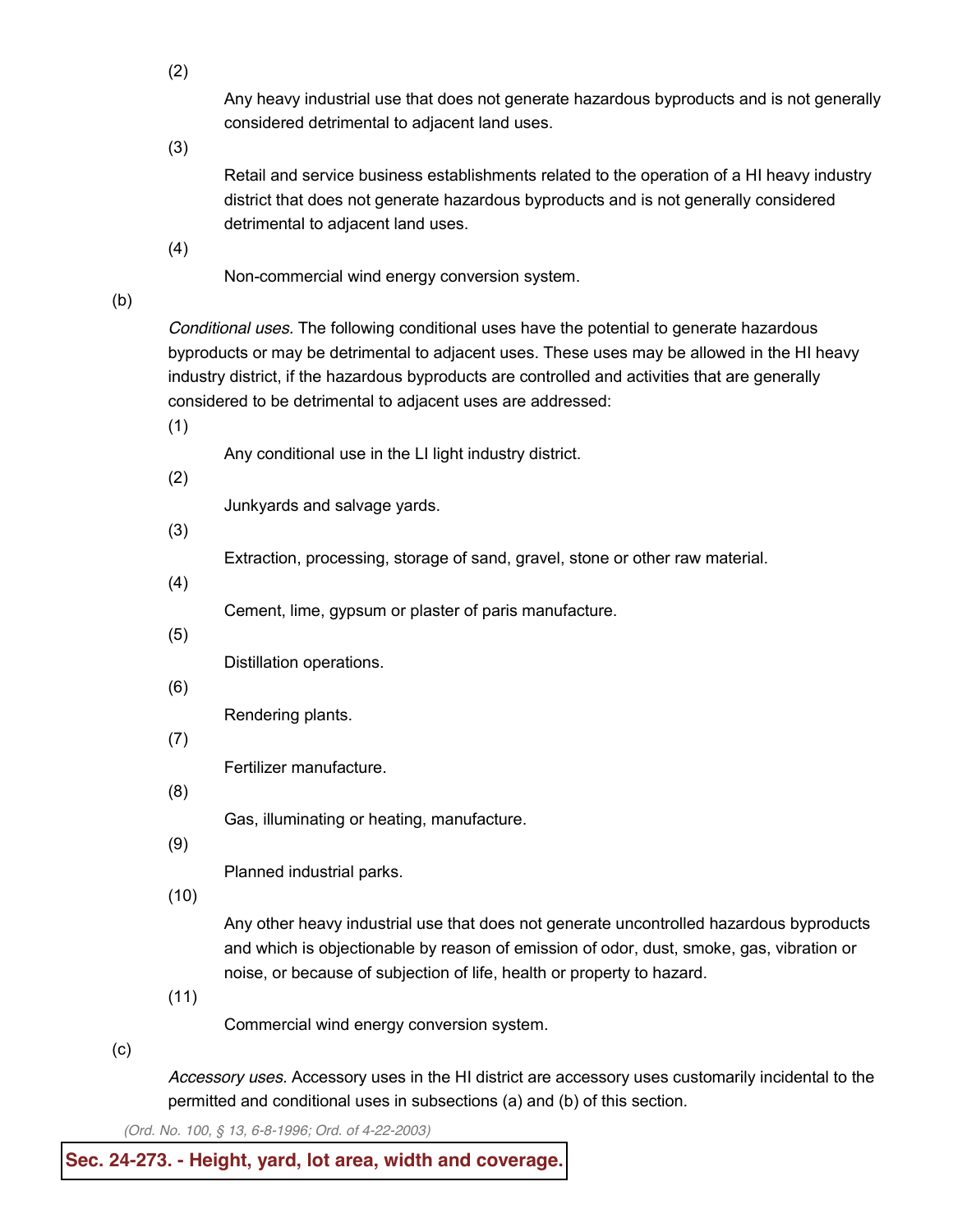*Height regulations.* There are no height regulations in the HI district, except where hazardous conditions may exist.

(b)

*Front yard regulations.* There shall be a front yard setback in the HI district of not less than 130 feet from the centerline of all federal, state, county, and county-state aid highways, except for divided highways which will require 100 feet from the highway right-of-way line. There shall be a front yard setback of not less than 65 feet from the centerline of all other public rights-of-way or private road. Where a lot is located at the intersection of two or more roads or highways, there shall be a front yard setback from each road or highway abutting the corner lot. No accessory buildings shall be allowed within the required front yard.

(c)

*Side yard regulations.* There shall be a side yard of not less than 15 feet on each side of a building in the HI district. Except that no building shall be located within 50 feet of any side lot line abutting a lot in any of the classes of residence districts.

(d)

*Rear yard regulations.* There shall be a rear yard having a depth of not less than 15 feet in the HI district, except that no building shall be located within 50 feet of any rear lot line abutting a lot in any of the classes of residence districts.

(e)

*Lot area regulations.* Every individual lot, site or tract shall have an area of not less than one acre in the HI district.

(f)

*Lot width regulations.* Every lot or tract shall have a width of not less than 150 feet abutting a public right-of-way in the HI district.

(g)

*Lot coverage regulations.* Not more than 40 percent of the total area of a lot shall be covered by buildings in the HI district.

*(Ord. No. 100, § 13, 6-8-1996)*

### **Secs. 24-274²24-300. - [Reserved.](javascript:void(0))**

# ARTICLE IV. - [REQUIREMENTS AND STANDARDS](javascript:void(0))

Sec. 24-301. - [Parking and loading regulations.](http://library.municode.com/HTML/13415/level3/CD_ORD_CH24ZO_ARTIVREST.html#CD_ORD_CH24ZO_ARTIVREST_S24-301PALORE)

[Sec. 24-302. -](http://library.municode.com/HTML/13415/level3/CD_ORD_CH24ZO_ARTIVREST.html#CD_ORD_CH24ZO_ARTIVREST_S24-302UT) Utilities.

Sec. 24-303. - [Performance standards.](http://library.municode.com/HTML/13415/level3/CD_ORD_CH24ZO_ARTIVREST.html#CD_ORD_CH24ZO_ARTIVREST_S24-303PEST)

Sec. 24-304. - [Lots of record.](http://library.municode.com/HTML/13415/level3/CD_ORD_CH24ZO_ARTIVREST.html#CD_ORD_CH24ZO_ARTIVREST_S24-304LORE)

Sec. 24-305. - [Nonconformities.](http://library.municode.com/HTML/13415/level3/CD_ORD_CH24ZO_ARTIVREST.html#CD_ORD_CH24ZO_ARTIVREST_S24-305NO)

Sec. 24-306. - [Essential services.](http://library.municode.com/HTML/13415/level3/CD_ORD_CH24ZO_ARTIVREST.html#CD_ORD_CH24ZO_ARTIVREST_S24-306ESSE)

Sec. 24-307. - [Additional requirements, exceptions and modifications.](http://library.municode.com/HTML/13415/level3/CD_ORD_CH24ZO_ARTIVREST.html#CD_ORD_CH24ZO_ARTIVREST_S24-307ADREEXMO)

Sec. 24-308. - [Home occupations.](http://library.municode.com/HTML/13415/level3/CD_ORD_CH24ZO_ARTIVREST.html#CD_ORD_CH24ZO_ARTIVREST_S24-308HOOC)

Sec. 24-309. - [Erosion control.](http://library.municode.com/HTML/13415/level3/CD_ORD_CH24ZO_ARTIVREST.html#CD_ORD_CH24ZO_ARTIVREST_S24-309ERCO)

(a)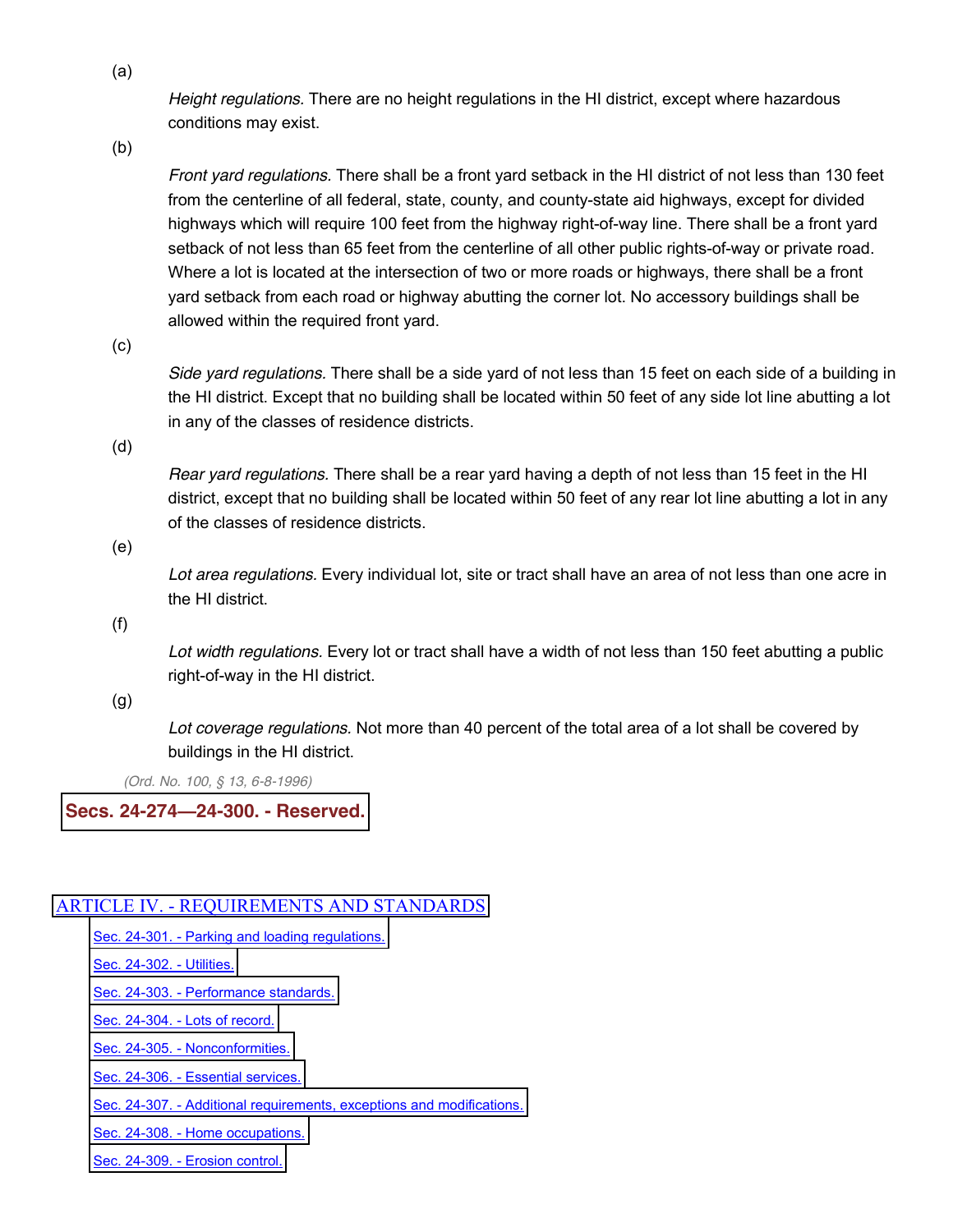Sec. 24-310. - [Access standards.](http://library.municode.com/HTML/13415/level3/CD_ORD_CH24ZO_ARTIVREST.html#CD_ORD_CH24ZO_ARTIVREST_S24-310ACST) [Sec. 24-311. -](http://library.municode.com/HTML/13415/level3/CD_ORD_CH24ZO_ARTIVREST.html#CD_ORD_CH24ZO_ARTIVREST_S24-311SNDR) Snow drifting. Sec. 24-312. - [Environmental hazard abatement.](http://library.municode.com/HTML/13415/level3/CD_ORD_CH24ZO_ARTIVREST.html#CD_ORD_CH24ZO_ARTIVREST_S24-312ENHAAB) Sec. 24-313. - [Land use development application; complete application required.](http://library.municode.com/HTML/13415/level3/CD_ORD_CH24ZO_ARTIVREST.html#CD_ORD_CH24ZO_ARTIVREST_S24-313LAUSDEAPCOAPRE)

[Secs. 24-314](http://library.municode.com/HTML/13415/level3/CD_ORD_CH24ZO_ARTIVREST.html#CD_ORD_CH24ZO_ARTIVREST_SS24-314--24-340RE)-24-340. - Reserved.

# **Sec. 24-313. - Land use [development](javascript:void(0)) application; complete application required.**

An application for land use development shall not be accepted as containing all required information until all of the following have been completed:

(1)

A preapplication meeting with county planning staff during which the appropriate application procedures, requirements and applicable chapter provisions are reviewed and explained.

(2)

When a land use development application requires a public hearing, the person proposing the development shall have a preapplication meeting with the township board of the township in which the action is proposed.

(3)

Submittal of all applicable and completed county applications relating to the zoning action being requested. Current land use development application forms and other county application forms may be periodically updated.

(4)

Submittal of all supporting information required by this chapter and/or outlined in the application procedures documents that are included with the land use development application. Current procedure forms associated with the land use development application may be periodically updated.

(5)

Submittal of all fees associated with the land use development application. Current fees are included on the land use development application form or procedures documents. Such fees may be periodically updated by action of the board of commissioners.

*(Ord. No. 100, § 14, 6-8-1996)*

# **ARTICLE VII. - MINERAL EXTRACTION**

Sec. 24-421. - [Statement of policy.](http://library.municode.com/HTML/13415/level3/CD_ORD_CH24ZO_ARTVIIMIEX.html#CD_ORD_CH24ZO_ARTVIIMIEX_S24-421STPO)

[Sec. 24-422. -](http://library.municode.com/HTML/13415/level3/CD_ORD_CH24ZO_ARTVIIMIEX.html#CD_ORD_CH24ZO_ARTVIIMIEX_S24-422DE) Definitions.

Sec. 24-423. - [Conditional use permit.](http://library.municode.com/HTML/13415/level3/CD_ORD_CH24ZO_ARTVIIMIEX.html#CD_ORD_CH24ZO_ARTVIIMIEX_S24-423COUSPE)

Sec. 24-424. - [Reclamation plan.](http://library.municode.com/HTML/13415/level3/CD_ORD_CH24ZO_ARTVIIMIEX.html#CD_ORD_CH24ZO_ARTVIIMIEX_S24-424REPL)

Sec. 24-425. - [Mining operation standards.](http://library.municode.com/HTML/13415/level3/CD_ORD_CH24ZO_ARTVIIMIEX.html#CD_ORD_CH24ZO_ARTVIIMIEX_S24-425MIOPST)

Sec. 24-426. - [Bond required.](http://library.municode.com/HTML/13415/level3/CD_ORD_CH24ZO_ARTVIIMIEX.html#CD_ORD_CH24ZO_ARTVIIMIEX_S24-426BORE)

[Sec. 24-427. -](http://library.municode.com/HTML/13415/level3/CD_ORD_CH24ZO_ARTVIIMIEX.html#CD_ORD_CH24ZO_ARTVIIMIEX_S24-427EX) Exceptions.

Sec. 24-428. - [Revocation of permit.](http://library.municode.com/HTML/13415/level3/CD_ORD_CH24ZO_ARTVIIMIEX.html#CD_ORD_CH24ZO_ARTVIIMIEX_S24-428REPE)

[Secs. 24-429](http://library.municode.com/HTML/13415/level3/CD_ORD_CH24ZO_ARTVIIMIEX.html#CD_ORD_CH24ZO_ARTVIIMIEX_SS24-429--24-460RE)-24-460. - Reserved.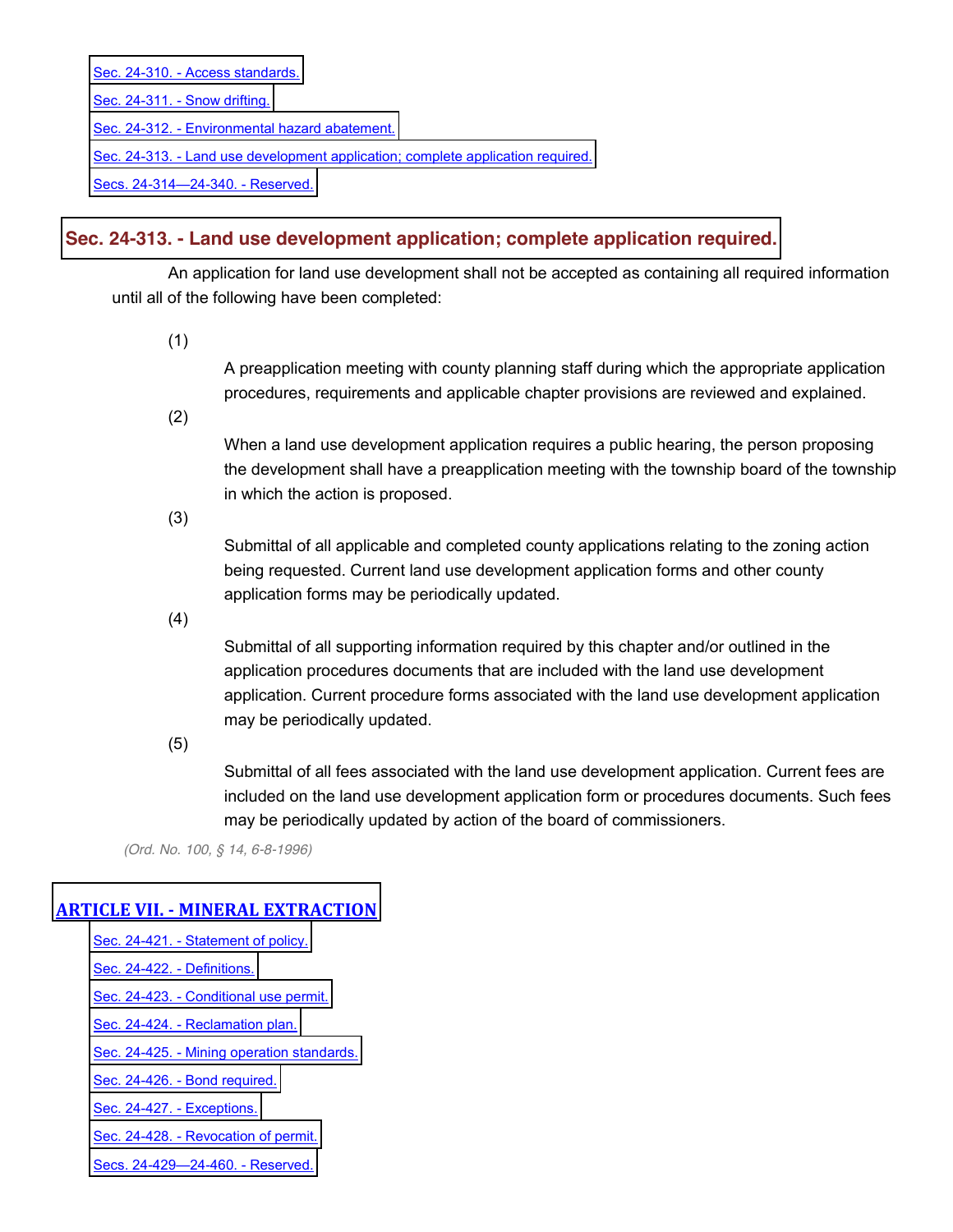#### **Sec. 24-421. - [Statement](javascript:void(0)) of policy.**

It is declared to be the policy of the county to provide for the reclamation of land disturbed by mining in order to encourage productive use of such land including, but not limited to, the planting of forests; the seeding of grasses and legumes for grazing purposes; the planting of crops for harvest; the enhancement of wildlife and aquatic resources; the establishment of recreational, residential and industrial sites; and for the conservation, development, management and appropriate use of all the natural resources of such areas for compatible multiple purposes; to aid in maintaining or improving the tax base; and protecting the health, safety and general welfare of the people, as well as the natural beauty and aesthetic values, in the affected areas of the county.

*(Ord. No. 100, § 17, 6-8-1996)*

#### **Sec. 24-422. - [Definitions.](javascript:void(0))**

The following words, terms and phrases, when used in this article, shall have the meanings ascribed to them in this section, except where the context clearly indicates a different meaning:

*Excavation* means any artificial alteration of the earth, excavated or made by the removal from the natural surface of the earth of soil, sand, gravel, stone or other matter.

*Operator* means any owner or lessee of mineral rights engaged in or preparing to engage in mining operations.

*Quarry* means any pit or excavation made for the purpose of searching for or removal of any soil, earth, clay, sand, gravel, limestone, or other nonmetallic minerals.

*Reclamation plan* means a document that details the activity which is to be taken during and following a mining operation to return the area to a natural state as much as possible or take actions that would substantially reduce adverse environmental effects from occurring.

*(Ord. No. 100, § 17, 6-8-1996) Cross reference² Definitions generally, § [1-2](http://library.municode.com/HTML/13415/level2/CD_ORD_CH1GEPR.html#CD_ORD_CH1GEPR_S1-2DERUCO)*

#### **Sec. 24-423. - [Conditional](javascript:void(0)) use permit.**

(a)

*Required.* No person shall hereafter engage in the mining and processing of sand, gravel, limestone or other minerals on any land within the county, located outside the boundaries of any city, village or incorporated town without first obtaining from the county a conditional use permit as regulated by article VIII of this chapter.

(b)

*Jurisdiction.* Any excavation, quarrying or removal of surface material for the purpose of extracting minerals, stone, gravel, sand, soil, clay or other material as the function of such excavation shall be conducted subject to the requirements of this article. Excavations for purposes of residential, commercial or industrial development or land alterations for agricultural purposes shall be exempt from the provisions of this article.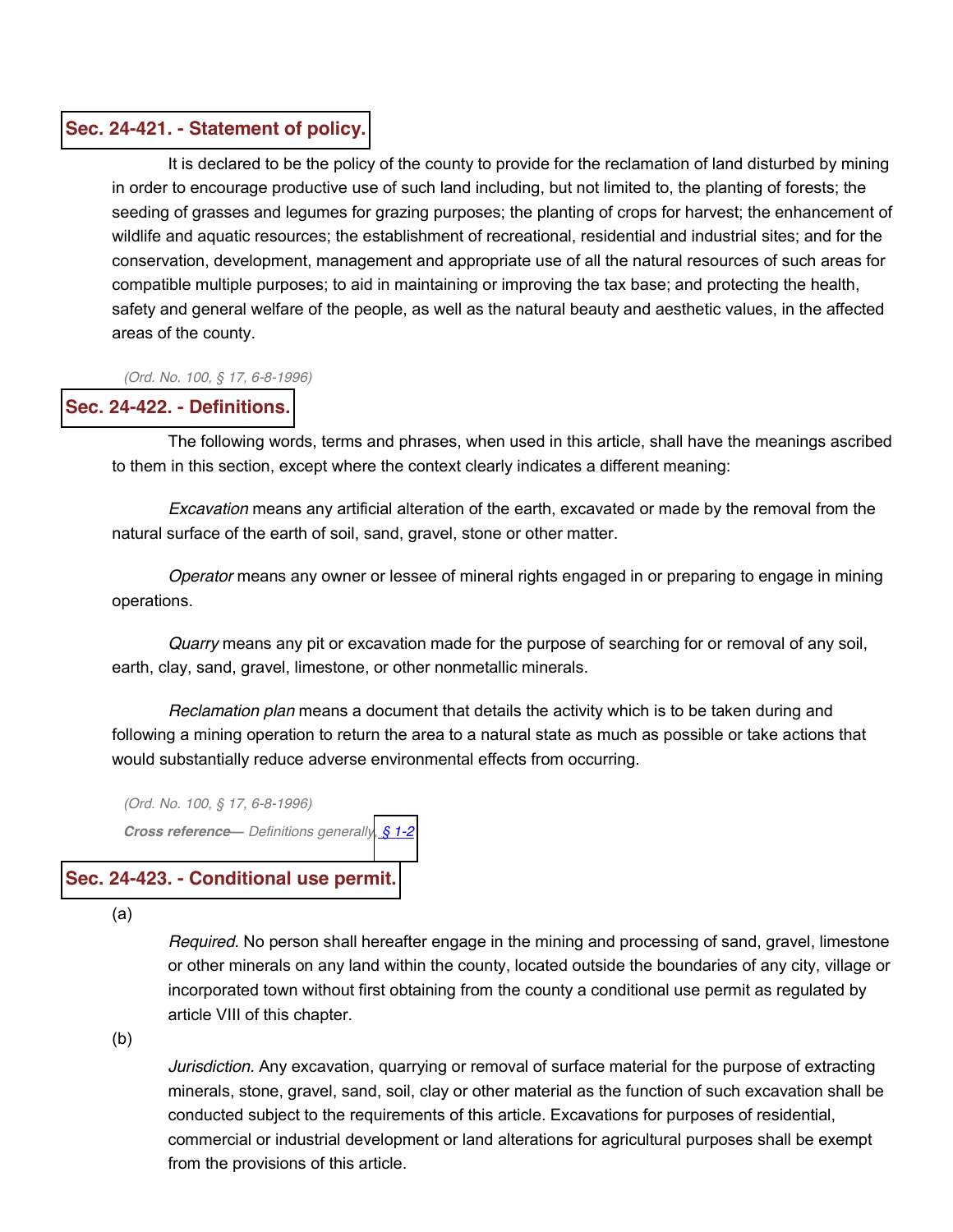*Application.* Any person desiring to commence or expand the mining and processing of sand, gravel, limestone or other minerals shall make written land use development application for a conditional use permit to the zoning administrator of the county. Application for such permit shall be made upon a form furnished by the zoning administrator. The form shall contain the following items:

(1)

The applicant's true name and address, and a statement that the applicant has the right to ownership or lease to mine and to reclaim that land described.

(2)

Description of the tract of land and the number of acres to be mined by the applicant. The description shall include the section, town, range and county in which the land is located with sufficient clarity so that it may be located and distinguished from other lands.

(3)

A statement containing an estimate of the life expectancy of the proposed operation. The estimate shall include a starting date and, if within five years, the completion date.

(4)

A detailed map of the land drawn at a scale of one inch equals 100 feet, or larger, showing at least the following specifics:

a.

Existing topographical features at ten-foot contour intervals.

b.

Location of watercourses, drainage systems and impounded waters.

c.

Outline of the maximum area to be excavated.

d.

Vertical profile of area to be excavated indicating overburden and other geological layers to the extent known.

e.

The proposed location of any buildings, equipment storage areas, operation areas, and any other uses incorporated in the excavation process.

f.

Location and names of existing roads, trails, railroads, buildings, utility rights-of-way, vegetation, and other cultural features within and immediately adjacent to the proposed excavation area.

(5)

A bond meeting the requirements set forth in this chapter.

(d)

*Term.* Each conditional use permit approved shall be effective for a period of five years from and after the date of approval, provided the requirements of operation and reclamation, as are set forth under the operators permit and application, shall be met. An examination of the premises can be made by the zoning administrator at any time during the term of the operation.

(e)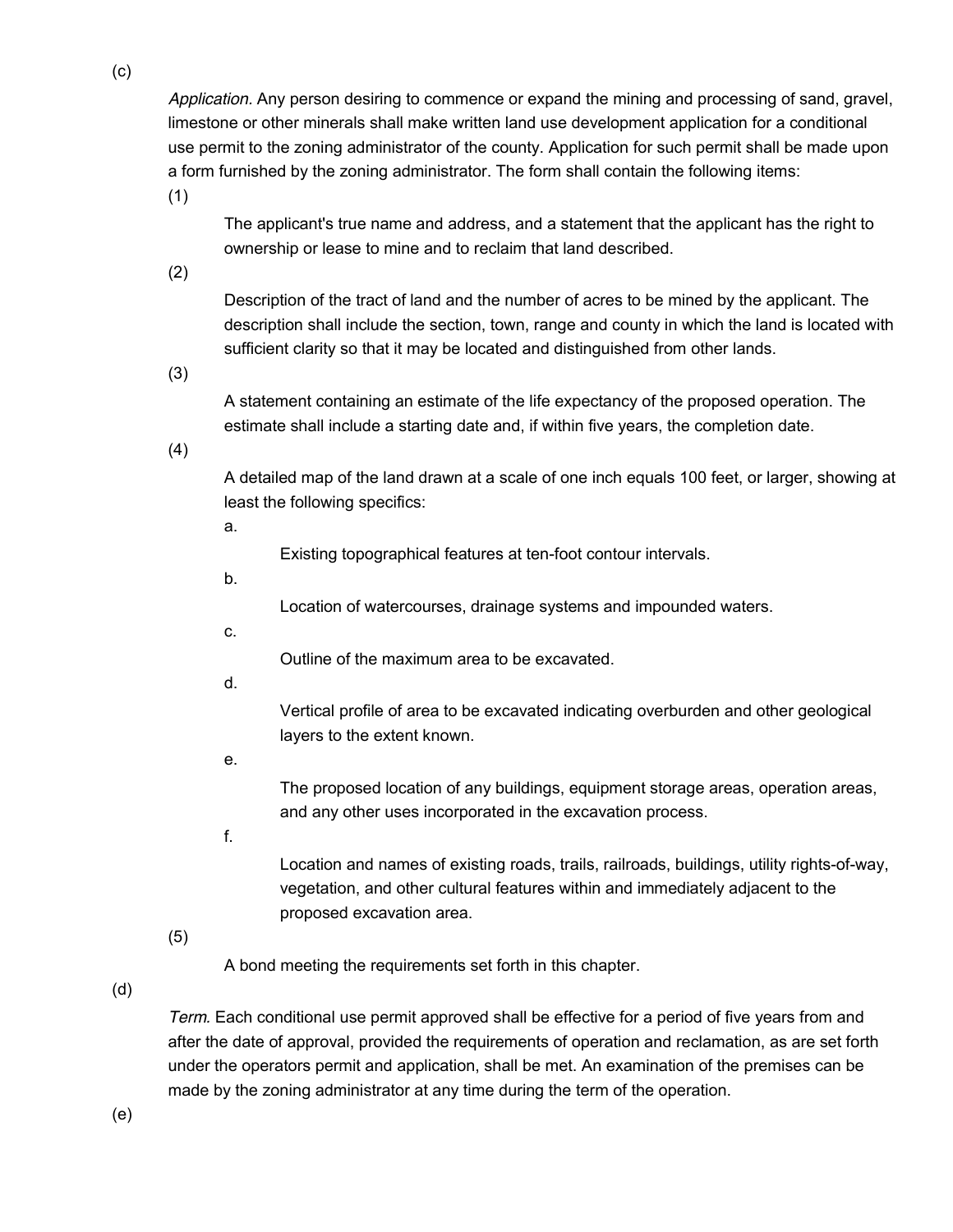*Renewal and review.* Each conditional permit shall be renewable for a period of five years upon written application to the zoning administrator and with the concurrence of the planning agency. However, upon determination by the zoning administrator, or the board of commissioners, that the operation is in violation of the provisions of the conditional use permit or other county ordinances, a hearing may be held to review the existence of any alleged violations.

*(Ord. No. 100, § 17, 6-8-1996)*

# **Sec. 24-424. - [Reclamation](javascript:void(0)) plan.**

A reclamation plan shall be prepared for the planned after-use of affected areas and the nature and extent of reclamation. A detailed reclamation map drawn at a scale of one inch equals 100 feet or larger shall be provided designating which parts of the land shall be reclaimed for forest, pasture, crop, homesite, recreational, industrial, or other uses including food, shelter and ground cover for wildlife. The reclamation plan and map shall contain:

(1)

Proposed contours after any proposed filling.

(2)

Depth of restored top soil if restoration is proposed.

(3)

Type of fill, if fill is proposed.

(4)

Type of planting or restoration. Planting shall be in accordance with the desires of the property owner. If natural revegetation is proposed, it shall be so stated.

(5)

Estimated progress and completion dates. Reclamation activities shall progress on a phased basis, that is, for every ten acres of additional mining operations, the previous, exhausted ten acres must be reclaimed unless otherwise specified.

(6)

If the operator finds the characteristics of the mining area to be different than what was previously determined, changes may be made in the original reclamation plan by mutual consent of the operator and the county planning agency. Such change shall preserve, as substantially as possible, the original reclamation plan, and shall also provide for the previously unknown variables.

(7)

A written statement containing an explanation of the character of the site to be mined and of the character of the surrounding territory; an explanation of the reclamation plan; and an explanation of the schedule of development which shall include phase development. If a development schedule cannot feasibly be prepared, it shall be so stated and written reasons submitted.

(8)

Any mining operation legally commenced prior to the enactment of this chapter that does not have an approved reclamation plan shall submit a reclamation plan to the planning agency for review and approval within five years of the date of the enactment of this chapter.

(9)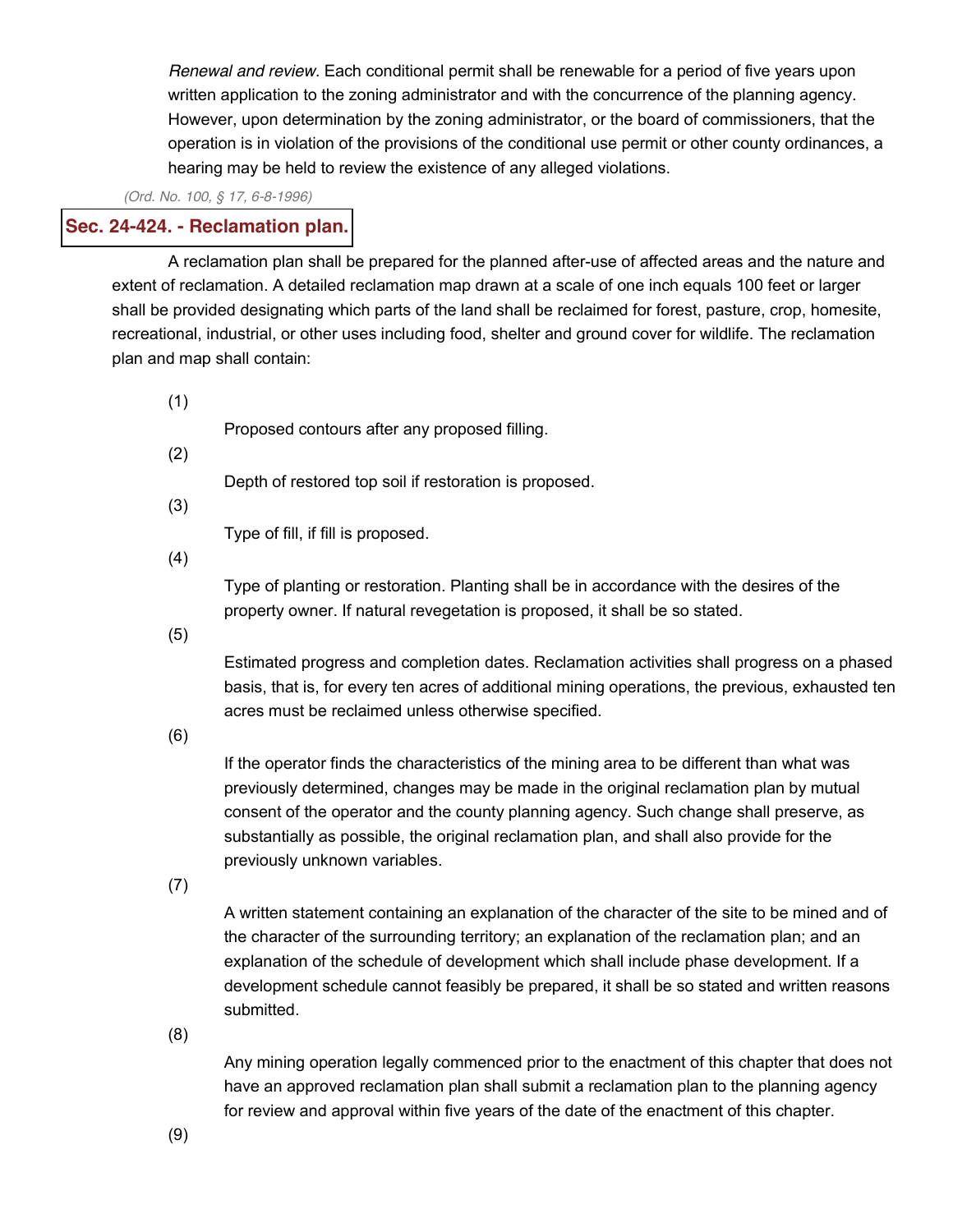The zoning administrator shall determine whether the requirements for filing a reclamation plan have been met. The planning commission shall review all reclamation plans and forward them, with a recommendation, to the board of commissioners.

*(Ord. No. 100, § 17, 6-8-1996)*

# **Sec. 24-425. - Mining operation [standards.](javascript:void(0))**

(a)

*General requirements.* Each person to whom a mining operation permit is issued may engage in mining upon lands described in the license, subject to the following regulations:

(1)

The mining operations shall be conducted in compliance with the laws of the state and the federal government, especially as related to safety standards, and ordinances and resolutions of the county, as amended from time to time, and in compliance with and furtherance of the approved reclamation plan for the affected land.

(2)

Clearing of the mining site shall conform to the development and reclamation plan whenever possible. Existing trees and shrubs shall remain in their natural state and not prematurely stripped.

(3)

Adequate planting, fencing or berming shall be provided along all public roads adjacent to the property involved, sufficient to screen the operation from view.

(4)

Ingress and egress access points from or onto any road or highway shall be clearly signed, and only those signed access points shall be utilized. All access points must be approved by the highway agency having jurisdiction, and shall preferably be located along a secondary road. All access points shall be located so as to avoid the routing of vehicles to and from the mining operation over streets that primarily serve abutting residential development. Precautions must be taken to minimize the deposit of dirt and mined material from trucks onto the public roads.

(5)

Trucks used in hauling materials from the site of excavation shall be loaded in such manner as to minimize spillage onto public highways. Any spillage resulting from overloading or from truck tires shall be removed at regular intervals.

(6)

The amount of overburden to be removed shall not be in excess of that required to undertake operations in an economically feasible manner. Less than ten acres shall be considered economically feasible. Development toward the final plan shall be carried on as excavation progresses. Where ground cover or other planting is indicated on approved plan, such planting shall be made in areas where excavation is completed and land is not being used for material storage.

(7)

Existing trees and ground cover along public road frontage shall be preserved, maintained and supplemented for the depth of the required roadside setback.

(8)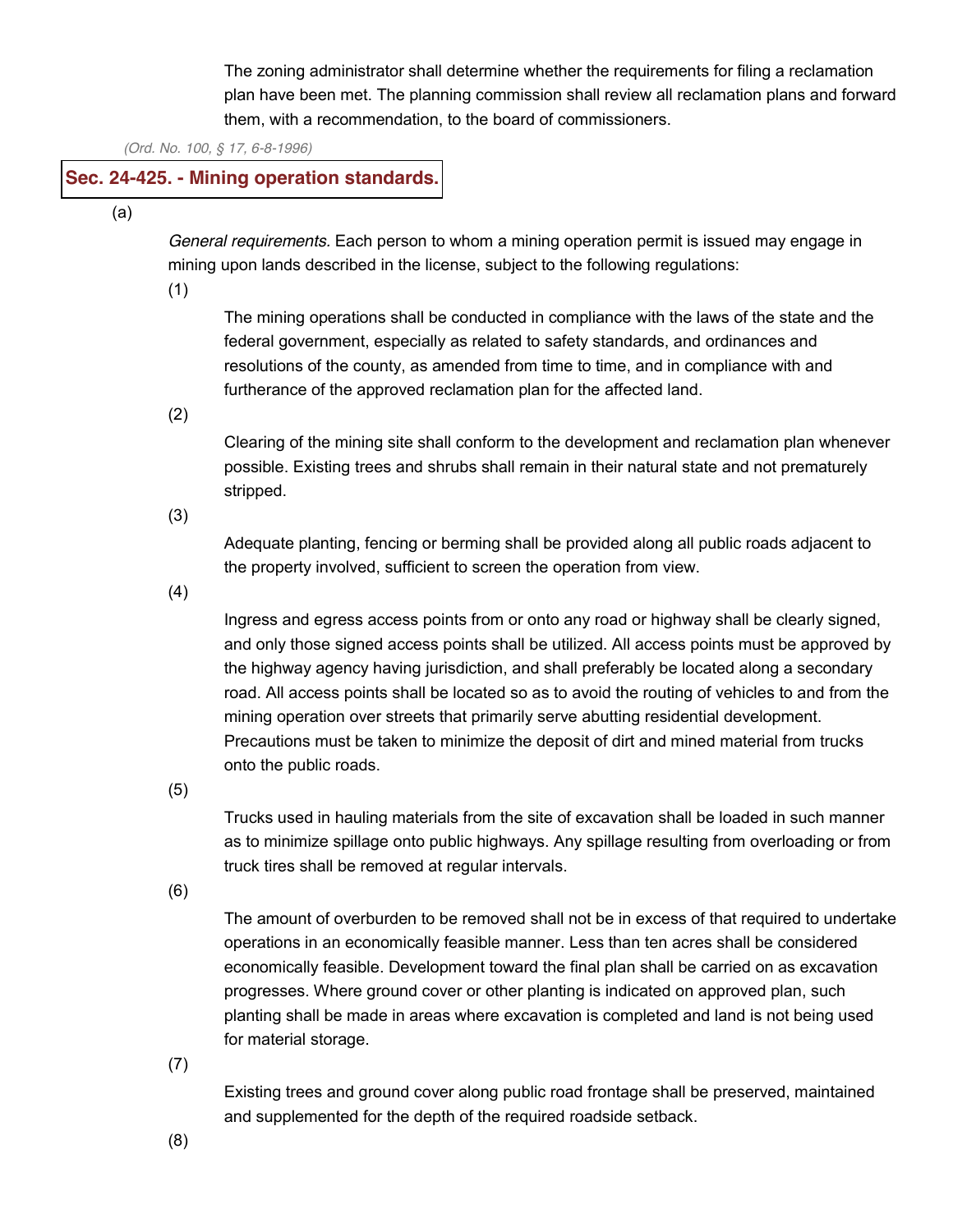When explosives are used, the operator shall take all necessary precautions not to endanger life and damage or destroy property. The method of storing and handling explosives shall conform with all laws and regulations relating thereto.

(9)

Proposed graded or backfilled areas or banks as conforming to the approved reclamation plan shall be covered with sufficient topsoil, based on the availability of existing topsoil, to provide for revegetation. When backsloping is proposed on the reclamation plan, the rate of slope shall not be less than three feet horizontal to one foot vertical. Proposed banks shall be covered with topsoil and seeded, except where such banks provide a beach area to a proposed recreational lake as indicated on the approved reclamation plan.

(10)

Upon replacement of the topsoil, trees, shrubs, legumes, grasses or other ground cover shall be planted upon the area in order to avoid erosion, in accordance with approved reclamation plan.

(11)

Upon completion of excavation, all buildings, plants and equipment shall be removed within six months, unless such buildings, plants and equipment will be used in the reclamation process.

(12)

Operating procedures will be utilized to control dust and noise so as not to be in conflict with adjoining property.

(b)

*Setback requirements.* Mining operations shall not be conducted closer than:

(1)

One hundred feet to the boundary of any district where such operations are not permitted.

(2)

Not closer than 200 feet to the boundary of an adjoining property residentially zoned.

(3)

Not closer than 50 feet to the boundary of an adjoining property line, unless the written consent of the owner of such adjoining property is first secured.

(4)

Excavating or stockpiling shall not be conducted closer than 100 feet to the right-of-way line of any existing or platted street, road, or highway, where such excavation may create a traffic or line of site problem.

(5)

Not closer than 100 feet from the ordinary high water level of any public water.

(6)

Dust and noise producing processing or loading shall not be conducted closer than 300 feet to the boundary of any residential structures existing prior to the implementation of the reclamation plan.

*(Ord. No. 100, § 17, 6-8-1996)*

**Sec. 24-426. - Bond [required.](javascript:void(0))**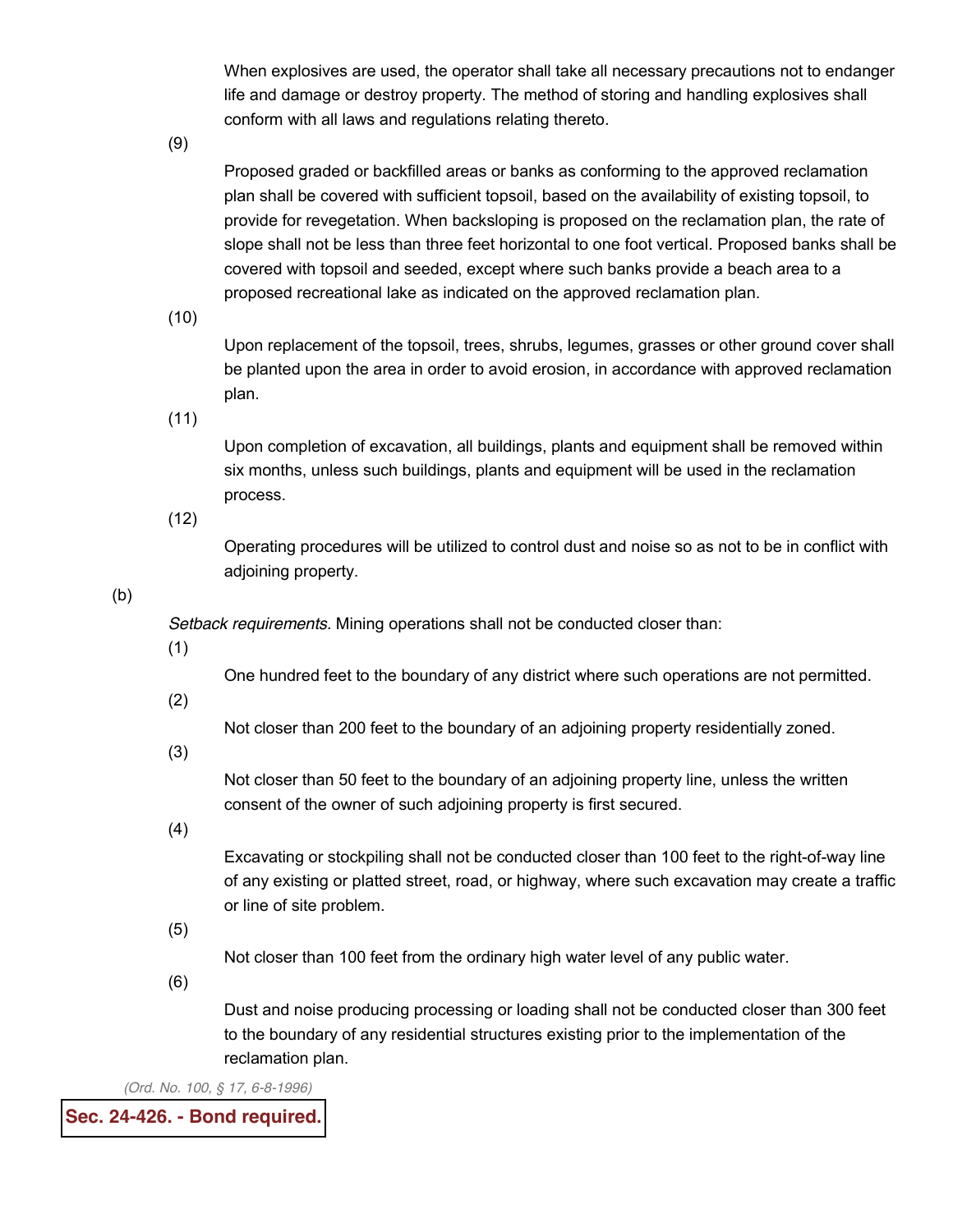The bond required to be filed with the zoning administrator shall be in such form as the board of commissioners shall prescribe, payable to the county. Such bond amount shall be set by the board of commissioners by resolution. The bond shall guarantee that either upon termination of the permit or of the operations, the ground surface of the land used shall be restored in conformity with the reclamation plan filed with the mining permit application. When and if the portions of the bonded property are completely rehabilitated in accord with the reclamation plan, and such restoration is certified by the zoning administrator, the performance bond protecting the restored acreage shall be returned.

*(Ord. No. 100, § 17, 6-8-1996)*

### **Sec. 24-427. - [Exceptions.](javascript:void(0))**

Any mining operation legally commenced prior to the adoption of this article may continue. However, such mining operations may not expand beyond the legally described parcel, recorded in the office of the county recorder, in which the mining operation is located, and must furnish a reclamation plan pursuant t[o](http://library.municode.com/HTML/13415/level3/CD_ORD_CH24ZO_ARTVIIMIEX.html#CD_ORD_CH24ZO_ARTVIIMIEX_S24-424REPL) section [24-424.](http://library.municode.com/HTML/13415/level3/CD_ORD_CH24ZO_ARTVIIMIEX.html#CD_ORD_CH24ZO_ARTVIIMIEX_S24-424REPL)

*(Ord. No. 100, § 17, 6-8-1996)*

# **Sec. 24-428. - [Revocation](javascript:void(0)) of permit.**

(a)

Upon failure by the holder of a mining permit, issued pursuant to the provisions of this article, to fully comply with the provisions contained in this article and when the same has been certified by the zoning administrator to the board of commissioners, the board of commissioners shall give notice to such permit holder and owner of the land setting forth the provisions of this article being violated. The board of commissioners shall set a time and place of a hearing to be held by the board of commissioners to consider such violation of provisions of this article.

(b)

If the board of commissioners shall find that provisions of this article have not been complied with by the permit holder, then the mining operations permit may be suspended or terminated by the board of commissioners.

*(Ord. No. 100, § 17, 6-8-1996)*

# **Secs. 24-429²24-460. - [Reserved.](javascript:void(0))**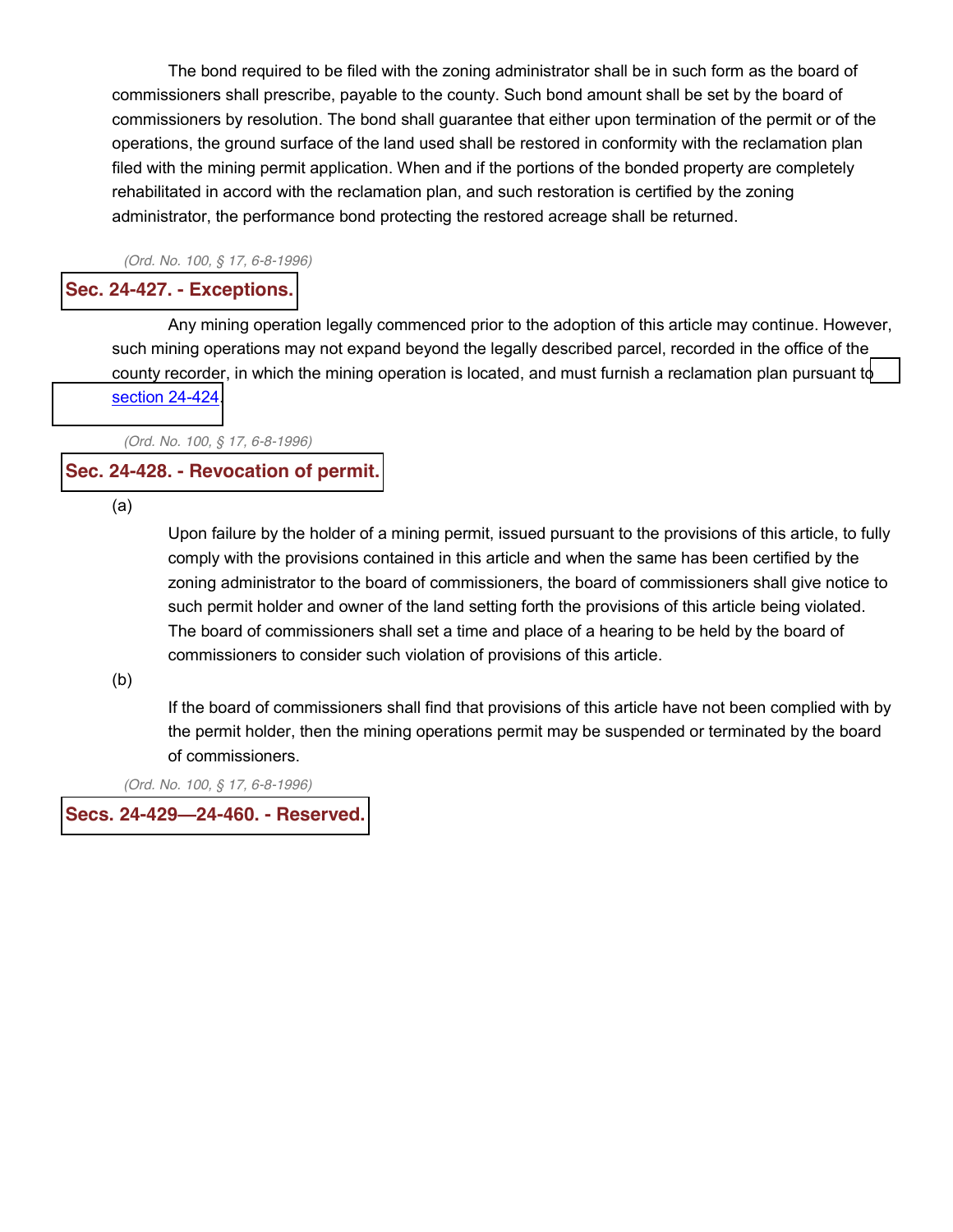# **ARTICLE VIII. - CONDITIONAL USE PERMITS**

[Sec. 24-461. -](http://library.municode.com/HTML/13415/level3/CD_ORD_CH24ZO_ARTVIIICOUSPE.html#CD_ORD_CH24ZO_ARTVIIICOUSPE_S24-461AP) Application. Sec. 24-462. - [Manufactured homes; requirements.](http://library.municode.com/HTML/13415/level3/CD_ORD_CH24ZO_ARTVIIICOUSPE.html#CD_ORD_CH24ZO_ARTVIIICOUSPE_S24-462MAHORE) Sec. 24-463. - [Notification and public hearing.](http://library.municode.com/HTML/13415/level3/CD_ORD_CH24ZO_ARTVIIICOUSPE.html#CD_ORD_CH24ZO_ARTVIIICOUSPE_S24-463NOPUHE) Sec. 24-464. - [Board of commissioners approval required.](http://library.municode.com/HTML/13415/level3/CD_ORD_CH24ZO_ARTVIIICOUSPE.html#CD_ORD_CH24ZO_ARTVIIICOUSPE_S24-464BOCOAPRE) Sec. 24-465. - [Invalidation of permit.](http://library.municode.com/HTML/13415/level3/CD_ORD_CH24ZO_ARTVIIICOUSPE.html#CD_ORD_CH24ZO_ARTVIIICOUSPE_S24-465INPE) Sec. 24-466. - [Standards for granting a conditional use permit.](http://library.municode.com/HTML/13415/level3/CD_ORD_CH24ZO_ARTVIIICOUSPE.html#CD_ORD_CH24ZO_ARTVIIICOUSPE_S24-466STGRCOUSPE) Sec. 24-467. - [Adverse environmental effect.](http://library.municode.com/HTML/13415/level3/CD_ORD_CH24ZO_ARTVIIICOUSPE.html#CD_ORD_CH24ZO_ARTVIIICOUSPE_S24-467ADENEF) Sec. 24-468. - [Permit validity.](http://library.municode.com/HTML/13415/level3/CD_ORD_CH24ZO_ARTVIIICOUSPE.html#CD_ORD_CH24ZO_ARTVIIICOUSPE_S24-468PEVA) [Sec. 24-469. -](http://library.municode.com/HTML/13415/level3/CD_ORD_CH24ZO_ARTVIIICOUSPE.html#CD_ORD_CH24ZO_ARTVIIICOUSPE_S24-469RE) Recording. [Sec. 24-470. -](http://library.municode.com/HTML/13415/level3/CD_ORD_CH24ZO_ARTVIIICOUSPE.html#CD_ORD_CH24ZO_ARTVIIICOUSPE_S24-470CO) Compliance. [Secs. 24-471](http://library.municode.com/HTML/13415/level3/CD_ORD_CH24ZO_ARTVIIICOUSPE.html#CD_ORD_CH24ZO_ARTVIIICOUSPE_SS24-471--24-500RE)-24-500. - Reserved.

# **Sec. 24-461. - [Application.](javascript:void(0))**

(a)

*Generally.* Applications for land use development for conditional use permits shall be made to the zoning administrator, together with the required fees.

(b)

*Site plan required.* The application shall be accompanied by a site plan and operation plan and such additional information as determined by the zoning administrator as necessary to show compliance with this chapter.

*(Ord. No. 100, § 18, 6-8-1996)*

# **Sec. 24-462. - Manufactured homes; [requirements.](javascript:void(0))**

When a conditional use permit is required for placement of a manufactured home or establishment of a manufactured home park, the following additional requirements apply:

(1)

All manufactured homes brought into or relocated in unincorporated areas of the county shall be attached to permanent concrete frost footings or frost piers extending a minimum of 42 inches below grade. Construction and installation shall comply with requirements of Minn. Stats. §§ 327.31—327.35 (Minnesota Manufactured Home Building Code). All manufactured homes must have the wheels removed, be anchored and be skirted. A manufactured home constructed on or before July 1, 1972, is prohibited unless it has been upgraded to meet minimum requirements for manufactured homes constructed after July 1, 1972.

(2)

A manufactured home constructed and installed according to provisions of subsection [24-](http://library.municode.com/HTML/13415/level3/CD_ORD_CH24ZO_ARTVIIICOUSPE.html#CD_ORD_CH24ZO_ARTVIIICOUSPE_S24-462MAHORE) [462\(](http://library.municode.com/HTML/13415/level3/CD_ORD_CH24ZO_ARTVIIICOUSPE.html#CD_ORD_CH24ZO_ARTVIIICOUSPE_S24-462MAHORE)1) may be allowed in the A agriculture district or C conservation districts, for purposes of temporary housing while a permanent structure is being built. The temporary permit may not exceed two years. Such permits shall be renewed on or before the anniversary date of the original permit.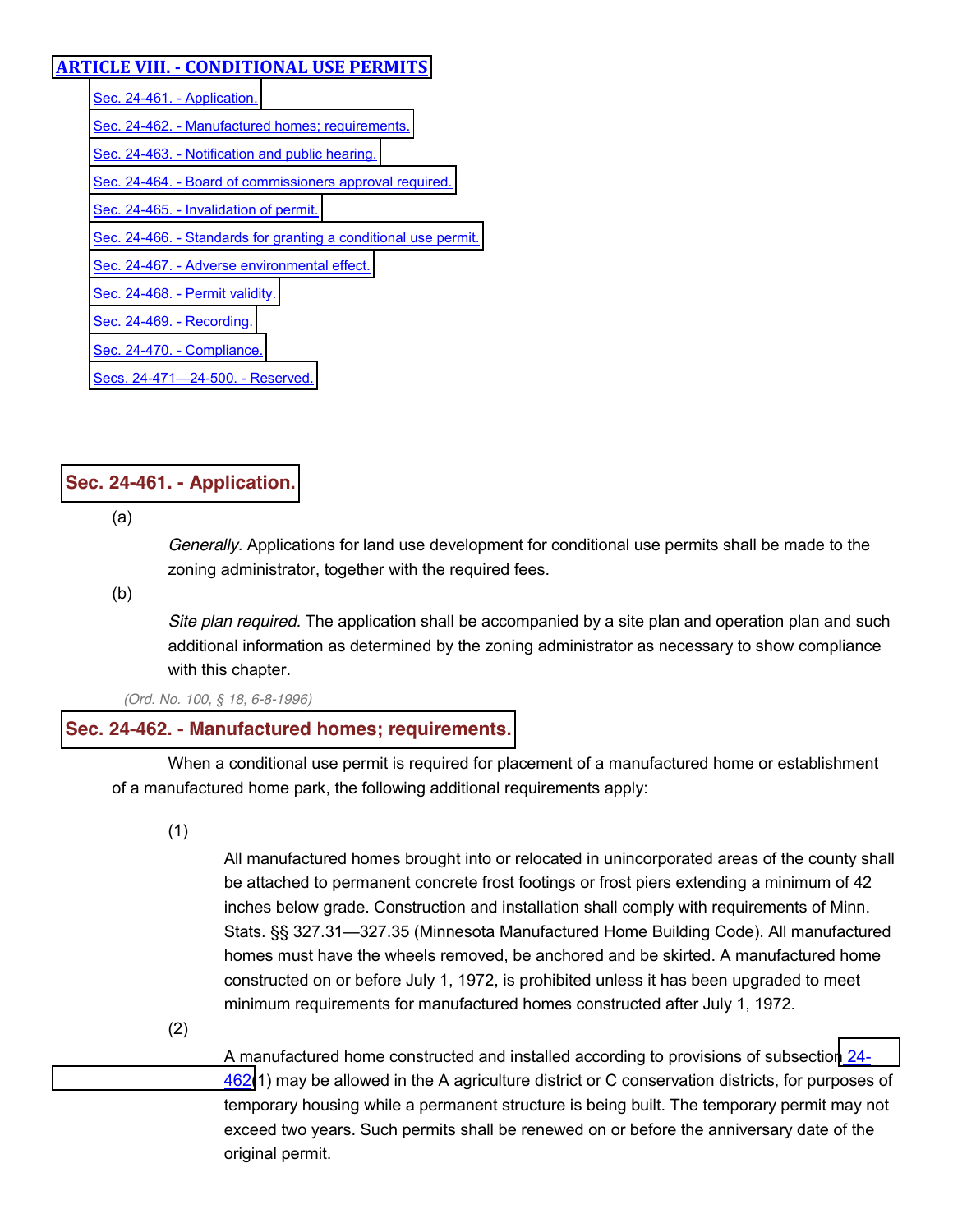(3)

Manufactured home parks shall contain manufactured homes constructed and installed according to requirements of Minn. Stats.  $\S$ § 327.31—327.35, and must be connected to municipal water and sewer, and must meet the standards of the state department of health and other requirements of this chapter. All manufactured homes permitted under this section must have the wheels removed, be anchored and be skirted.

(4)

Storm shelters meeting the requirements of Minn. Stats. § 327.05 shall be provided for all manufactured home parks.

*(Ord. No. 100, § 18, 6-8-1996; Ord. of 11-24-1998)*

#### **Sec. 24-463. - [Notification](javascript:void(0)) and public hearing.**

(a)

*Publication.* At least ten days in advance of each public hearing, the zoning administrator shall cause a notice of the time and place of such hearing to be published in the official newspaper of the county.

(b)

*Notification.* All property owners of record within 500 feet of the incorporated areas and/or onequarter mile of the affected property or to the ten properties nearest to the affected property, whichever would provide notice to the greatest number of owners of unincorporated areas where the conditional use is proposed shall be notified by depositing a written notice in the U.S. mail, postage prepaid, as to the time and place of the public hearing. All municipalities within two miles of the proposed conditional use shall be given proper notice.

(c)

*Omission in notification.* The zoning administrator shall be responsible for proper publication of notices and notification to adjacent property owners. However, an error in the published notice of public hearing or failure to notify a specific property owner of the application for a conditional use permit shall not be considered cause to declare the public hearing invalid.

(d)

*Public hearing.* Upon receipt in proper form of the application and other requested material, the county planning commission or, in the case of temporary use of manufactured homes in the A agriculture or C conservation districts, the zoning administrator shall hold at least one public hearing in a location to be prescribed by the planning commission or zoning administrator.

*(Ord. No. 100, § 18, 6-8-1996)*

#### **Sec. 24-464. - Board of [commissioners](javascript:void(0)) approval required.**

For each application for a conditional use permit, the county planning commission or zoning administrator shall report to the board of commissioners findings and recommendations, including the stipulation of additional conditions and guarantees that such conditions will be complied with when they are deemed necessary for the protection of the public interest. Upon receipt of the report of the planning commission or zoning administrator, the board of commissioners shall hold whatever public hearings it deems advisable and shall make a decision upon the proposal for a conditional use permit.

*(Ord. No. 100, § 18, 6-8-1996)*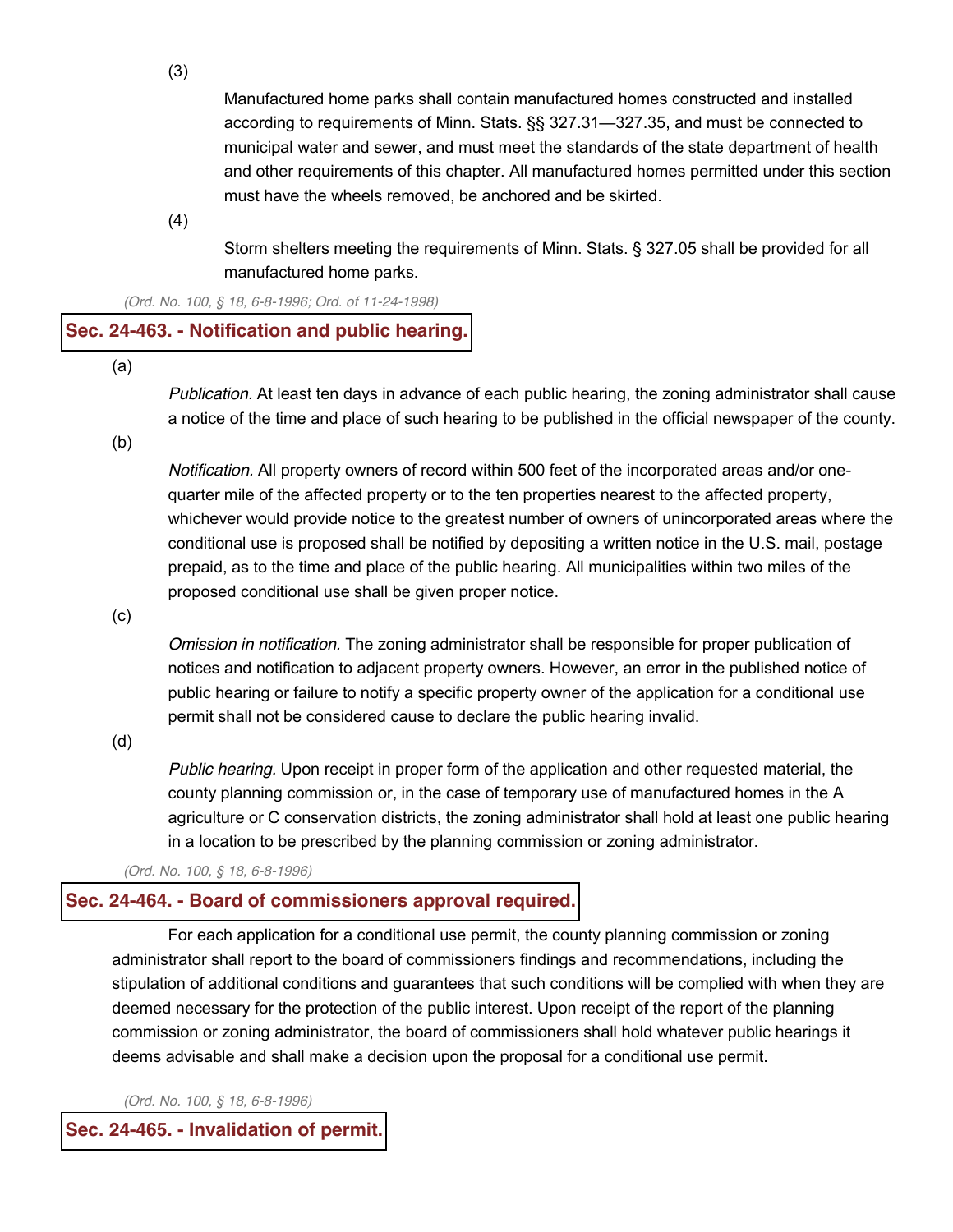An approved conditional use permit shall become invalid unless a construction permit is issued within 12 months of final approval by the board of commissioners.

*(Ord. No. 100, § 18, 6-8-1996; Ord. of 11-24-1998)*

# **Sec. 24-466. - Standards for granting a [conditional](javascript:void(0)) use permit.**

(a)

*Findings required.* No conditional use shall be recommended by the county planning commission or zoning administrator unless the planning commission or zoning administrator shall find:

(1)

That the proposed use conforms with the county land use plan.

(2)

The demonstrated need for the proposed use.

(3)

That the proposed use will not degrade the water quality of the county.

(4)

That the proposed use will not adversely increase the quantity of water runoff.

(5)

That soil conditions are adequate to accommodate the proposed use.

(6)

That the proposed use does not create a potential pollution hazard.

(7)

That adequate utilities, access roads, drainage and other necessary facilities have been or are being provided.

(8)

That adequate measures have been or will be taken to provide sufficient off-street parking and loading space to serve the proposed use.

(9)

That facilities are provided to eliminate any traffic congestion or traffic hazard which may result from the proposed use.

(10)

That the conditional use will not be injurious to the use and enjoyment of other property in the immediate vicinity for the purposes already permitted.

(11)

That the establishment of the conditional use will not impede the normal and orderly development and improvement of surrounding vacant property for predominant uses in the area.

(12)

That adequate measures have been or will be taken to prevent or control offensive odors, fumes, dust, noise and vibration, so that none of these will constitute a nuisance, and to control lighted signs and other lights in such a manner that no disturbance to neighboring properties will result.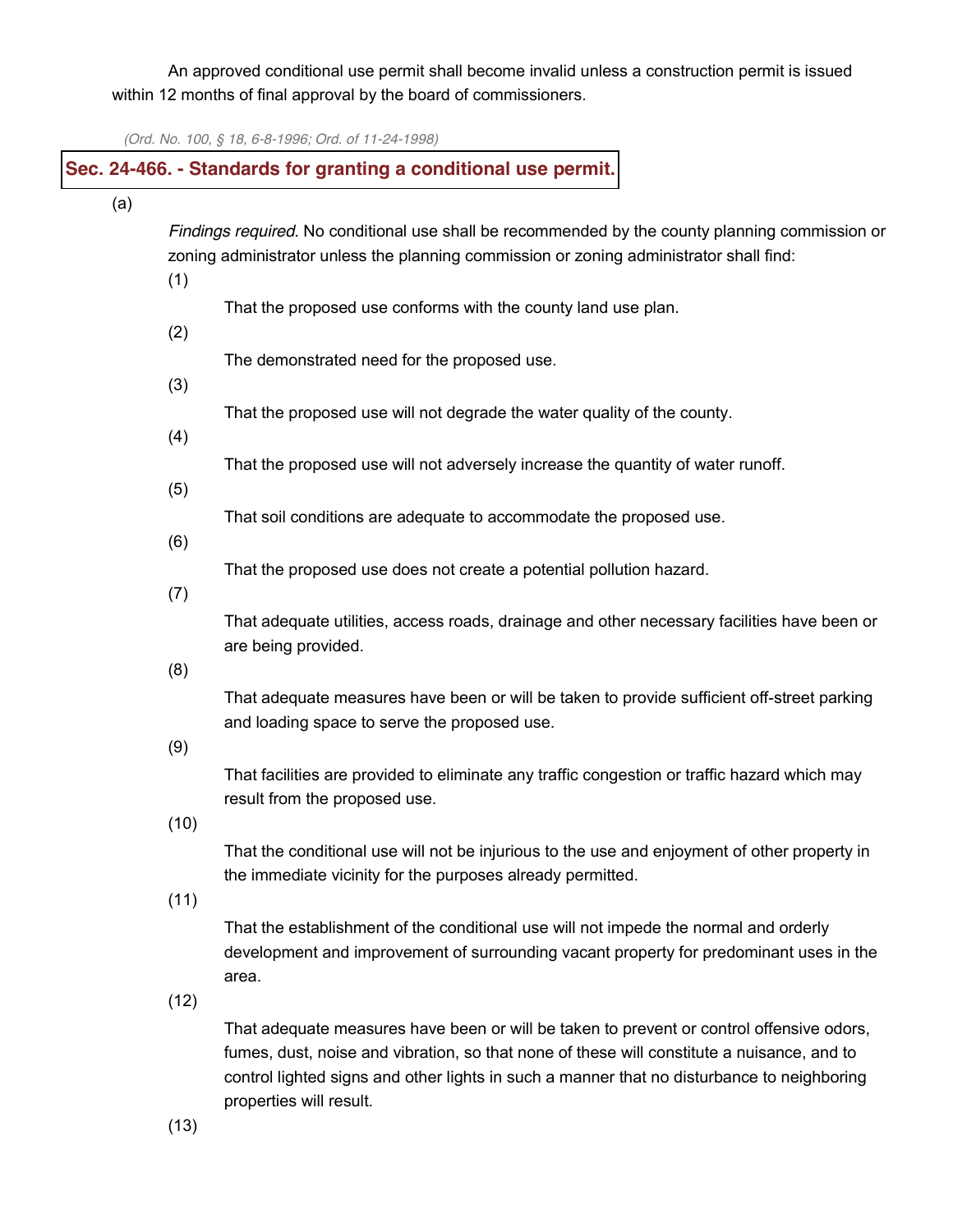That the density of proposed residential development is not greater than the density of the surrounding neighborhood or not greater than the density indicated by the applicable zoning district.

(14)

That the intensity of proposed commercial or industrial development is not greater than the intensity of the surrounding uses or not greater than the intensity characteristic of the applicable zoning district.

(15)

That site specific conditions and such other conditions are established as required for the protection of the public's health, safety, morals and general welfare.

(b)

*Authority to impose conditions.* The board of commissioners in order to achieve the standards stated in subsection (a) of this section may require reasonable conditions.

(c)

*Resubmittal of application following denial by the board of commissioners.* If a request for a conditional use permit is denied by the board of commissioners, no new application shall be accepted by the planning commission for a 12-month period following denial if it is substantially the same as, or similar to, the request which was denied by the board of commissioners. The imposition of this 12-month period is intended to give the applicant time to reconsider the appropriateness of his development proposal, to address concerns and to encourage dialogue between the applicant and affected neighboring landowners. The planning commission may permit a new application, if in its opinion, new evidence or a change in conditions warrants it.

*(Ord. No. 100, § 18, 6-8-1996; Ord. of 11-24-1998)*

#### **Sec. 24-467. - Adverse [environmental](javascript:void(0)) effect.**

The applicant for a conditional use permit which, in the opinion of the planning commission, may result in a material adverse effect on the environment may be requested by the board of commissioners to demonstrate the nature and extent of the effect.

*(Ord. No. 100, § 18, 6-8-1996)*

#### **Sec. 24-468. - Permit [validity.](javascript:void(0))**

(a)

A conditional use permit shall be valid for a period of five years unless otherwise stated on the permit or as otherwise permitted by this chapter. After the fourth, and prior to the fifth anniversary date of the permit, the zoning administrator will perform an administrative review of the conditional use permit file, perform site inspections if necessary, and report the status of the conditional use permit to the board of commissioners.

(b)

The board of commissioners will determine, based on the staff report, if the permit should be continued, amended or allowed to terminate. The board of commissioners may refer the matter to the planning commission for further study.

*(Ord. No. 100, § 18, 6-8-1996; Ord. of 11-24-1998)*